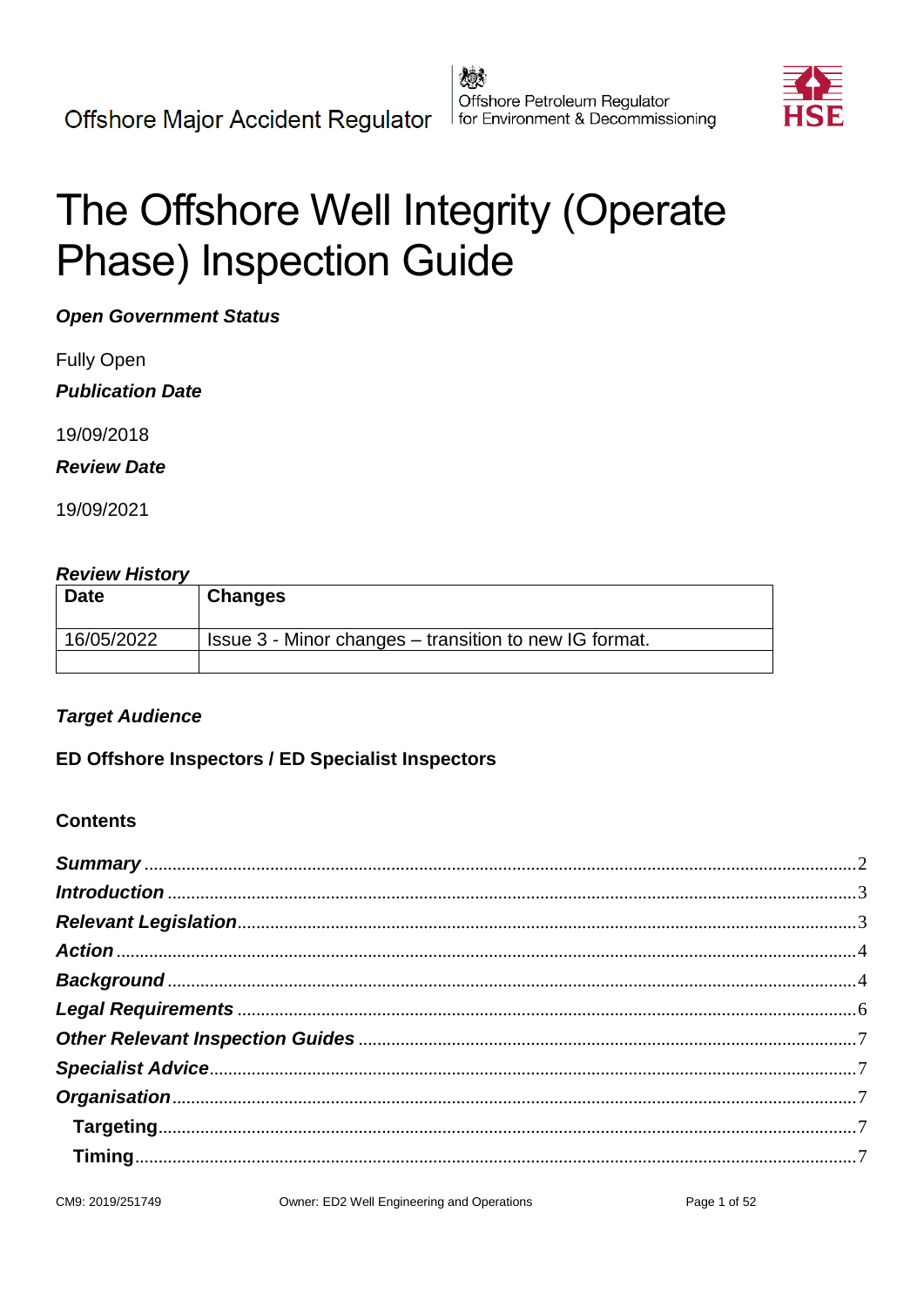| Appendix 6 Application of the Enforcement Management Model (EMM) and Dutyholder |  |
|---------------------------------------------------------------------------------|--|
|                                                                                 |  |

#### <span id="page-1-0"></span>*Summary*

This inspection guide (IG) outlines an approach to the inspection of dutyholder's arrangements with respect to the inspection of well operators' well integrity arrangements for the operate phase of a well lifecycle for wells onshore and offshore in Great Britain, and the key areas that inspectors should consider when inspecting this topic. It also sets out the criteria for satisfactory and unsatisfactory performance factors against which dutyholder performance will be rated. References are made to technical standards and guidance that inspectors will use to form an opinion of legal compliance.

Well Integrity requires dutyholders to ensure the integrity of its wells, barriers and the pressure containment boundary throughout the well life cycle from design to final abandonment.

The well operator should consider the benefits of having a policy defining its commitments and obligations to safeguard health, environment, assets, and reputation by establishing and preserving well integrity. This well integrity policy should be endorsed at a senior level within the well-operator's organisation but may sit within a wider policy framework rather than a stand-alone document.

The well operator is responsible for assessing the well risks and reducing them to as low as reasonably practicable (ALARP). This should be demonstrated to the offshore installation dutyholder who has primary responsibility for the safety of the installation and the personnel on board.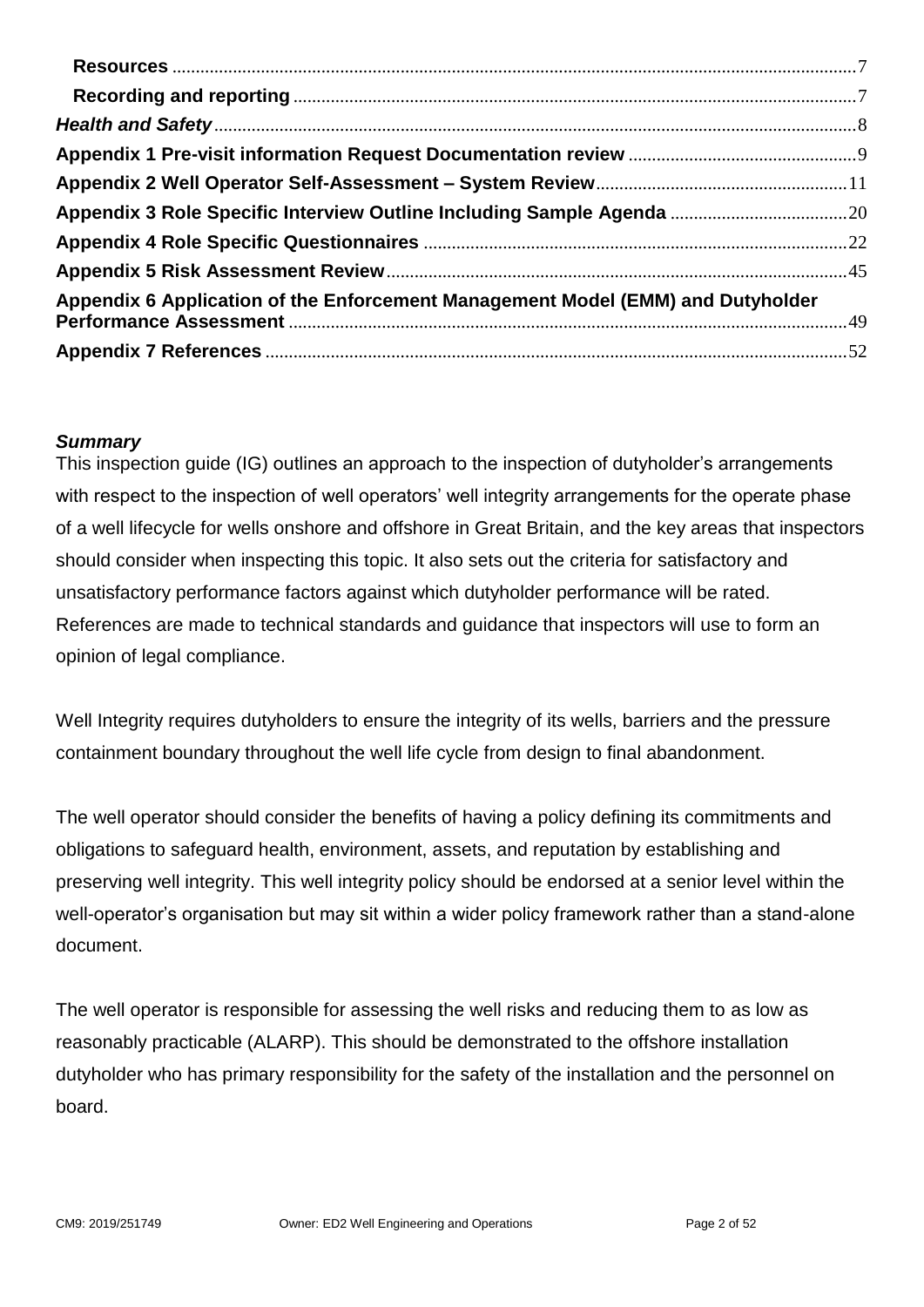Well operators should have a system for ensuring well integrity throughout the life cycle. Management of operations may be devolved but the responsibility for the integrity of the well remains with the well operator.

#### <span id="page-2-0"></span>*Introduction*

The purpose of this IG is to provide information and guidance to OMAR inspectors to support the delivery of consistent and effective inspection of dutyholder arrangements to support the safe operation of hydrocarbon wells.

The inspection requires well operators to perform a self-assessment of their Well Integrity Management System (WIMS) to ascertain compliance with relevant standards and guidance (Appendix 2) and provide the associated documentary evidence for further review by the inspector. This review will subsequently be followed by a set of role-specific questionnaires (Appendices 3 and 4). The effective management of risk is also critical to impaired wells as they age throughout their life cycle. Wells risk management is treated as a separate but complimentary assessment (Appendix 5).

The questions were developed from international standards and guidance and examples of good industry practice; specifically: ISO 16530-1:2017 Well Integrity Part 1: Life Cycle Governance and Offshore Energies UK (PNA O&G UK) Well Life Cycle Integrity Guidelines.

Success criteria (fundamental requirements) are listed under the inspection topics (Appendix 6)]; these cover the key issues that inspectors should consider when carrying-out inspections against each core intervention issue. In some instances, not all the success criteria will apply so inspectors should make a judgement regarding which of these are relevant in each case.

This IG highlights key areas for inspection and provides a framework against which inspectors can judge compliance, assign performance ratings, and determine what enforcement action should be taken with respect to legislative breaches that may be found.

#### <span id="page-2-1"></span>*Relevant Legislation*

Well operators should satisfy themselves that their procedures and processes for complying with all relevant legislation are effective. Those key statutory requirements are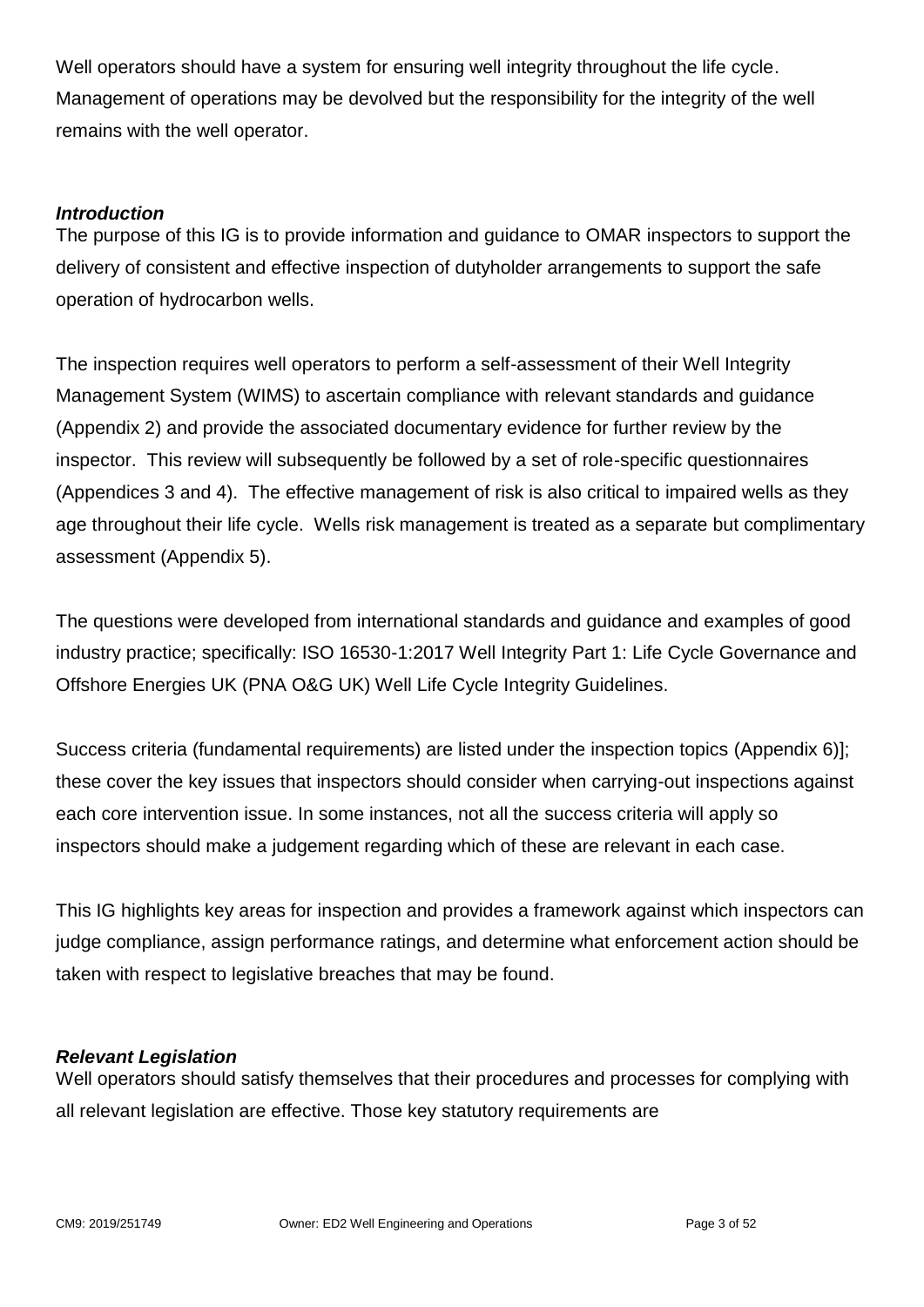The Offshore Installations and Wells (Design and Construction, etc) Regulations 1996 (DCR)<sup>11</sup>, as amended which apply to all oil and gas related wells both onshore and offshore

The Offshore Installations (Offshore Safety Directive) (Safety Case etc.) Regulations 2015 (SCR  $2015$ <sup>12</sup> which apply offshore in external waters of the UK Continental Shelf (UKCS0)

The Offshore Installations (Safety Case) Regulations 2005 (SCR 05)<sup>13</sup> which apply offshore in Great Britain internal waters; and

The Borehole Sites and Operations Regulations 1995  $(BSOR)^{14}$  which only apply onshore Great Britain.

#### <span id="page-3-0"></span>*Action*

Inspectors should review relevant documentation (see Annex 1 Pre-visit Information Request) prior to the installation or HQ visit and test compliance during the installation / HQ visit against the "Success Criteria" given in Appendix 6.

By the conclusion of the inspection, it should be possible to

 determine if the well operator's well integrity management system for wells in the operate phase of their lifecycle is suitable and sufficient.

When carrying out inspections covered by this IG inspectors should:

- assess dutyholder responses against the success criteria in Appendix 6
- use the performance descriptors in Appendix 6 to:
	- o determine the appropriate performance rating
	- o the initial enforcement expectation
	- $\circ$  consider how and when the issues raised during an inspection are to be closed out

#### <span id="page-3-1"></span>*Background*

The loss of well integrity can result in major accidents and presents a severe risk to the personnel, asset and environment. In the UK, all onshore and offshore well operators must comply with DCR. DCR places goal-setting duties on well operators, to ensure that there is no unplanned escape of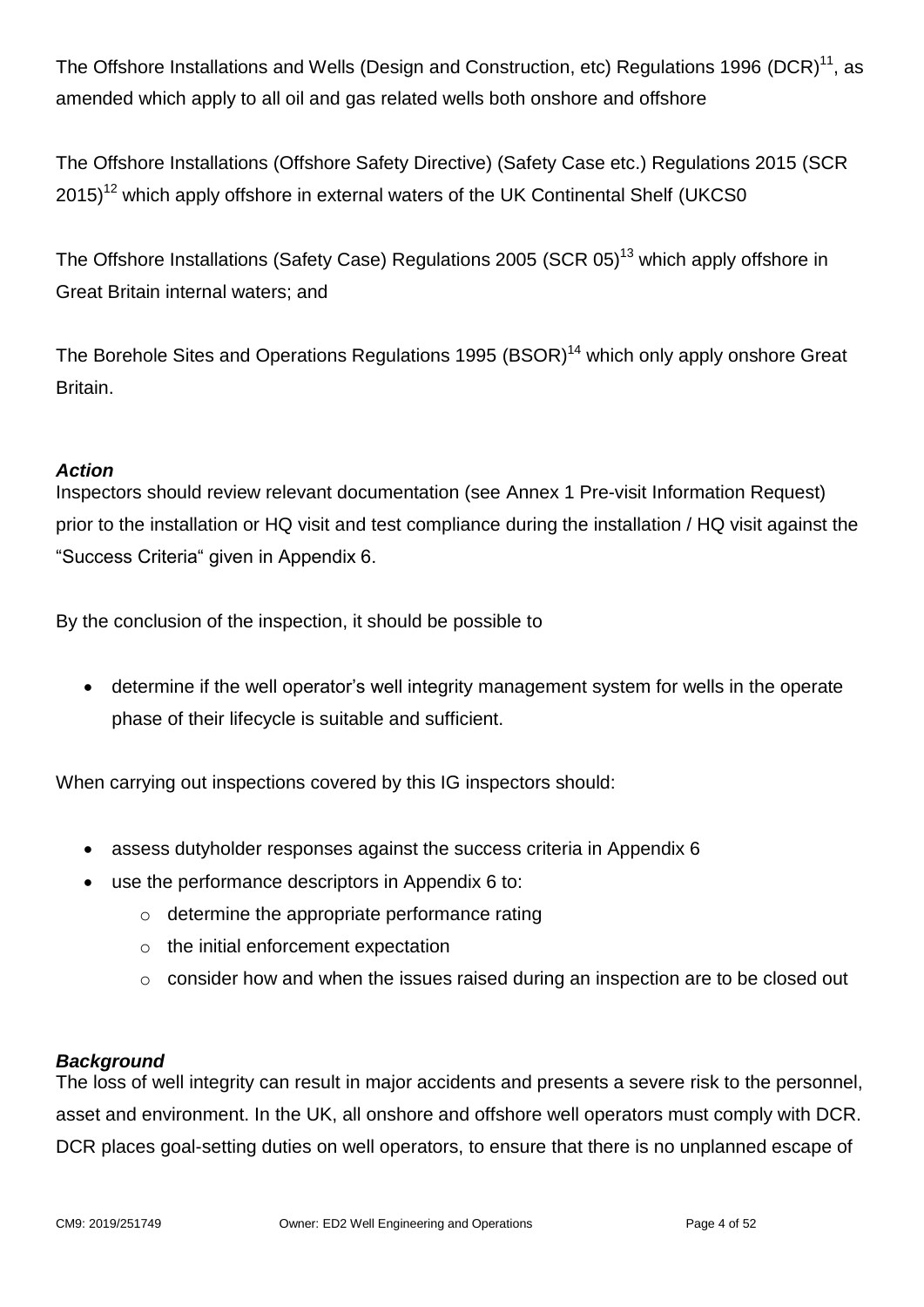fluids from the well and risks to the health and safety of persons are ALARP throughout the well lifecycle.

The accepted good practice philosophy is that all wells are to be equipped with two well barriers against the reservoir, and that the well barriers are to be as independent of each other as possible. This ensures no single failure of a component can lead to unacceptable consequences. If one of the barriers fails, the well has reduced integrity and operations have to take place to replace or restore the failed barrier element. These barriers can deteriorate, or its functional efficiency reduced during the well lifecycle resulting in the leakage of hydrocarbons.

The referenced ISO 16530-1-2017 document was prepared by Technical Committee ISO/TC 67, Materials, equipment and offshore structures for petroleum, petrochemical and natural gas industries, Subcommittee SC 4, Drilling and production equipment.

A well lifecycle is detailed below:



This inspection guide is concerned with the operational phase. Wells will spend the vast majority of their life in the operate phase therefore this guide targets the greatest cumulative risk. The design phase, construction, intervention and abandonment phases are inspected through the Well Notification process.

## *ISO Standards*

ISO (the International Organization for Standardization) is a worldwide federation of national standards bodies (ISO member bodies). The work of preparing International Standards is normally carried out through ISO technical committees. Each member body interested in a subject for which a technical committee has been established has the right to be represented on that committee. International organizations, governmental and non-governmental, in liaison with ISO, also take part in the work.

## *Offshore Energies UK (PNA Oil and Gas UK) Guidance*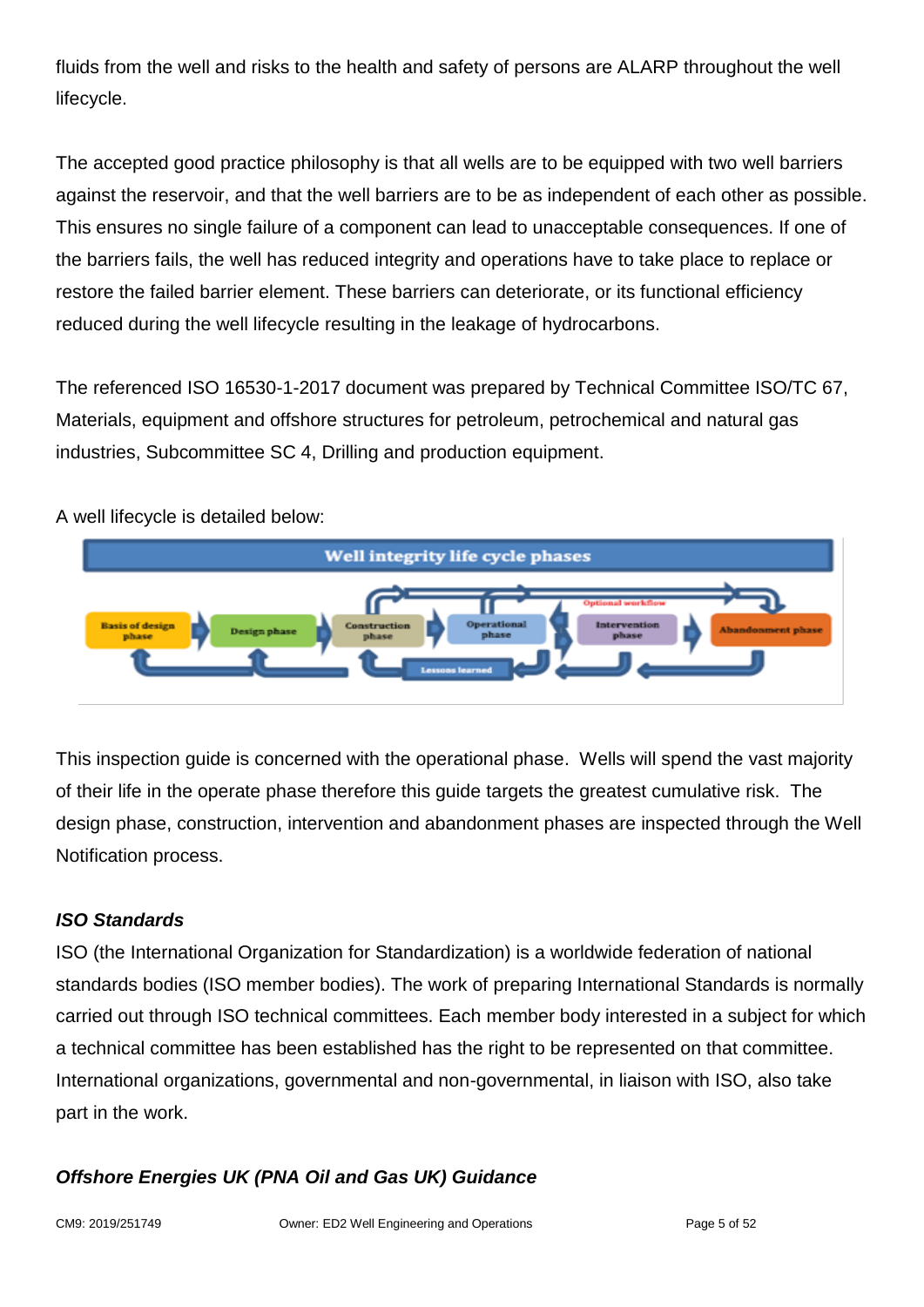The Wells Forum produced guidance on well integrity for Offshore Energies UK (OEUK). They were written by the Well Integrity Workgroup which included experts from several operators and were reviewed by external stakeholders that included other Wells Forum members and HSE and OPRED.

The ISO Standard and OEUK guidance are relevant to

- all well-operators of GB and UKCS wells
- well integrity during the full lifecycle of the well

The guidelines address arrangements for well integrity, contents of well integrity management scheme, administration of a well integrity management scheme, effective implementation of the well integrity management scheme, wells risk assessments, barriers, component performance standards, operating limits, monitoring and surveillance requirements, wells maintenance, integrity failures, management of change, records, effective audit and review during the relevant phase of the well life cycle.

#### <span id="page-5-0"></span>*Legal Requirements*

There is a general duty under Regulation 13 of the Offshore Installations and Wells (Design and construction, etc) Regulations 1996 for the well operator to

*Ensure that a well is so designed, modified, commissioned, constructed, equipped, operated, maintained, suspended and abandoned that:*

- *a) so far as is reasonably practicable, there can be no unplanned escape of fluids from the well; and*
- *b) risks to the health and safety of persons from it or anything in it, or in strata, to which it is connected, are as low as reasonably practicable.*

Regulation 16 requires:

*The well operator shall ensure that every part of a well is composed of material which is suitable for achieving the purposes described in regulation 13(1).*

CM9: 2019/251749 Owner: ED2 Well Engineering and Operations Page 6 of 52 The Offshore Installations (Offshore Safety Directive) (Safety Case etc) Regulations 2015 requires (at Schedule 6) dutyholders of production installations to describe in the safety case how they will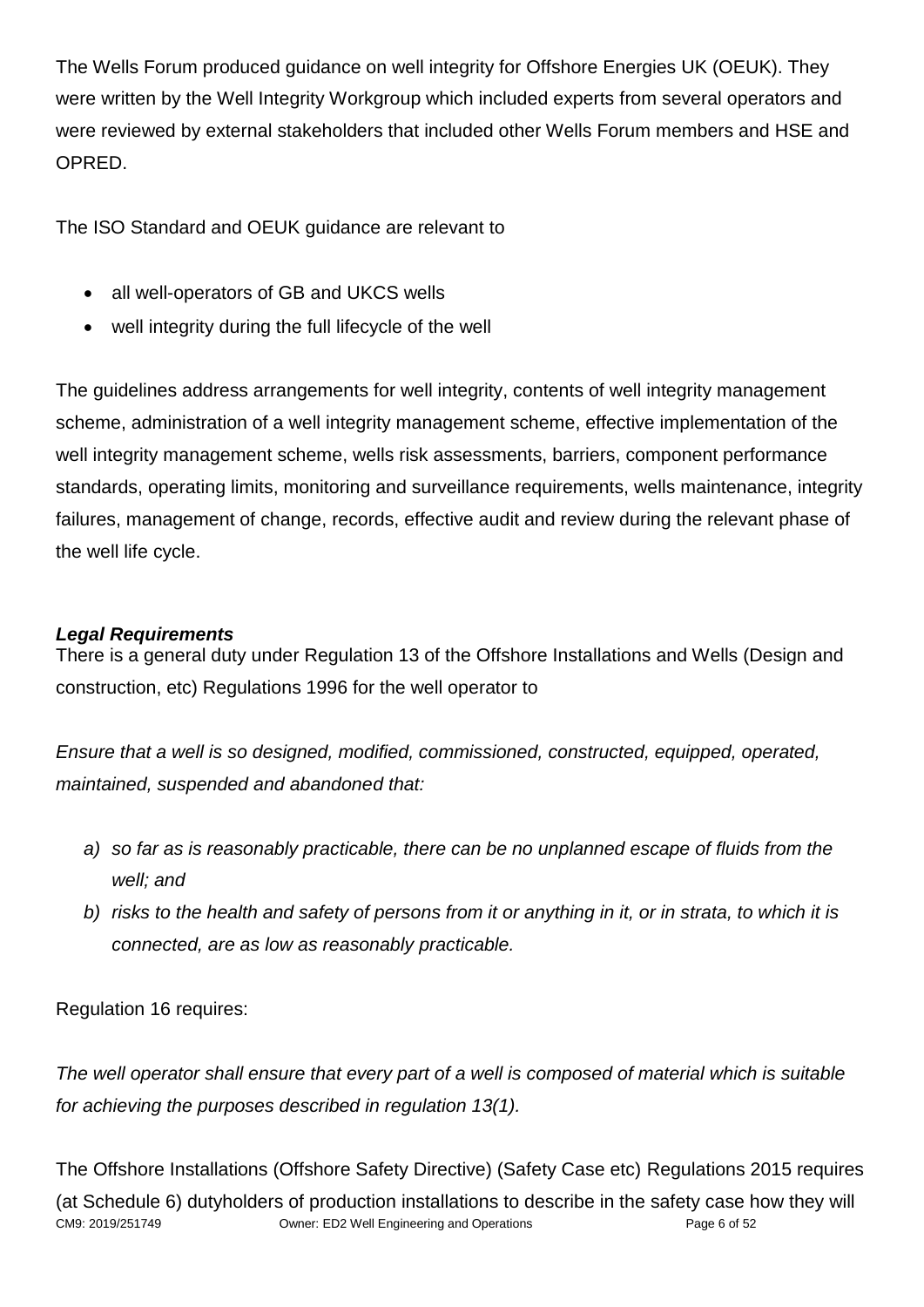comply with the above regulations and a description of how duty holders ensure the suitability of the safety and environmentally critical elements.

#### <span id="page-6-0"></span>*Other Relevant Inspection Guides*

Wells Competence, as there requires to be competent personnel involved in well integrity activities.

#### <span id="page-6-1"></span>*Specialist Advice*

Specialist advice should be sought from ED2 Well Engineering and Operations team in the following circumstances: the inspection guide should only be used in conjunction with a member of the ED2 Well Engineering and Operations team.

#### <span id="page-6-2"></span>*Organisation*

#### <span id="page-6-3"></span>**Targeting**

Inspections should be planned in accordance with OMAR dutyholder intervention plans.

#### <span id="page-6-4"></span>**Timing**

Inspectors should undertake well integrity inspections as part of the agreed OMAR Intervention Plan; when intelligence indicates intervention is necessary, or as part of an investigation following an incident.

#### <span id="page-6-5"></span>**Resources**

Resource for the undertaking of well integrity management interventions will be agreed as part of the OMAR Work Plan or by agreement between discipline specialist team-leaders and inspection management team-leaders, as appropriate.

#### <span id="page-6-6"></span>**Recording and reporting**

The dutyholder performance ratings should be entered on the Inspection Rating (IRF) Tab of the relevant installation Intervention Plan Service Order. Findings should be recorded in the post inspection report and letter.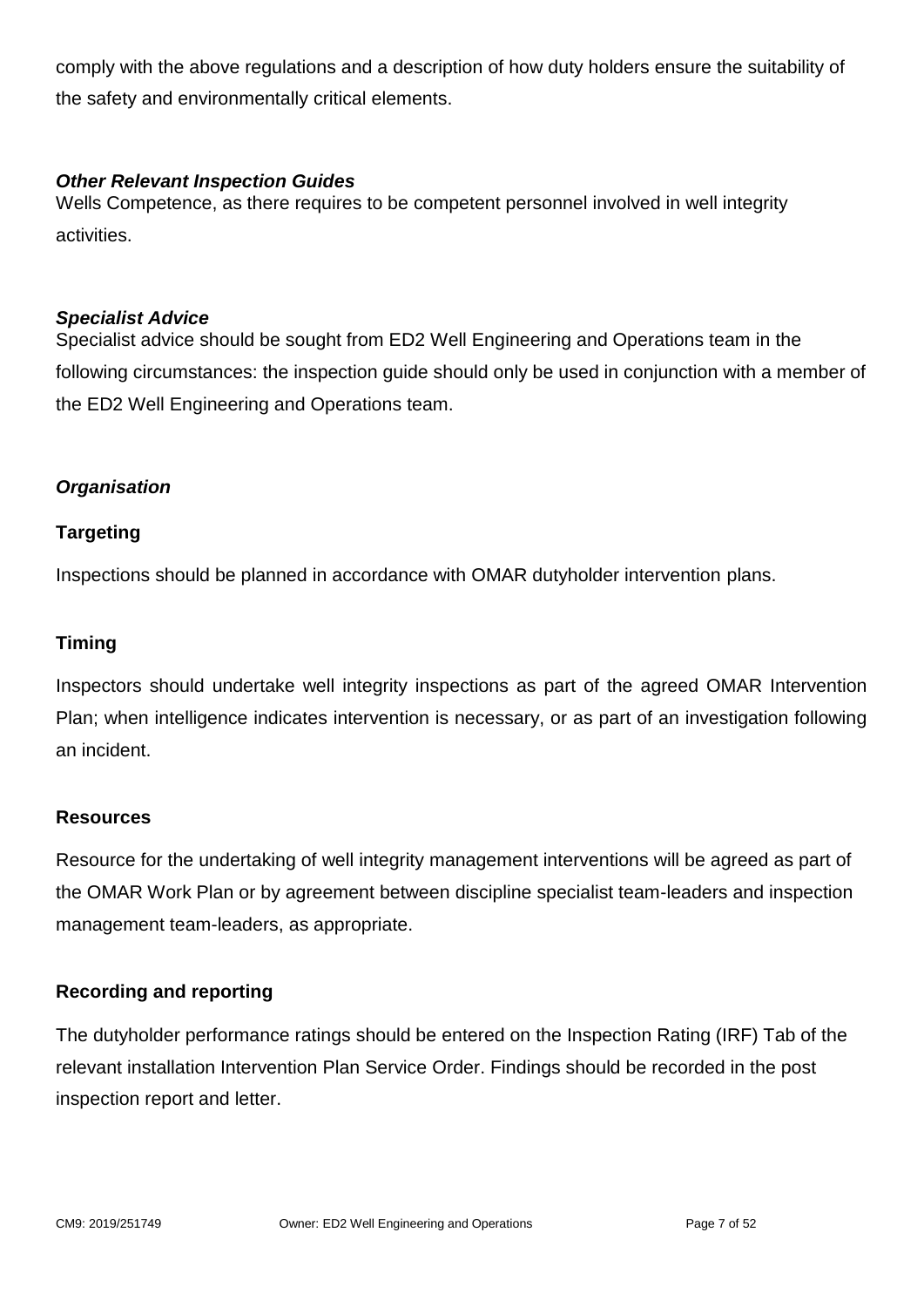#### <span id="page-7-0"></span>*Health and Safety*

There are no specific health and safety issues relevant to this topic that needs to be considered when conducting the inspection.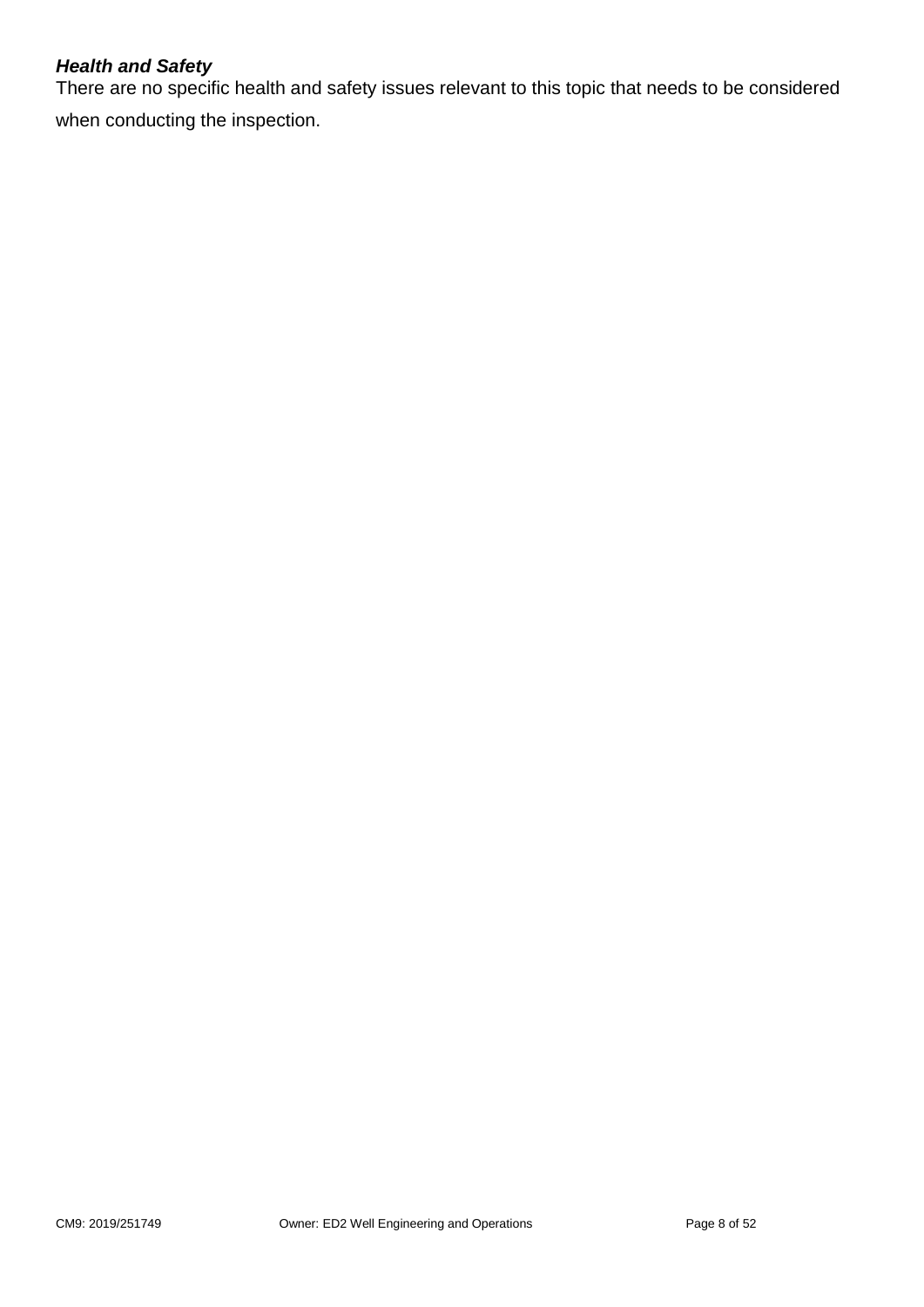#### <span id="page-8-0"></span>**Appendix 1 Pre-visit information Request Documentation review**

The need for a Well Integrity Management System inspection using this guide is likely to be defined by the OMAR intervention planning process but may be implemented separately by HSE wells specialists to respond to

- complaints
- investigations
- newly appointed well operators
- changes in well operator's well stock etc

This appendix details the typical information that should be requested prior to a Well Integrity Management System inspection. The intention is to gauge the robustness of the system, and provide inspectors with information which can inform their questionnaires:

- the well operator should complete the self-assessment questionnaire contained in appendix 2 detailing the documentary evidence for their response. These documents should be sent through for inspection prior to the interviews. These documents are likely to include
	- $\circ$  a current copy the documents which contain
		- the Well Integrity Policy
		- $\blacksquare$  the Well Integrity Strategy
		- and Barrier Management Policy.
	- o a current and complete copy of the arrangements for
		- **•** well Integrity
		- deviations and Dispensations, and
		- associated Risk Assessment
	- $\circ$  details of the individual position responsible for the management of well integrity during the operate phase of the well lifecycle.
	- $\circ$  a definitive list of wells covered by the arrangements (using North Sea Transition Authority (NSTA) and company nomenclature)
	- $\circ$  details of the management of well integrity KPIs including a current well integrity status of the well operator's wells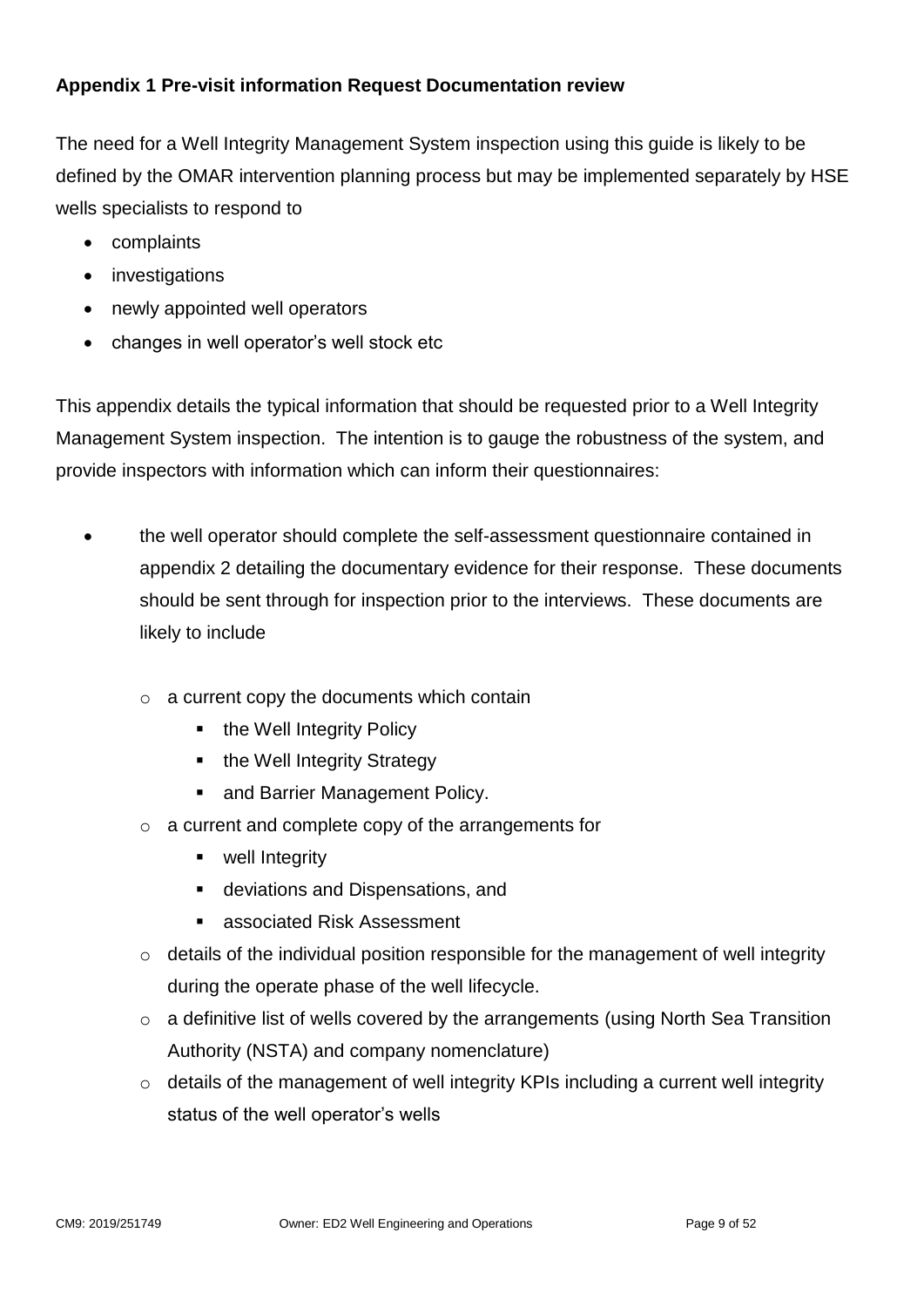- o two examples of current or recently approved well deviation/dispensation documentation including any relevant supporting documentation and risk assessments.
- o performance Standards for the wells safety and environmental critical elements (SECEs) during the operate phase.
- o details of any Remedial Action Requests (RAR) or comments from the Independent Competent Person (ICP) related to the wells from the latest well verification activities

It is anticipated that this documentation may take some time to collate and therefore notification of an inspection and requests for information should be made, wherever possible, in a timely manner when part of the planned intervention strategy.

Inspectors shall review the self-assessment against the provided documentation in advance of the interviews to ensure that clarification questions are raised during those interviews.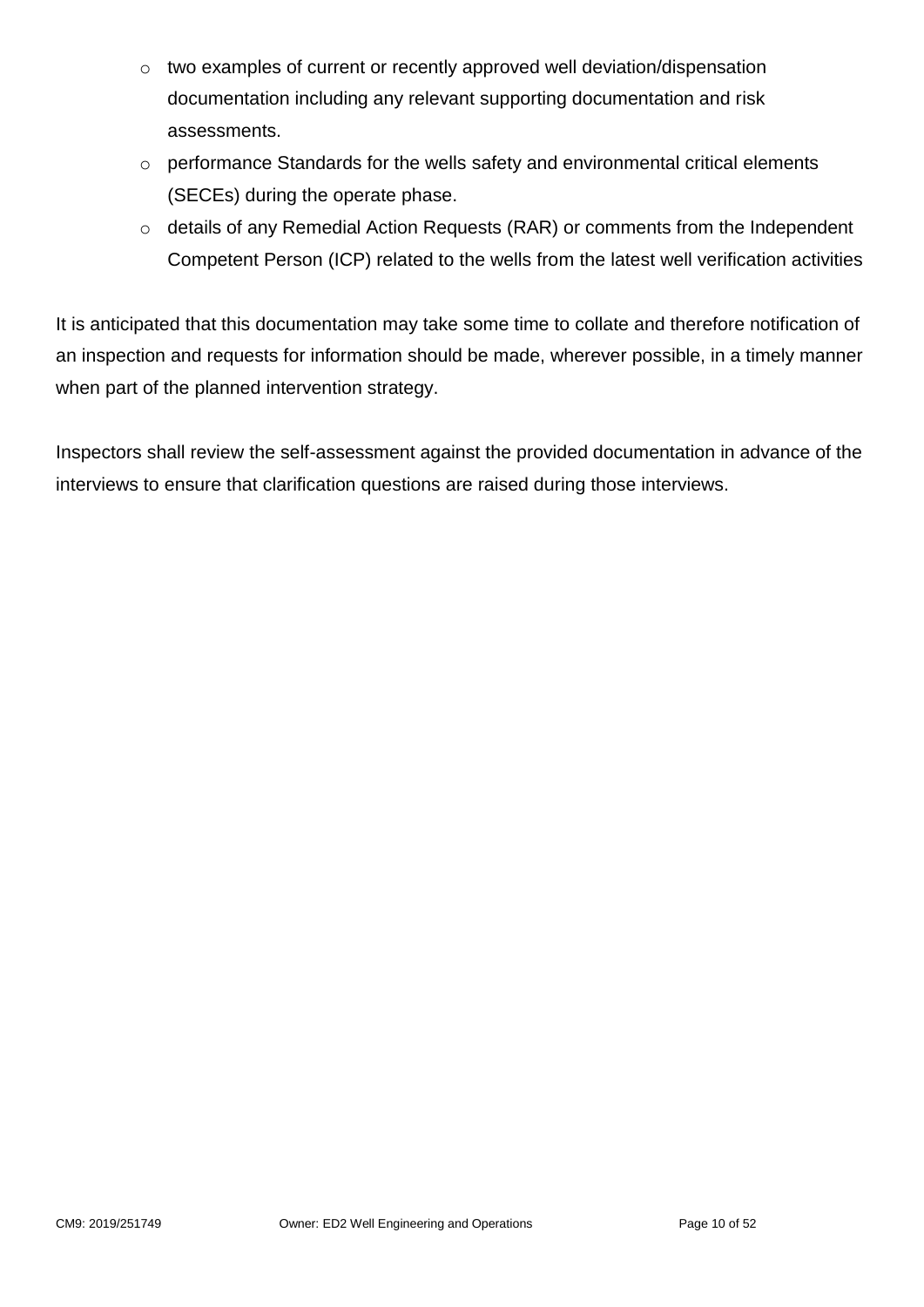## **Appendix 2 Well Operator Self-Assessment – System Review**

<span id="page-10-0"></span>

|                                                       | <b>Questions</b>                                                                                    | <b>Model Answer</b>                                                                                                                                                                                                                                                                                                                                                                                                                                                                                                                                       | <b>Evidence and Comments</b>                                                                                                                                           |  |
|-------------------------------------------------------|-----------------------------------------------------------------------------------------------------|-----------------------------------------------------------------------------------------------------------------------------------------------------------------------------------------------------------------------------------------------------------------------------------------------------------------------------------------------------------------------------------------------------------------------------------------------------------------------------------------------------------------------------------------------------------|------------------------------------------------------------------------------------------------------------------------------------------------------------------------|--|
|                                                       | <b>Well Integrity Policy and Strategy;</b>                                                          |                                                                                                                                                                                                                                                                                                                                                                                                                                                                                                                                                           |                                                                                                                                                                        |  |
| 1.                                                    | Is the Well Integrity Policy clear?<br>Does it safeguard HS&E? Is it<br>endorsed at a senior level? | The Well Operator should have a policy (or other<br>documents that clearly achieve the same aim as a<br>policy) defining its commitments and obligations to<br>safeguard health, environment, assets and reputation<br>by establishing and preserving well integrity. This well<br>integrity policy shall be endorsed at a senior level<br>within the Well Operator organisation.                                                                                                                                                                         | Evidence should include the document reference to<br>which the information is contained along with the<br>chapter, page and paragraph such that it is easy to<br>trace |  |
| 2.                                                    | Does the WIMS explain how the<br>Well Integrity Policy will be<br>achieved?                         | The Well Operator well integrity management system<br>(WIMS) should clearly indicate how the policy is<br>interpreted and applied to well integrity.                                                                                                                                                                                                                                                                                                                                                                                                      |                                                                                                                                                                        |  |
|                                                       |                                                                                                     | Resources, Roles, Responsibilities and Authority Levels;                                                                                                                                                                                                                                                                                                                                                                                                                                                                                                  |                                                                                                                                                                        |  |
| 3.                                                    | Are roles and responsibilities<br>clearly defined?                                                  | Each Well Operator should define the roles and<br>responsibilities for all professional, supervisory,<br>operational and maintenance personnel required to<br>manage the well integrity system. Roles and<br>responsibilities should be documented.                                                                                                                                                                                                                                                                                                       |                                                                                                                                                                        |  |
| 4.                                                    | Does the WIMS reference an<br>appropriate wells personnel<br>competency system?                     | Each Well Operator should ensure that their personnel<br>(employees and contractors) who participate in well<br>integrity activities are competent to perform the tasks<br>assigned to them.<br>Each Well Operator should define well integrity<br>personnel competency requirements to ensure that<br>well integrity activities are carried out in a manner<br>which is both safe and efficient as regards protection of<br>health, the environment and assets. A competence<br>performance record should be maintained that<br>demonstrates compliance. |                                                                                                                                                                        |  |
| Risk Assessment Aspects of Well Integrity Management; |                                                                                                     |                                                                                                                                                                                                                                                                                                                                                                                                                                                                                                                                                           |                                                                                                                                                                        |  |
|                                                       | Owner: ED2 Well Engineering and Operations<br>CM9: 2019/251749<br>Page 11 of 52                     |                                                                                                                                                                                                                                                                                                                                                                                                                                                                                                                                                           |                                                                                                                                                                        |  |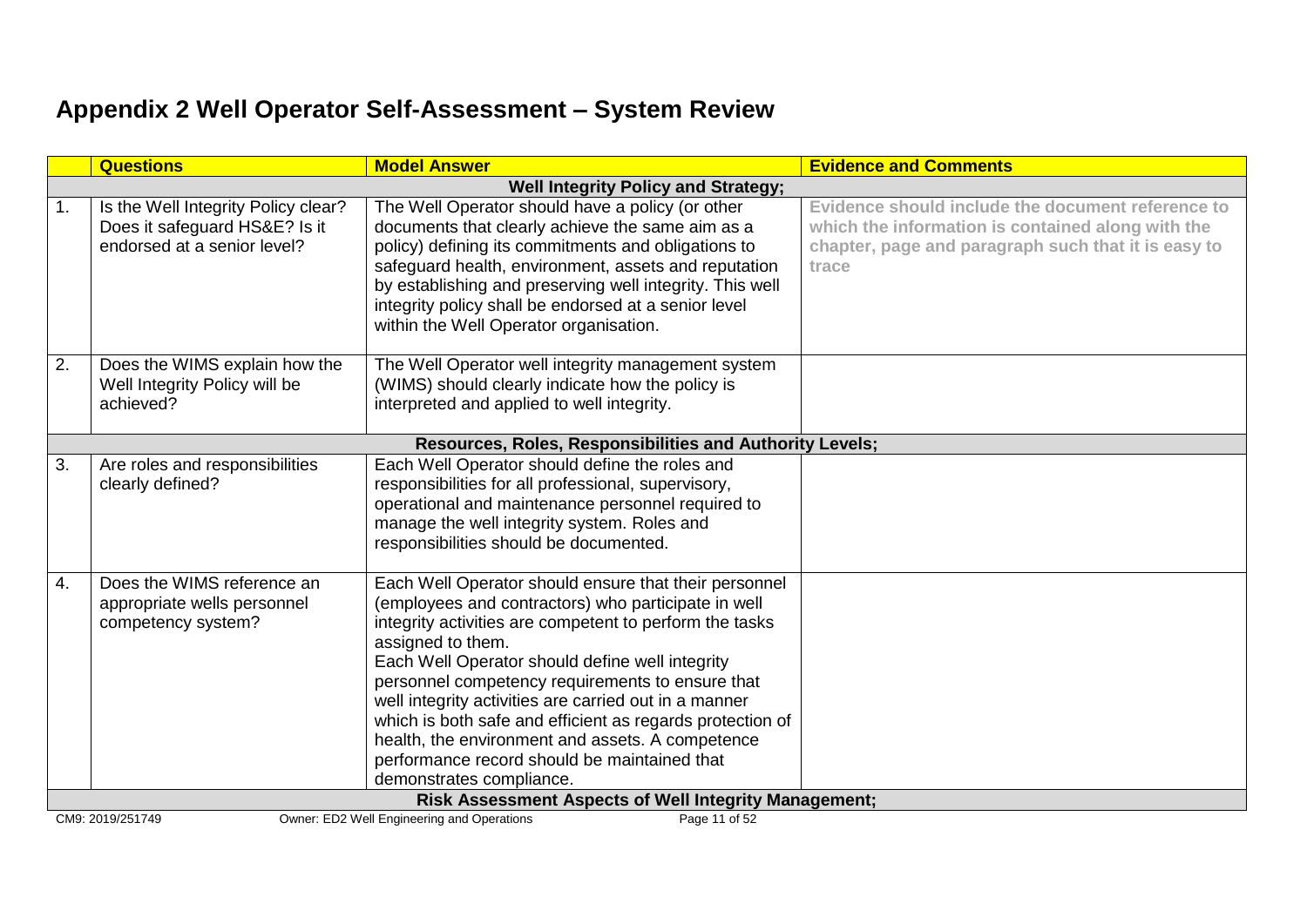|    | <b>Questions</b>                                                                                                                                                                                   | <b>Model Answer</b>                                                                                                                                                                                                                                                                                                       | <b>Evidence and Comments</b> |  |
|----|----------------------------------------------------------------------------------------------------------------------------------------------------------------------------------------------------|---------------------------------------------------------------------------------------------------------------------------------------------------------------------------------------------------------------------------------------------------------------------------------------------------------------------------|------------------------------|--|
| 5. | Is there an established procedure<br>for wells risk assessments or is a<br>corporate risk assessment used?                                                                                         | The risk assessment procedure chosen should be<br>suitable and sufficient for wells matters. Where a<br>separate wells specific procedure is used it should be<br>aligned to and reference the corporate risk assessment<br>procedures.                                                                                   |                              |  |
| 6. | Is the risk assessment matrix<br>suitable for MAH wells risks?                                                                                                                                     | The Well Operator should determine appropriate<br>levels/definitions for consequence (severity) and<br>likelihood of occurrence (probability) categories on the<br>risk assessment matrix axes.                                                                                                                           |                              |  |
|    |                                                                                                                                                                                                    | <b>Well Barriers:</b>                                                                                                                                                                                                                                                                                                     |                              |  |
| 7. | Have the barriers for each well<br>type been documented? Are<br>these sufficiently detailed and<br>suitable for downhole conditions?                                                               | The Well Operator should define a barrier philosophy<br>for each of the well types within the WIMS. Typically,<br>this will require two barriers in the direction of flow.<br>Where two barriers are not achieved an ALARP<br>demonstration may be required.                                                              |                              |  |
| 8. | Does the WIMS mandate a risk<br>assessment where a well is<br>outside original design<br>specification? How should this be<br>documented?                                                          | In cases where a barrier envelope cannot be<br>maintained according to the original design<br>specification, the Well Operator should perform a risk<br>assessment to establish the required controls to<br>mitigate the risk. This risk assessment is likely to be<br>included in a formal Management of Change process. |                              |  |
| 9. | Does the well operator use well<br>barrier schematics to demonstrate<br>the design barriers or capture<br>current well barrier status? If not<br>is the solution they employ<br>equally effective? | Well barrier schematics as mandated by NORSOK<br>D10 are effective. ISO 16530-1 also states that well<br>barrier schematic should be used. In some cases,<br>other methods such as spreadsheets tables may be<br>used where they are equally effective.                                                                   |                              |  |
|    | <b>Well Component Performance Standards;</b>                                                                                                                                                       |                                                                                                                                                                                                                                                                                                                           |                              |  |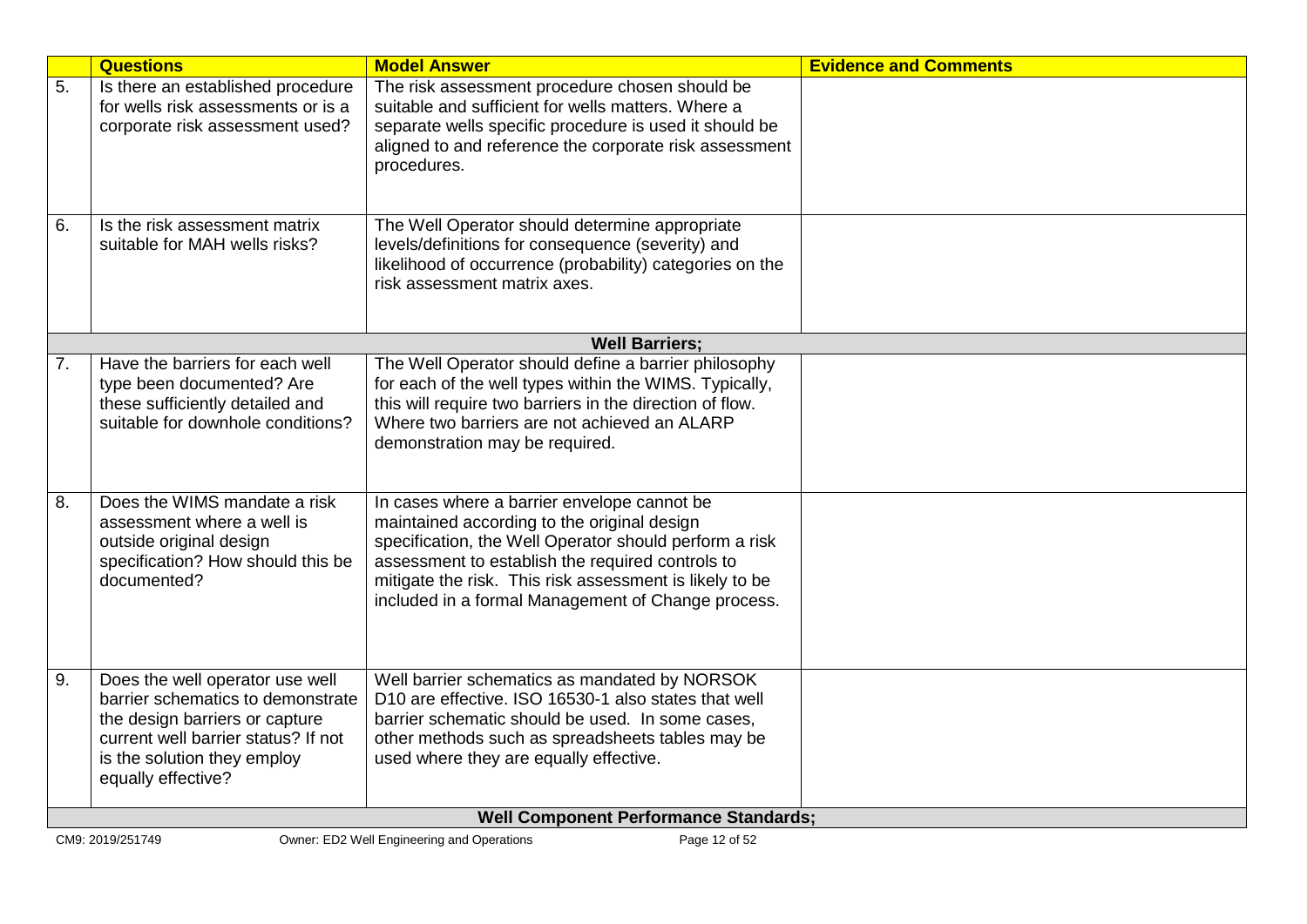|     | <b>Questions</b>                                                                                                                                                                                                                                                    | <b>Model Answer</b>                                                                                                                                                                                                                                                                                                                                                                                                                                                                                                                                                                                                                                                                                                                                                                                                                                        | <b>Evidence and Comments</b> |
|-----|---------------------------------------------------------------------------------------------------------------------------------------------------------------------------------------------------------------------------------------------------------------------|------------------------------------------------------------------------------------------------------------------------------------------------------------------------------------------------------------------------------------------------------------------------------------------------------------------------------------------------------------------------------------------------------------------------------------------------------------------------------------------------------------------------------------------------------------------------------------------------------------------------------------------------------------------------------------------------------------------------------------------------------------------------------------------------------------------------------------------------------------|------------------------------|
| 10. | Are performance standards in<br>place for each type of well? Do<br>they detail the requirements for<br>maintenance, assurance and<br>verification activities? Are the<br>company standards sufficiently<br>detailed and refer to appropriate<br>industry standards? | The Well Operator should define performance<br>standards for each well type. Performance standards,<br>supported by the risk assessment, are the basis for the<br>development of maintenance and monitoring<br>requirements                                                                                                                                                                                                                                                                                                                                                                                                                                                                                                                                                                                                                                |                              |
| 11. | Have acceptable leak rates been<br>determined and documented for<br>each well component?                                                                                                                                                                            | Using a risk-based approach, the Well Operator should<br>define their acceptable leak rates and testing<br>frequency for individual barrier elements for all well<br>types within the acceptance criteria described below.                                                                                                                                                                                                                                                                                                                                                                                                                                                                                                                                                                                                                                 |                              |
| 12. | Are these contained within a<br>matrix?                                                                                                                                                                                                                             | Has the well operator defined leak rates for individual<br>well components in a leak rate matrix? If not have<br>equally effective measures been identified?                                                                                                                                                                                                                                                                                                                                                                                                                                                                                                                                                                                                                                                                                               |                              |
| 13. | How do leak rates compare with<br>ISO minimums and other industry<br>norms?                                                                                                                                                                                         | ISO Acceptable leak rates shall satisfy at least all the<br>following acceptance criteria<br>leak across a valve, leak contained within<br>$\bullet$<br>the envelope or flow path: ISO 10417:2004<br>& API 6AV2<br>leak across a barrier envelope, conduit to<br>$\bullet$<br>conduit: not permitted unless the receiving<br>conduit is able to withstand the potential<br>newly imposed load and fluid composition<br>no leak rate from conduit to conduit<br>exceeding the leak rate specified in ISO<br>10417:2004, which defines an acceptable<br>leak rate as 24 l/h of liquid or 25.4 m <sup>3</sup> /h (900<br>scf/h) of gas<br>no unplanned or uncontrolled leak of<br>wellbore effluents to the surface or<br>subsurface environment.<br>ISO goes on to recommend a maximum leak rate for<br>tree valves at 3cc/min/inch. This is consistent with |                              |
|     | CM9: 2019/251749                                                                                                                                                                                                                                                    | Owner: ED2 Well Engineering and Operations<br>Page 13 of 52                                                                                                                                                                                                                                                                                                                                                                                                                                                                                                                                                                                                                                                                                                                                                                                                |                              |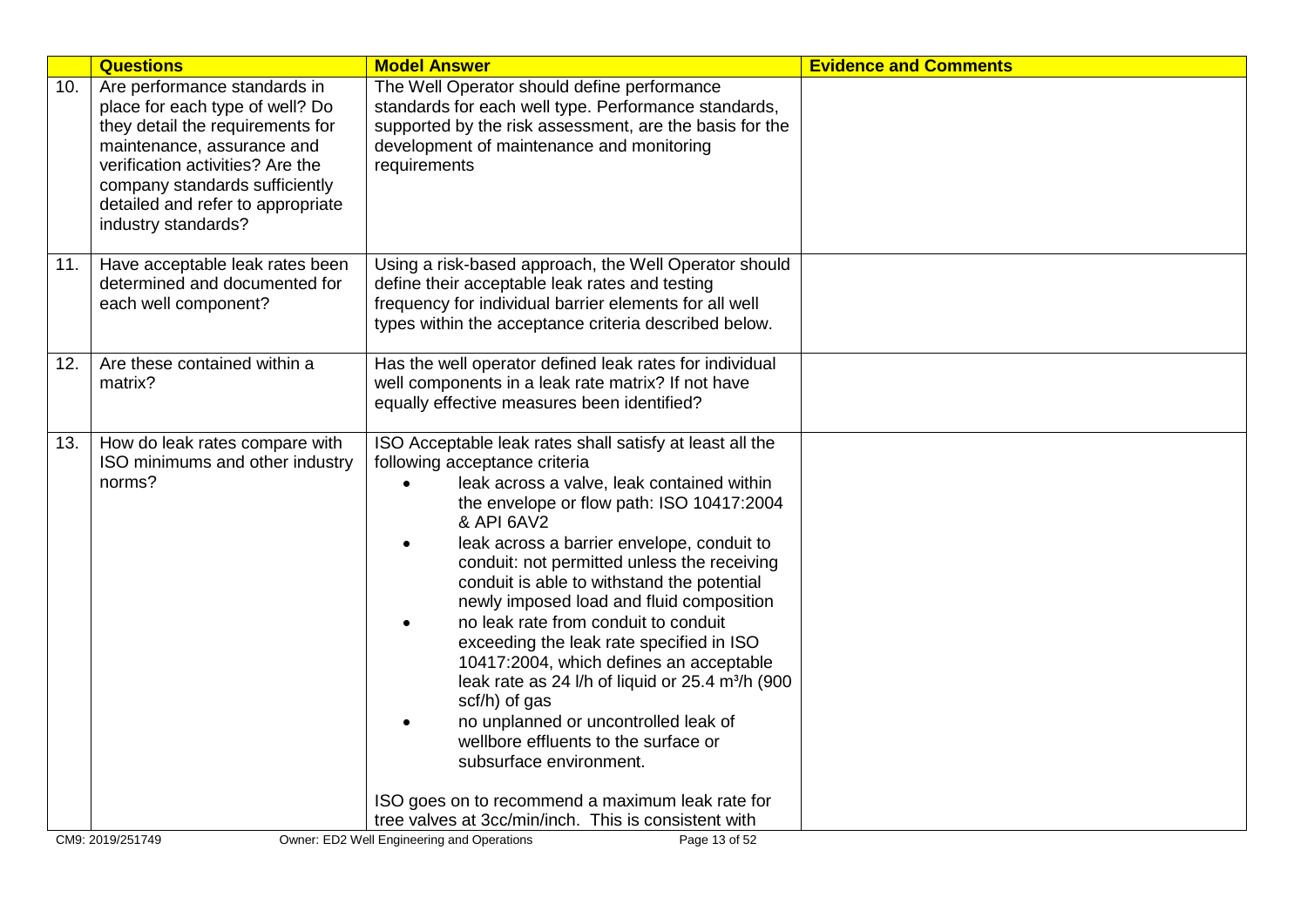|     | <b>Questions</b>                                                                        | <b>Model Answer</b>                                                                                                                                                                                                                                                                                                                                                                                                                                                                                                                                                                                                                                                                                                                  | <b>Evidence and Comments</b> |  |
|-----|-----------------------------------------------------------------------------------------|--------------------------------------------------------------------------------------------------------------------------------------------------------------------------------------------------------------------------------------------------------------------------------------------------------------------------------------------------------------------------------------------------------------------------------------------------------------------------------------------------------------------------------------------------------------------------------------------------------------------------------------------------------------------------------------------------------------------------------------|------------------------------|--|
|     |                                                                                         | other international standards.<br>Within the UKCS a number of operators apply a liquid<br>leak rate of 2cc/min/inch as their leak rate acceptance<br>criteria, with any leakage above 50cc/min indicating<br>washout. This is significantly below API 14B of 400cc/<br>minute. Where an operator has determined an<br>acceptable leak rate for valves above the 2cc/min/inch<br>value they may be asked to demonstrate why that<br>approach has been deemed ALARP.                                                                                                                                                                                                                                                                   |                              |  |
|     |                                                                                         | <b>Well Operating Limits</b>                                                                                                                                                                                                                                                                                                                                                                                                                                                                                                                                                                                                                                                                                                         |                              |  |
| 14. | How are operating limits identified<br>initially and when changes to the<br>well occur? | The Well Operator should identify the operating<br>parameters for each well and clearly specify the<br>operating limits for each parameter.                                                                                                                                                                                                                                                                                                                                                                                                                                                                                                                                                                                          |                              |  |
| 15. | How have responsibilities for<br>operating limits been defined and<br>communicated?     | The Well Operator should clearly define<br>responsibilities for establishing, maintaining,<br>reviewing and approving the well operating<br>limits<br>how each of the well operating limit's<br>parameters should be monitored and recorded<br>during periods when the well is operational,<br>shut-in, or suspended<br>lifecycle of the well<br>requirements for any threshold settings for the<br>well operating limits<br>actions that should be taken in the event a well<br>operating parameter is approaching its defined<br>threshold<br>actions, notifications and investigations<br>required if well operating limits thresholds are<br>exceeded<br>safety systems that are necessary for<br>assurance of operating limits. |                              |  |
|     | <b>Well Monitoring and Surveillance</b>                                                 |                                                                                                                                                                                                                                                                                                                                                                                                                                                                                                                                                                                                                                                                                                                                      |                              |  |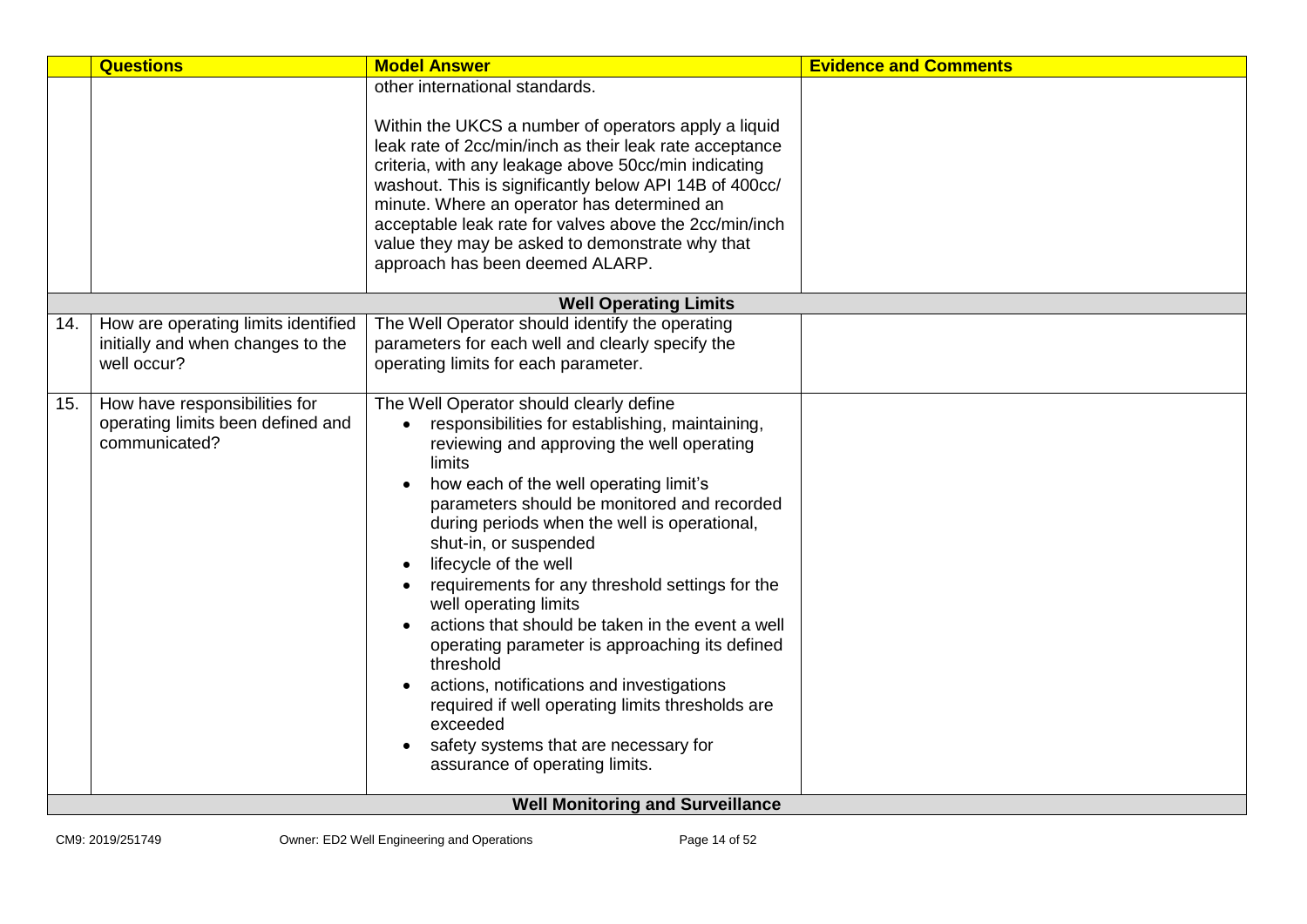|     | <b>Questions</b>                                                                                                                      | <b>Model Answer</b>                                                                                                                                                                                                                                                                                                                                                                                                                                                                                                  | <b>Evidence and Comments</b> |
|-----|---------------------------------------------------------------------------------------------------------------------------------------|----------------------------------------------------------------------------------------------------------------------------------------------------------------------------------------------------------------------------------------------------------------------------------------------------------------------------------------------------------------------------------------------------------------------------------------------------------------------------------------------------------------------|------------------------------|
| 16. | Does the WIMS include a<br>program to monitor annulus<br>pressures that extend to<br>monitoring and trending fluids and<br>pressures? | The Well Operator should have in place a program to<br>monitor the annuli pressure. To effectively monitor<br>annulus pressures, the following should be recorded<br>fluid types and volumes added to, or removed<br>$\bullet$<br>from, the annulus<br>fluid types, and their characteristics, in the<br>annulus (including fluid density)<br>monitoring and trending of pressures<br>calibration and function checks of the<br>monitoring equipment<br>operational changes.                                         |                              |
| 17. | Are valid MAASPs available for all<br>wells and documented<br>sufficiently?                                                           | The MAASP should be determined for each annulus of<br>the well. The MAASP calculation shall be documented<br>together with the applied design factors.                                                                                                                                                                                                                                                                                                                                                               |                              |
|     |                                                                                                                                       | <b>Annular Pressure Management</b>                                                                                                                                                                                                                                                                                                                                                                                                                                                                                   |                              |
| 18. | Is annulus pressure management<br>across the lifecycle of the well<br>clearly documented?                                             | The Well Operator should manage the annuli<br>pressures such that well integrity is maintained<br>throughout the complete well life cycle. At a minimum,<br>it is necessary to consider the following when<br>managing annulus pressure based upon a risk<br>assessment<br>pressure sources<br>monitoring, including trends<br>annulus contents, fluid type and volume<br>operating limits, including pressure limits,<br>allowable rates of pressure change<br>failure modes<br>pressure safety and relief systems. |                              |
| 19. | Is the process for annulus review<br>adequately described?                                                                            | The Well Operator should define the process of<br>annulus review (investigation) when the operating<br>conditions indicate that the pressure is sustained or a<br>leak in a well barrier envelope has occurred. When                                                                                                                                                                                                                                                                                                 |                              |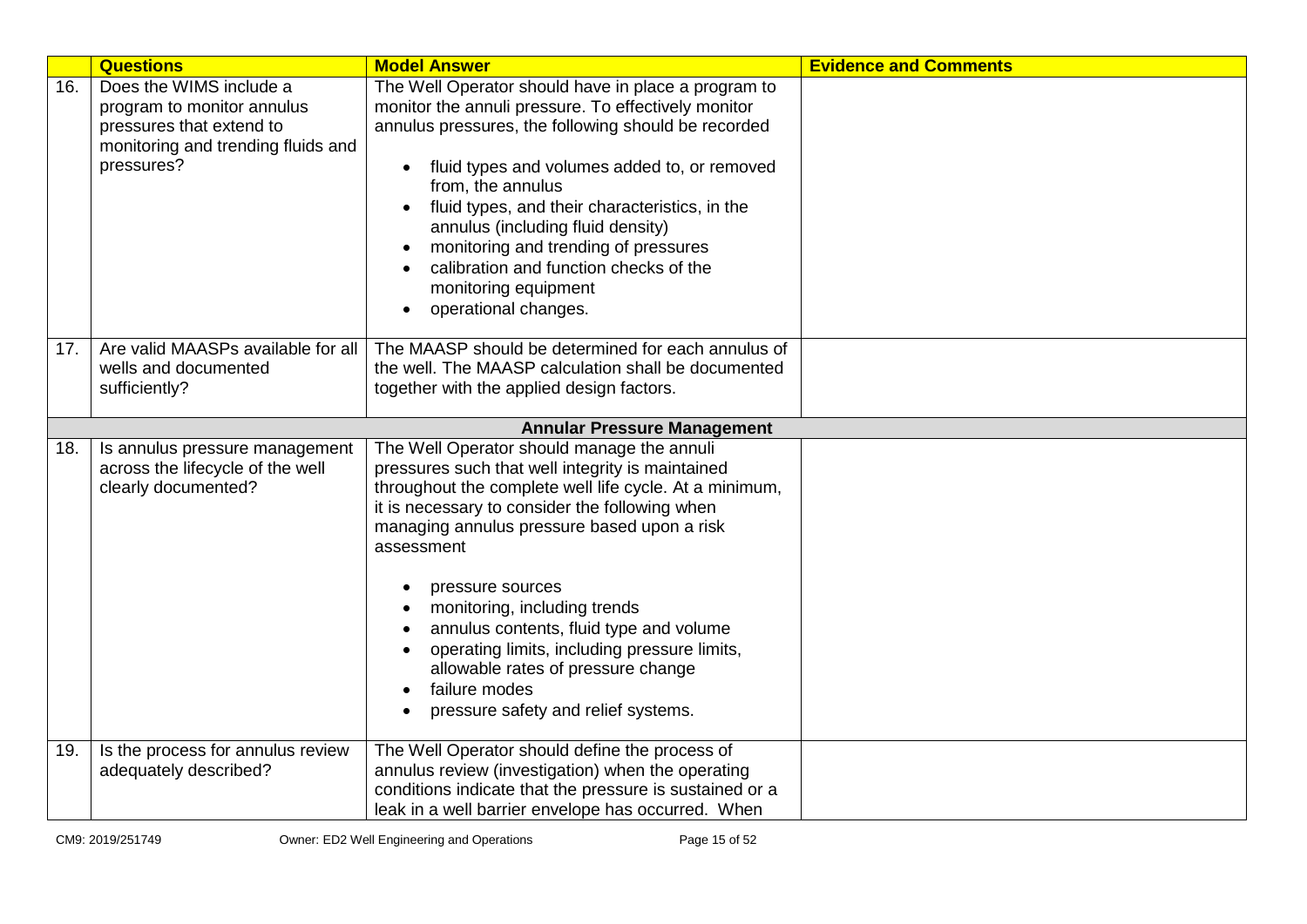|     | <b>Questions</b>                                                 | <b>Model Answer</b>                                                                                                                                                                                                                                                                                                                                                                                                                                                                                                                                                                                                                                                                                                                                                                                                                                                                                                                                                                                                                                                                                                                              | <b>Evidence and Comments</b> |
|-----|------------------------------------------------------------------|--------------------------------------------------------------------------------------------------------------------------------------------------------------------------------------------------------------------------------------------------------------------------------------------------------------------------------------------------------------------------------------------------------------------------------------------------------------------------------------------------------------------------------------------------------------------------------------------------------------------------------------------------------------------------------------------------------------------------------------------------------------------------------------------------------------------------------------------------------------------------------------------------------------------------------------------------------------------------------------------------------------------------------------------------------------------------------------------------------------------------------------------------|------------------------------|
|     |                                                                  | such a review is required, it shall be defined and may<br>be based on established criteria for                                                                                                                                                                                                                                                                                                                                                                                                                                                                                                                                                                                                                                                                                                                                                                                                                                                                                                                                                                                                                                                   |                              |
|     |                                                                  | frequency of annulus pressure bleed-down or<br>top-ups<br>abnormal pressure trends (indicating leaks<br>to/from an annulus)<br>volume of annulus bleed-down or top-ups<br>type of fluid used or recovered (oil/gas/mud)<br>pressure excursions above MAASP and/or<br>upper threshold.                                                                                                                                                                                                                                                                                                                                                                                                                                                                                                                                                                                                                                                                                                                                                                                                                                                            |                              |
|     |                                                                  | <b>Well Handover</b>                                                                                                                                                                                                                                                                                                                                                                                                                                                                                                                                                                                                                                                                                                                                                                                                                                                                                                                                                                                                                                                                                                                             |                              |
| 20. | Are the requirements for well<br>handover sufficiently detailed? | The Well Operator should include the following in the<br>well handover documentation in the initial handover<br>from the construction to operation phases<br>• schematic of the Christmas tree and wellhead<br>providing, at a minimum, a description of the<br>valves, their operating and test criteria<br>(performance standards), test records and their<br>status (open or closed)<br>SSSV status, performance standard and test<br>$\bullet$<br>records<br>status of ESD and actuator systems<br>well start-up procedures detailing<br>production/injection rates, as well as associated<br>pressures and temperatures<br>details of any well barrier elements left in the<br>well (crown plugs, check valves or similar) or<br>devices that ordinarily would be required to be<br>removed to allow well production and/or<br>monitoring<br>detailed description and diagram of the well<br>barrier envelopes, clearly indicating both<br>primary and secondary well barrier envelopes;<br>detailed wellbore schematic and test records<br>(depicting all casing strings complete with<br>sizes, metallurgy, thread types and centralizers |                              |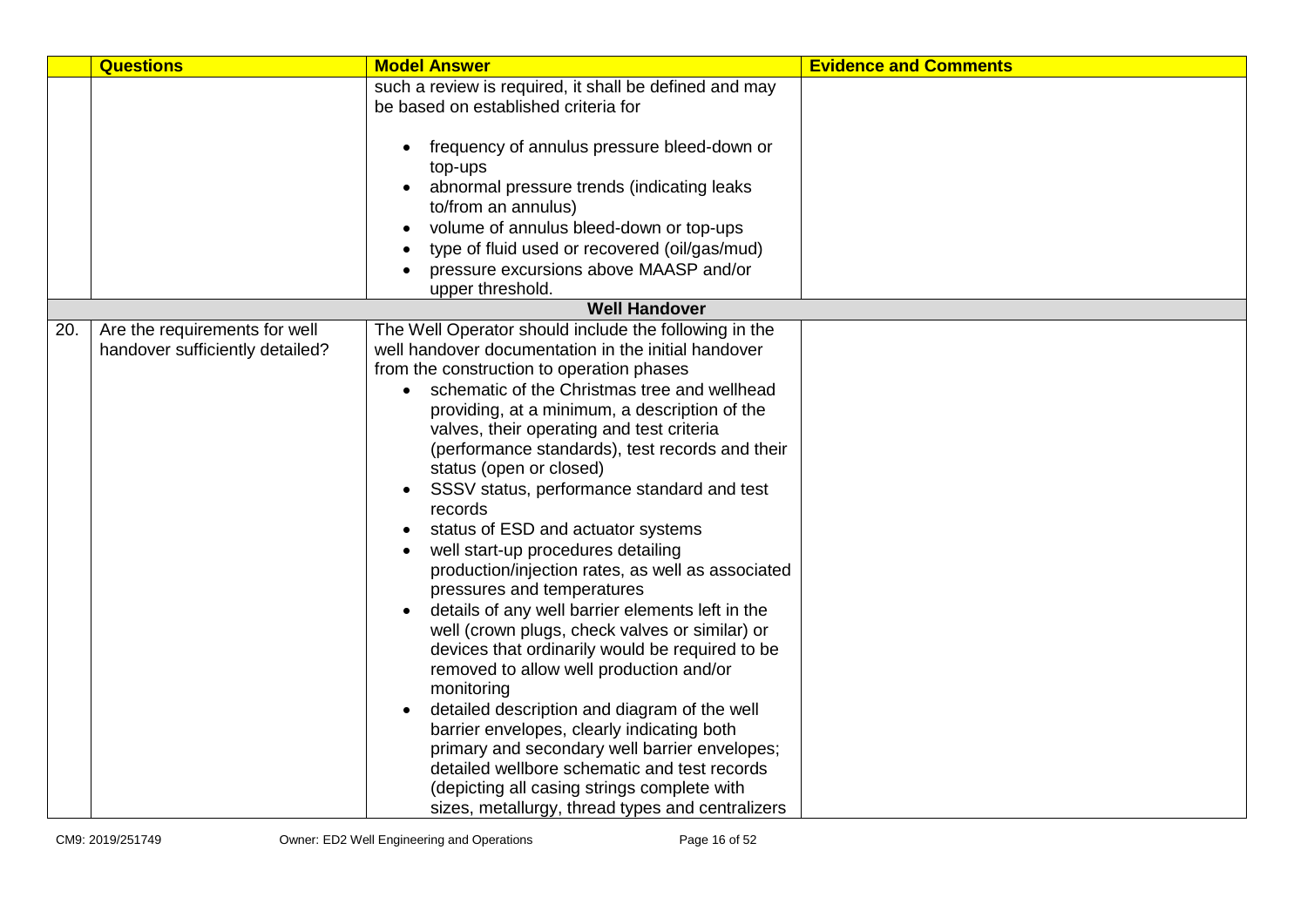|     | <b>Questions</b>                                                                                                                                                                                                        | <b>Model Answer</b>                                                                                                                                                                                                                                                                                                                                                                                                                                                                                                                                                                                                                                                          | <b>Evidence and Comments</b> |
|-----|-------------------------------------------------------------------------------------------------------------------------------------------------------------------------------------------------------------------------|------------------------------------------------------------------------------------------------------------------------------------------------------------------------------------------------------------------------------------------------------------------------------------------------------------------------------------------------------------------------------------------------------------------------------------------------------------------------------------------------------------------------------------------------------------------------------------------------------------------------------------------------------------------------------|------------------------------|
|     |                                                                                                                                                                                                                         | as well as fluid weights, cement placement,<br>reservoirs and perforating details)<br>detailed completion tally as installed (listing all<br>component ODs, IDs, lengths, metallurgy,<br>threads, depths)<br>wellhead and Christmas tree stack-up diagram<br>(general assembly drawing with dimensions)<br>with a bill of materials<br>wellbore trajectory with the wellhead surface<br>geographical coordinates<br>pressures, volumes and types of fluids left in<br>the annuli, wellbore and tubing and Christmas<br>tree<br>well operating limits<br>subsea control system status and test records<br>(if applicable).<br>Are operational handovers equally well defined? |                              |
|     |                                                                                                                                                                                                                         | <b>Well Maintenance</b>                                                                                                                                                                                                                                                                                                                                                                                                                                                                                                                                                                                                                                                      |                              |
| 21. | Have you defined and<br>documented maintenance<br>schedules and frequencies?                                                                                                                                            | The Well Operator should define and document the<br>schedules and frequencies for maintenance activities.<br>A risk-based approach can be used to define the<br>frequency and an assessment matrix can be used in<br>the process.<br>The frequency may be adjusted if it is found that the<br>ratio of preventive/corrective maintenance tasks is very<br>high or very low once sufficient historical data have<br>been obtained that establish clearly observable trends.                                                                                                                                                                                                   |                              |
| 22. | Does your maintenance<br>management system capture the<br>operating limits and OEM<br>requirements for selection of<br>spare parts for wells? How are<br>deviations from this practice<br>captured?<br>CM9: 2019/251749 | Well equipment that is part of a barrier element should<br>be maintained using parts that retain the current<br>operating limits. Replacement parts should be from the<br>original equipment manufacturer (OEM), or an OEM-<br>approved manufacturer. Deviation from this practice<br>should be clearly documented and justified.<br>Owner: ED2 Well Engineering and Operations<br>Page 17 of 52                                                                                                                                                                                                                                                                             |                              |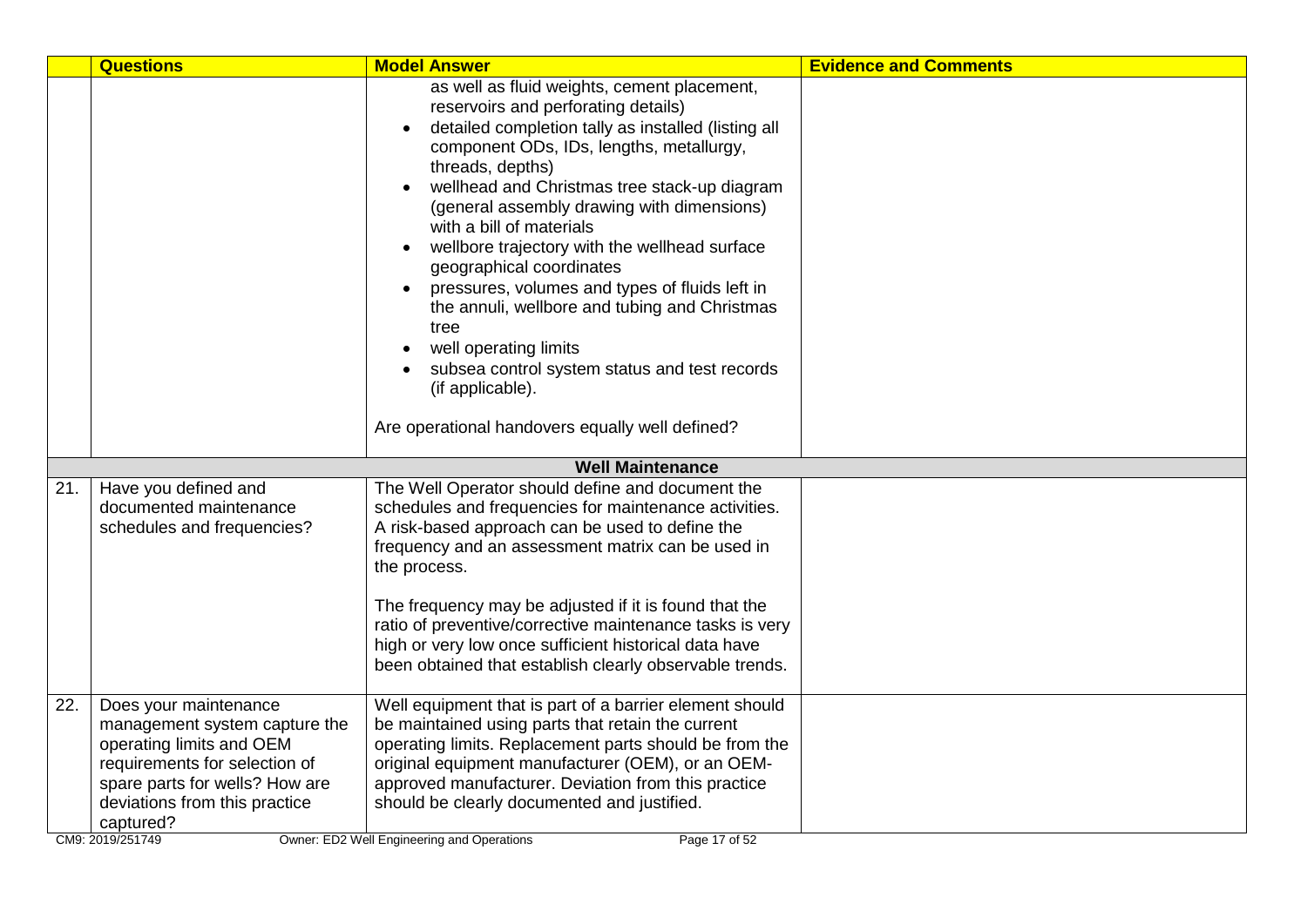|                                                                                                                         | <b>Model Answer</b>                                                                                                                                                                                                                                                                                                                                                                                                                                                                                                                                                                                                                                                                                                                      | <b>Evidence and Comments</b>                                                                                                                                        |
|-------------------------------------------------------------------------------------------------------------------------|------------------------------------------------------------------------------------------------------------------------------------------------------------------------------------------------------------------------------------------------------------------------------------------------------------------------------------------------------------------------------------------------------------------------------------------------------------------------------------------------------------------------------------------------------------------------------------------------------------------------------------------------------------------------------------------------------------------------------------------|---------------------------------------------------------------------------------------------------------------------------------------------------------------------|
|                                                                                                                         | <b>Well Integrity Failure Management</b>                                                                                                                                                                                                                                                                                                                                                                                                                                                                                                                                                                                                                                                                                                 |                                                                                                                                                                     |
| Is there a process for the<br>management of risk in relation to<br>well barrier failures, performance<br>failures, etc? | The Well Operator should establish a well anomaly<br>process that describes the management of risks<br>associated with failure(s) of a well barrier envelope or<br>well barrier element(s) against their performance<br>standards, as defined by the Well Operator, legislation<br>or industry standard.                                                                                                                                                                                                                                                                                                                                                                                                                                 |                                                                                                                                                                     |
| Is there a dispensation process to<br>manage wells risks?                                                               | The Well Operator should apply a dispensation<br>process that assesses and manages the risk(s) that<br>apply to temporary non-compliance to the well integrity<br>management system.                                                                                                                                                                                                                                                                                                                                                                                                                                                                                                                                                     |                                                                                                                                                                     |
|                                                                                                                         | <b>Management of Change</b>                                                                                                                                                                                                                                                                                                                                                                                                                                                                                                                                                                                                                                                                                                              |                                                                                                                                                                     |
| a formal MOC procedure that is<br>suitable for both permanent and<br>temporary changes?                                 | change (MOC) process to address and record changes<br>to integrity assurance requirements for an individual<br>well or to the well integrity management system.                                                                                                                                                                                                                                                                                                                                                                                                                                                                                                                                                                          |                                                                                                                                                                     |
| your MOC contain?                                                                                                       | identify a requirement for change<br>$\bullet$<br>identify the impact of the change and the key<br>stake holders involved. This includes identifying<br>what standards, procedures; work practices,<br>process systems, drawings, etc would be<br>impacted by the change<br>perform an appropriate level of risk assessment<br>in accordance with the Well Operator risk<br>assessment process. This would include<br>$\circ$ identifying the change in risk level(s) via<br>use of a risk assessment matrix or other<br>means<br>identify additional preventative and<br>$\circ$<br>mitigating systems that can be applied<br>to reduce the risk level<br>identify the residual risk of implementing<br>$\circ$<br>the change/deviation |                                                                                                                                                                     |
|                                                                                                                         | Does the WIMS clearly reference<br>What key process steps does<br>CM9: 2019/251749                                                                                                                                                                                                                                                                                                                                                                                                                                                                                                                                                                                                                                                       | The Well Operator should apply a management of<br>The MOC should include the following process steps<br>Page 18 of 52<br>Owner: ED2 Well Engineering and Operations |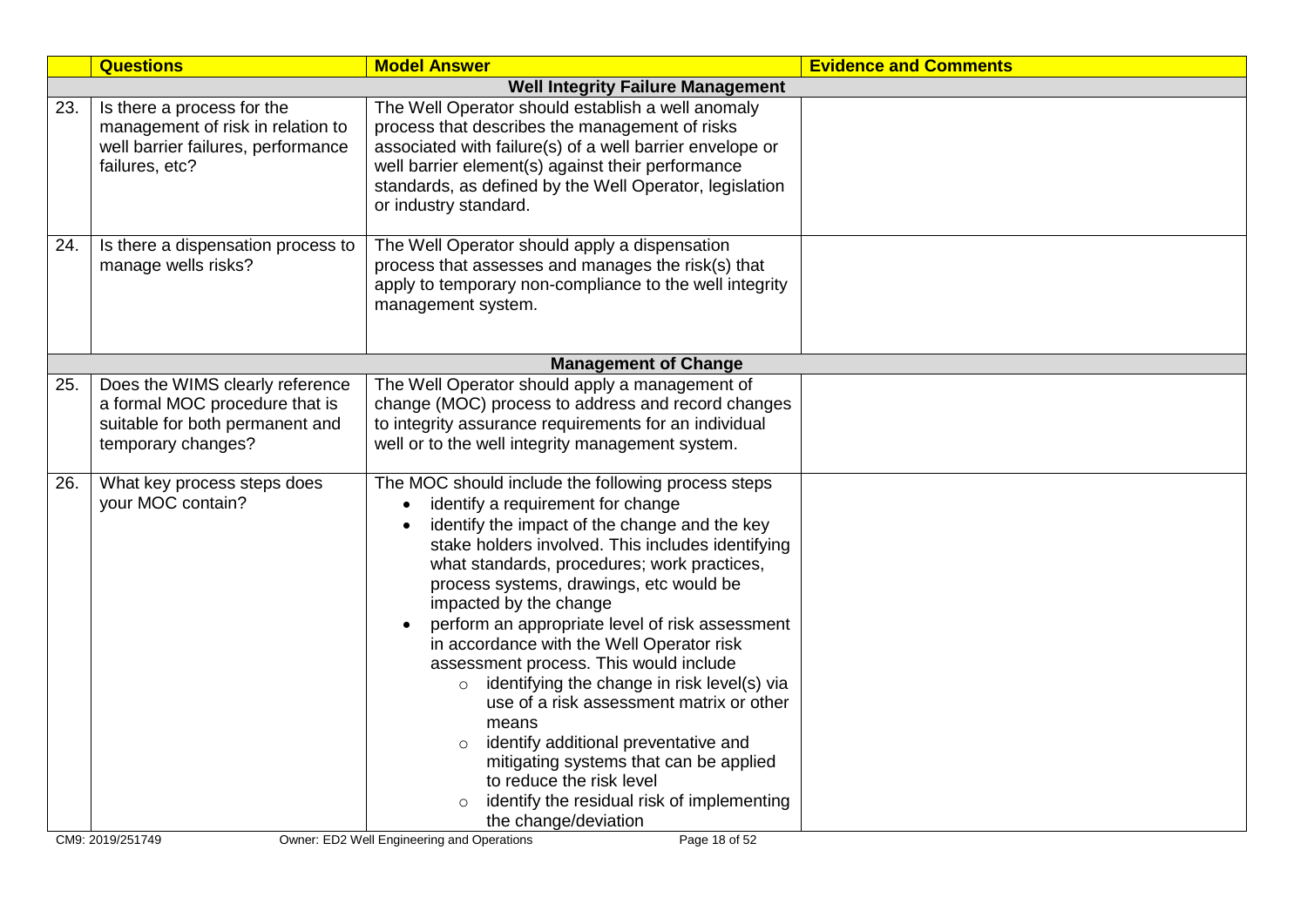| <b>Questions</b> | <b>Model Answer</b>                                                                                                                                                                                                                                                                                                                                                                                                                                                                                            | <b>Evidence and Comments</b> |
|------------------|----------------------------------------------------------------------------------------------------------------------------------------------------------------------------------------------------------------------------------------------------------------------------------------------------------------------------------------------------------------------------------------------------------------------------------------------------------------------------------------------------------------|------------------------------|
|                  | review the residual risk level against the<br>Well Operator risk tolerability/ALARP<br>acceptance criteria.<br>submit MOC proposal for review and approval in<br>accordance with the Well Operator authority<br>system<br>submit relevant MOC to Well Examiner<br>communicate and record the approved MOC.<br>implement the approved MOC<br>at the end of the approved MOC validity period, the<br>MOC is withdrawn, or an extension is submitted for<br>review and approval<br>ICP is involved as appropriate |                              |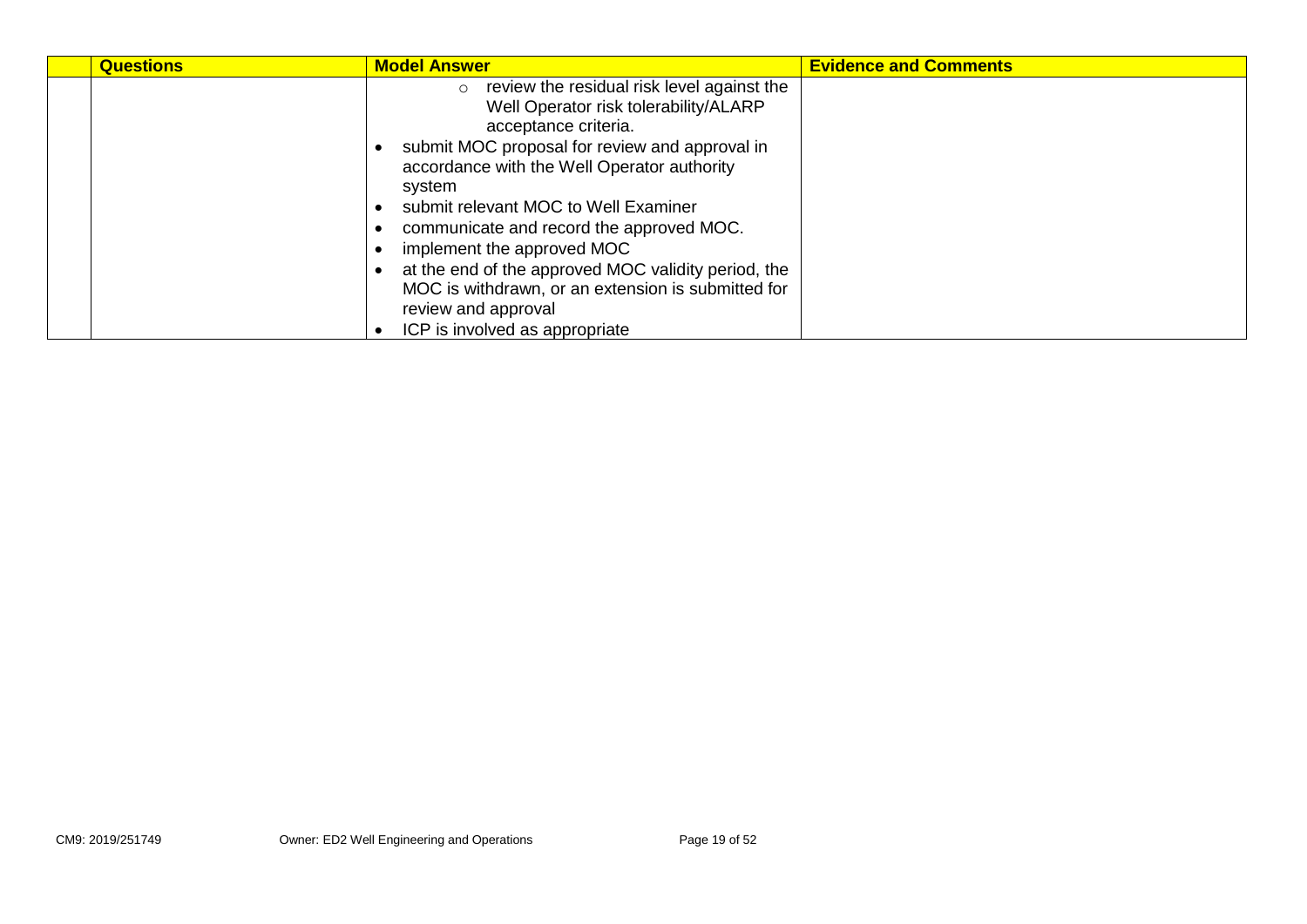### <span id="page-19-0"></span>**Appendix 3 Role Specific Interview Outline Including Sample Agenda**

Role specific interviews with key personnel who monitor and manage well integrity during the operate phase of the well lifecycle should be interviewed. Consideration should be given to the location of these interviews as certain personnel may benefit from access to internal company computer systems to demonstrate the particular systems employed for the management of well integrity.

At least one of each of the following roles within the well operator's organisation should be interviewed

- production engineer; usually responsible for collating the well integrity data.
- well integrity engineer; responsible for the day-to-day collation, monitoring analysis and reporting.
- well integrity TA responsible for review and approval of well integrity deviation/dispensations
- person responsible for the overall well integrity of the well operator's UK well stock.
- OFFSHORE production operator, control room operator, production supervisor as applicable.

It is anticipated that the role specific interviews can be completed within one full day of inspection onshore (with a potential offshore interview as part of any planned offshore inspection or investigation) with the following indicative agenda:

#### **Anticipated Start Time: 08.30 am**

| a.      | Introductions, HSE setting the scene, Well Operator may<br>wish to present an overview to HSE of their Well Integrity<br><b>Management System</b> | 0830-0930 hrs |
|---------|---------------------------------------------------------------------------------------------------------------------------------------------------|---------------|
| $b_{1}$ | Interview with Production Engineer                                                                                                                | 0930-1000 hrs |
| $C_{1}$ | Intervention with Well Integrity Engineer                                                                                                         | 1000-1030 hrs |
|         | d. Interview with Well Integrity TA                                                                                                               | 1045-1200 hrs |
|         |                                                                                                                                                   |               |

#### **Lunch Break**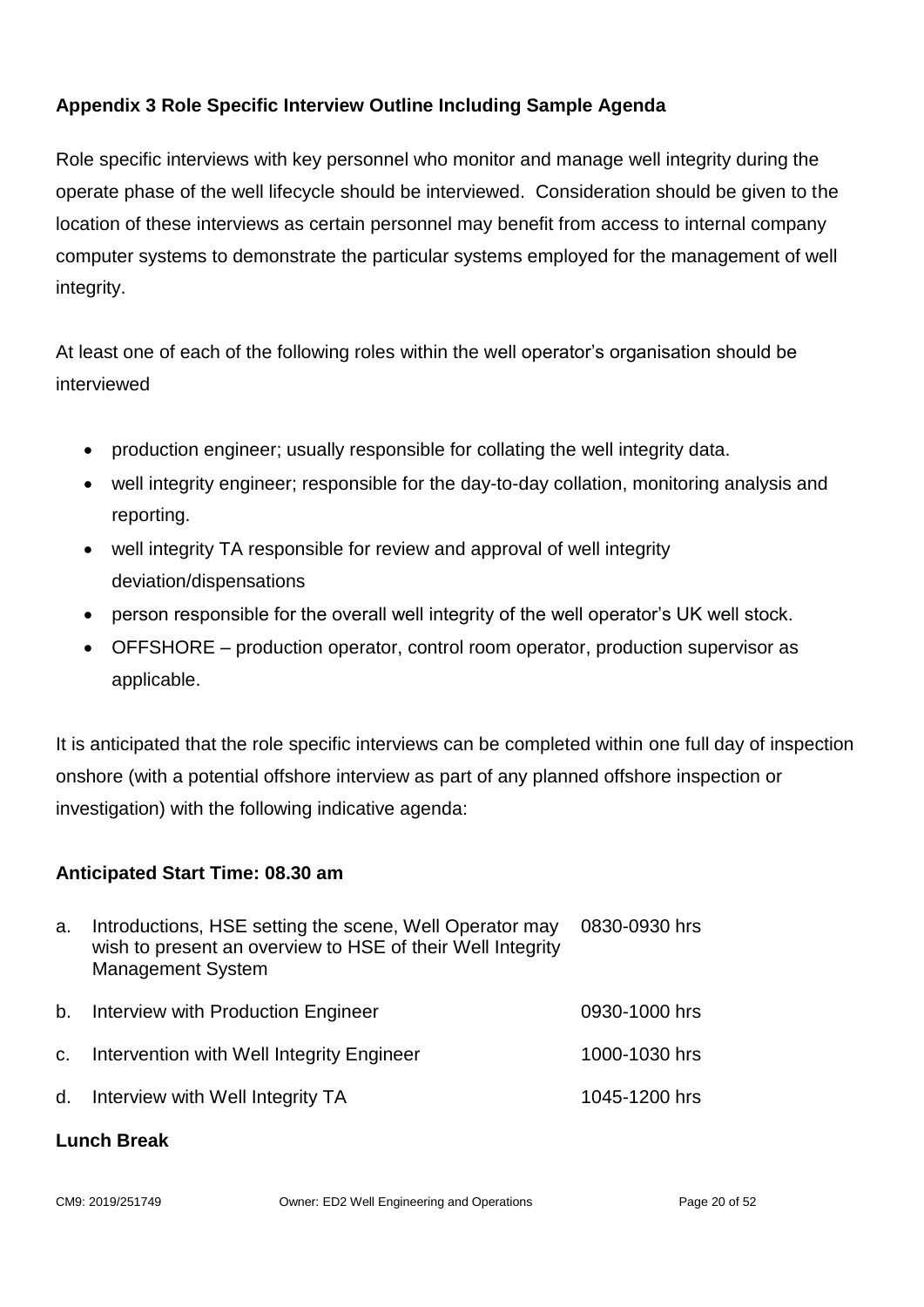| е. | Interview Responsible Person (Well Integrity)                                                                           | 12:45-1400 hrs |
|----|-------------------------------------------------------------------------------------------------------------------------|----------------|
|    | Inspector consolidation or time for interviewing additional 1400 -1430 hrs<br>positions as identified by Well Operator. |                |
|    | g. Closeout Meeting                                                                                                     | 1430-1530 hrs  |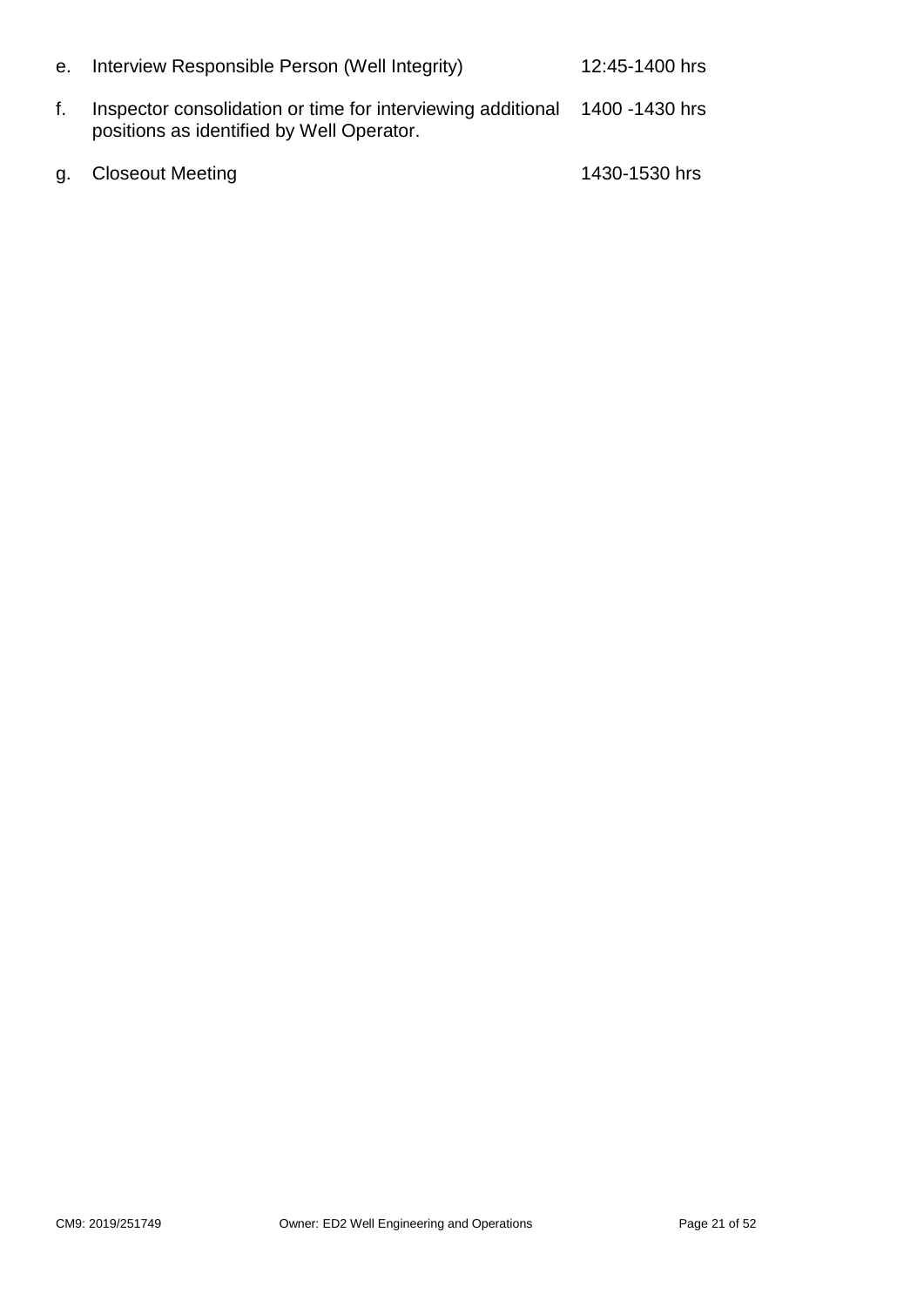## **Appendix 4 Role Specific Questionnaires**

| <b>RESPONSIBLE PERSON</b> | Name: | -<br>Position |
|---------------------------|-------|---------------|
|                           |       |               |

<span id="page-21-0"></span>

|                | <b>Questions</b>                                                                                               | <b>Model Answer</b>                                                                                                                                                                                                                                                                                                                                                   | <b>Evidence and Comments</b>                                                                                                                                  |
|----------------|----------------------------------------------------------------------------------------------------------------|-----------------------------------------------------------------------------------------------------------------------------------------------------------------------------------------------------------------------------------------------------------------------------------------------------------------------------------------------------------------------|---------------------------------------------------------------------------------------------------------------------------------------------------------------|
|                |                                                                                                                | <b>Well Integrity Policy and Strategy</b>                                                                                                                                                                                                                                                                                                                             |                                                                                                                                                               |
|                | How do you implement the well<br>integrity policy across your<br>company, installations and/ or<br>assets?     | The Well Operator should define the high-level<br>strategic measures to which it is committing in order to<br>achieve the requirements of the asset (well) integrity<br>policy. (The level of this strategy is likely to be:<br>business plans and priorities, resourcing plans, and<br>budgeting)                                                                    | To be populated by wells inspector with the<br>answers to the questions given by the interviewed<br>person and compared to previously submitted<br>documents. |
|                |                                                                                                                | Resources, Roles, Responsibilities and Authority Levels                                                                                                                                                                                                                                                                                                               |                                                                                                                                                               |
| $\overline{2}$ | How do you ensure that you have<br>sufficient resources to manage<br>well integrity?                           | Each Well Operator should ensure that sufficient<br>resources in their organizations are available to<br>manage well integrity effectively during the operational<br>life cycle of the well for each well in the inventory                                                                                                                                            |                                                                                                                                                               |
|                |                                                                                                                | <b>Risk Assessment Aspects of Well Integrity Management</b>                                                                                                                                                                                                                                                                                                           |                                                                                                                                                               |
| 3              | Has base line risk for each well or<br>well type been considered?<br>When was base line risk last<br>reviewed? | This may well be QRA work including the development<br>of bowties. Where appropriate this will be documented<br>in the installation safety case.                                                                                                                                                                                                                      |                                                                                                                                                               |
|                |                                                                                                                | <b>Well Barriers</b>                                                                                                                                                                                                                                                                                                                                                  |                                                                                                                                                               |
| 4              | What factors are taken into<br>account when re-evaluating<br>operating conditions?                             | During the operating phase of a well, boundary<br>conditions or well usage may change. This requires a<br>re-evaluation of the barrier envelopes and the well<br>operating limits.<br>A well barrier envelope should<br>withstand the maximum anticipated differential<br>pressures to which it can be subjected<br>be leak and function-tested, or verified by other |                                                                                                                                                               |
|                | CM9: 2019/251749                                                                                               | Owner: ED2 Well Engineering and Operations<br>Page 22 of 52                                                                                                                                                                                                                                                                                                           |                                                                                                                                                               |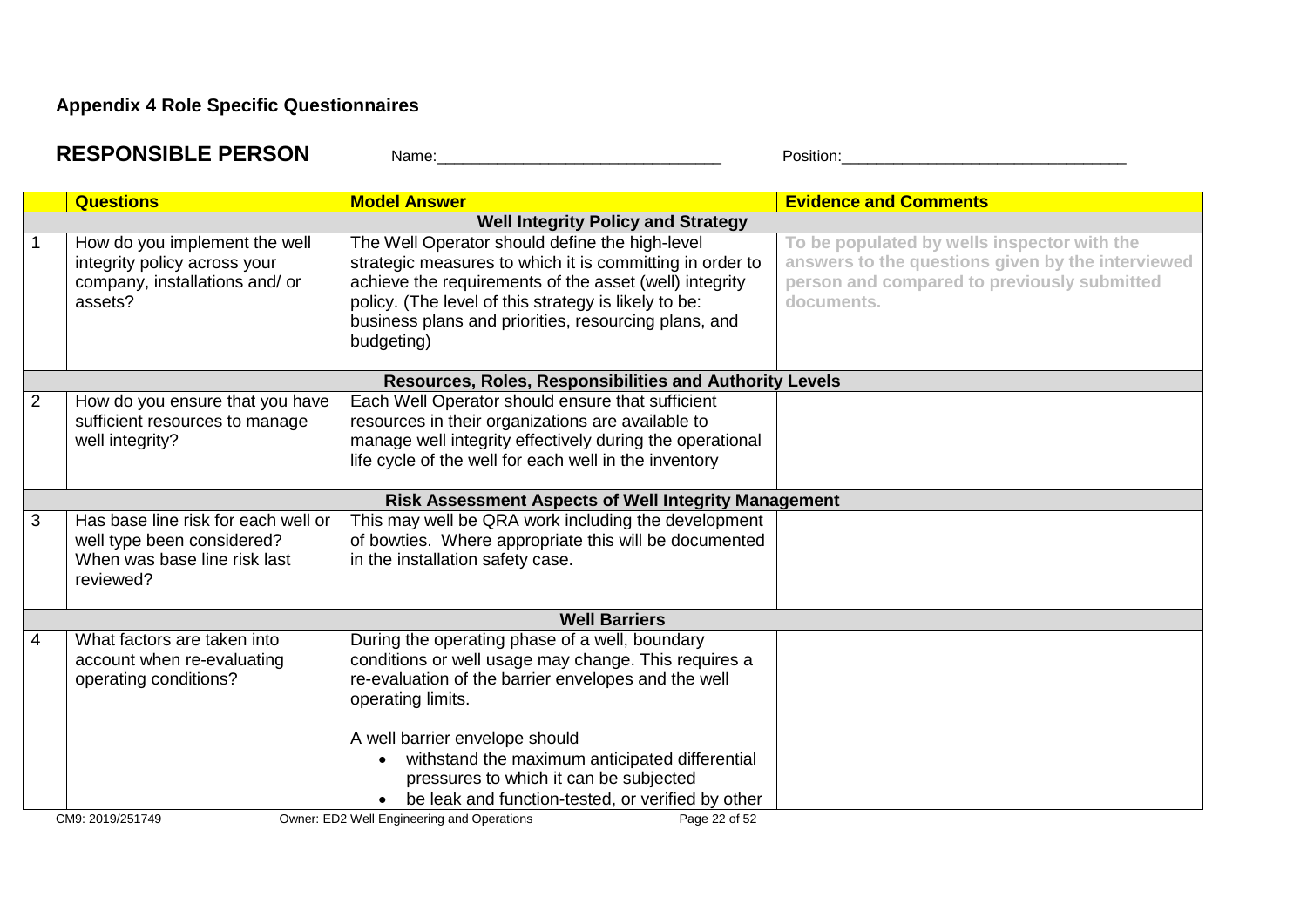|                | <b>Questions</b>                                                                                                                                                                                     | <b>Model Answer</b>                                                                                                                                                                                                                                                                                                                                                              | <b>Evidence and Comments</b> |
|----------------|------------------------------------------------------------------------------------------------------------------------------------------------------------------------------------------------------|----------------------------------------------------------------------------------------------------------------------------------------------------------------------------------------------------------------------------------------------------------------------------------------------------------------------------------------------------------------------------------|------------------------------|
|                |                                                                                                                                                                                                      | methods<br>function as intended in the environment<br>(pressures, temperature, fluids, and mechanical<br>stresses) that can be encountered throughout<br>its entire life cycle.                                                                                                                                                                                                  |                              |
| 5              | Demonstrate how to access key<br>well barrier status within your<br>WIMS for 3 different categories of<br>well. (For example, a platform<br>producer, a subsea producer and<br>a partially abandoned | Well barrier element: For a well barrier element to be<br>considered operational, it should be verified and<br>maintained through regular testing and maintenance.<br>The location and integrity status of each well barrier<br>element should be known at all times.                                                                                                            |                              |
|                | (suspended) well.                                                                                                                                                                                    | The Well Operator shall be able to demonstrate the<br>status of well barrier envelopes for each well and well<br>type                                                                                                                                                                                                                                                            |                              |
|                |                                                                                                                                                                                                      | <b>Well Component Performance Standards</b>                                                                                                                                                                                                                                                                                                                                      |                              |
| 6              | How does the well integrity<br>management system interface<br>with management of the<br>emergency shut down systems?                                                                                 | ESD/related safety systems - Performance<br>requirements for emergency shutdown system should<br>be developed with consideration of ISO 10418 and API<br><b>RP 14C.</b>                                                                                                                                                                                                          |                              |
|                |                                                                                                                                                                                                      | In addition to the requirements of API STD 6AV2, the<br>Well Operator should define the cause and effects<br>matrix for the emergency shutdown system.                                                                                                                                                                                                                           |                              |
| $\overline{7}$ | How is wells performance<br>recorded alongside ESD<br>performance data?                                                                                                                              | Information about valve performance such as leak<br>rates are likely to be recorded within well integrity<br>records, however closure times may be recorded<br>elsewhere. The overall performance of the ESD<br>system should be collated to ensure it achieves the<br>performance standards. The mechanism for sharing<br>this information should be contained within the WIMS. |                              |
|                | <b>Well Operating Limits</b>                                                                                                                                                                         |                                                                                                                                                                                                                                                                                                                                                                                  |                              |
| 8              | How do you assure yourself that                                                                                                                                                                      | The well should not be operated outside of the                                                                                                                                                                                                                                                                                                                                   |                              |
|                | the wells have been operated                                                                                                                                                                         | operating limits. The system should have a mechanism                                                                                                                                                                                                                                                                                                                             |                              |
|                | CM9: 2019/251749                                                                                                                                                                                     | Owner: ED2 Well Engineering and Operations<br>Page 23 of 52                                                                                                                                                                                                                                                                                                                      |                              |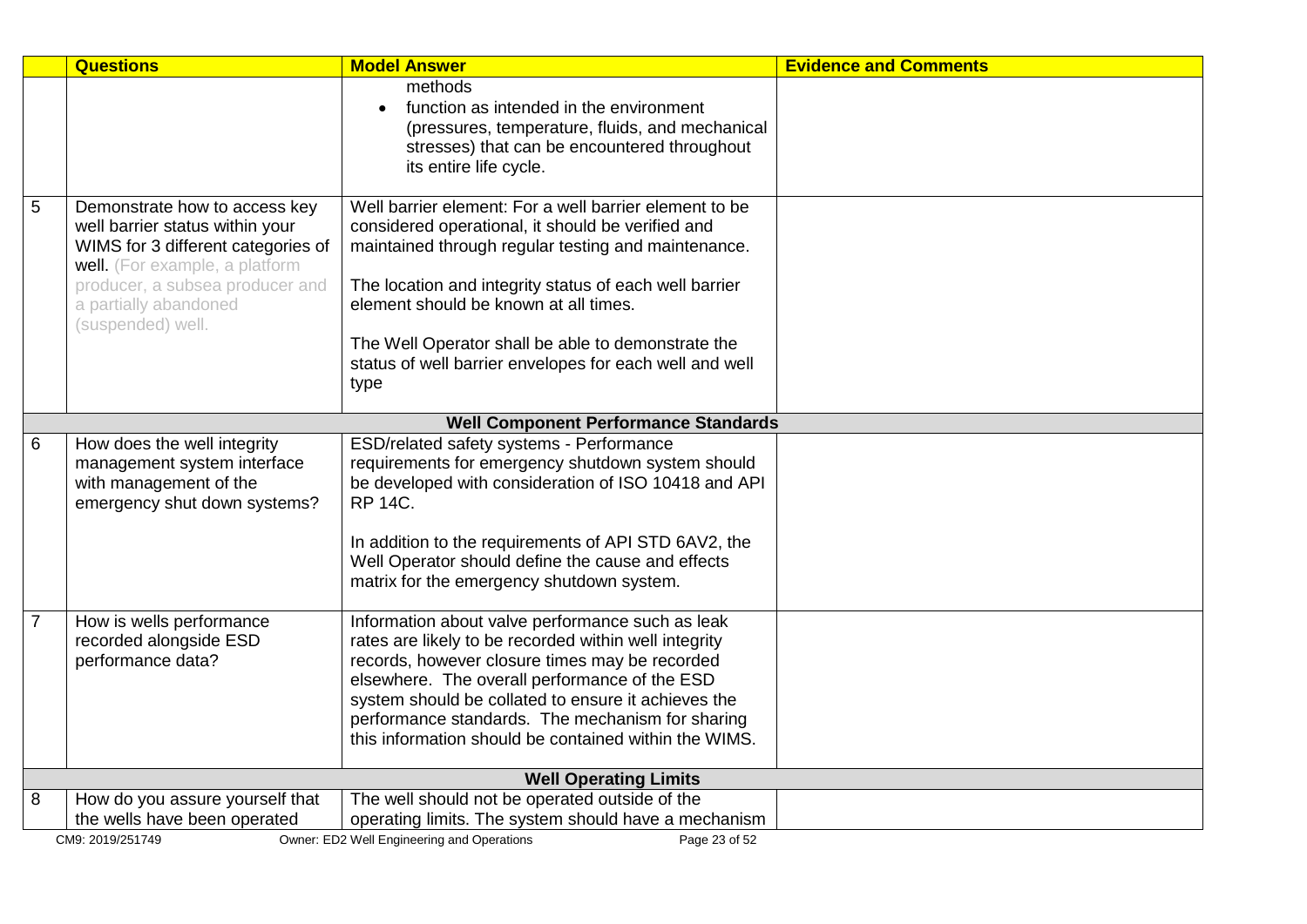|     | <b>Questions</b>                                                                 | <b>Model Answer</b>                                                                                                                                                                                                                                                                                                                                                                                                                                                                                                 | <b>Evidence and Comments</b> |
|-----|----------------------------------------------------------------------------------|---------------------------------------------------------------------------------------------------------------------------------------------------------------------------------------------------------------------------------------------------------------------------------------------------------------------------------------------------------------------------------------------------------------------------------------------------------------------------------------------------------------------|------------------------------|
|     | within the limits set within the<br>WIMS?                                        | for tracking instances of operating outside limits.                                                                                                                                                                                                                                                                                                                                                                                                                                                                 |                              |
| 9   | Does the WIMS require action to<br>restore the integrity of an<br>impaired well? | The Well Operator should establish a time bound plan<br>that identifies restoration to production, injection,<br>suspension or abandonment of the identified wells,                                                                                                                                                                                                                                                                                                                                                 |                              |
|     |                                                                                  | which is in accordance with the WIMS to mitigate the<br>risk of loss of containment.                                                                                                                                                                                                                                                                                                                                                                                                                                |                              |
| 10  | Do you have criteria to trigger a<br>formal end-of-well-life review?             | The Well Operator should define the end of well life<br>and establish a formal end-of-well-life review process.<br>The end of well life triggers the review that assesses<br>the well status for safe continuation. If the well<br>assessment demonstrates that the well is unsafe for<br>continued use, the Well Operator shall plan either to<br>rectify the well condition or plan for suspension or<br>abandonment. The period by which a well's life can be<br>extended is determined on a case-by-case basis. |                              |
|     |                                                                                  | <b>Well Monitoring and Surveillance</b>                                                                                                                                                                                                                                                                                                                                                                                                                                                                             |                              |
| 11  | How are monitoring and<br>surveillance requirements                              | The Well Operator should define the monitoring and<br>surveillance requirements to ensure that wells are                                                                                                                                                                                                                                                                                                                                                                                                            |                              |
|     | derived? Where are these<br>documented?                                          | operated within their envelope. The Well Operator<br>should determine the frequency of monitoring and                                                                                                                                                                                                                                                                                                                                                                                                               |                              |
|     |                                                                                  | surveillance, based on the risk and consequence of<br>breaching the barrier envelopes and the ability to                                                                                                                                                                                                                                                                                                                                                                                                            |                              |
|     |                                                                                  | respond. The Well Operator should define and<br>document the schedule, frequency and type of                                                                                                                                                                                                                                                                                                                                                                                                                        |                              |
|     |                                                                                  | monitoring and surveillance required.                                                                                                                                                                                                                                                                                                                                                                                                                                                                               |                              |
| 12  | How do these differ for shut-in<br>wells?                                        | A shut-in well is a well with one or more valve(s) closed<br>in the direction of flow. A shut-in well should be<br>monitored according to a risk-based schedule defined                                                                                                                                                                                                                                                                                                                                             |                              |
|     |                                                                                  | by the Well Operator, with due consideration of the risk<br>profile brought about by the change in flow and non-<br>flow wetted components.                                                                                                                                                                                                                                                                                                                                                                         |                              |
|     |                                                                                  | A well should not remain a shut in or suspended or                                                                                                                                                                                                                                                                                                                                                                                                                                                                  |                              |
| 13. | Have you a documented review<br>CM9: 2019/251749                                 | Owner: ED2 Well Engineering and Operations<br>Page 24 of 52                                                                                                                                                                                                                                                                                                                                                                                                                                                         |                              |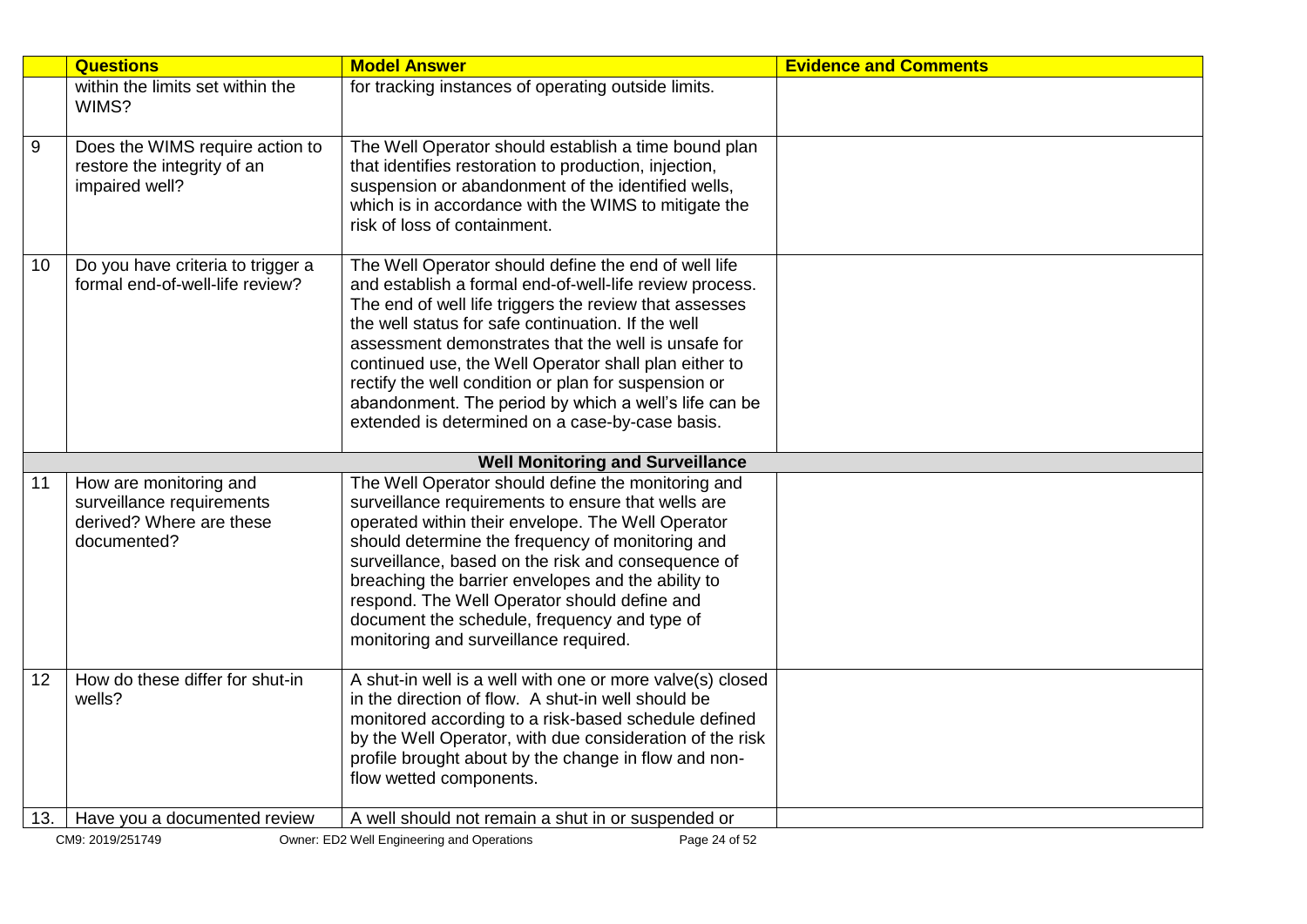|     | <b>Questions</b>                              | <b>Model Answer</b>                                                                                                                                                                                                                                                                                                                                                                                                                                                                                           | <b>Evidence and Comments</b> |
|-----|-----------------------------------------------|---------------------------------------------------------------------------------------------------------------------------------------------------------------------------------------------------------------------------------------------------------------------------------------------------------------------------------------------------------------------------------------------------------------------------------------------------------------------------------------------------------------|------------------------------|
|     | process for wells not currently<br>producing? | abandoned to phase 1 or phase 2 indefinitely. The Well<br>Operator should establish a periodic review process for                                                                                                                                                                                                                                                                                                                                                                                             |                              |
|     |                                               | these wells that documents and details the intended                                                                                                                                                                                                                                                                                                                                                                                                                                                           |                              |
|     |                                               | plan for the well, which may include its permanent                                                                                                                                                                                                                                                                                                                                                                                                                                                            |                              |
|     |                                               | abandonment.                                                                                                                                                                                                                                                                                                                                                                                                                                                                                                  |                              |
|     |                                               | <b>Annular Pressure Management</b>                                                                                                                                                                                                                                                                                                                                                                                                                                                                            |                              |
| 14. | What criteria are used in annulus             | The Well Operator should assess the risks associated                                                                                                                                                                                                                                                                                                                                                                                                                                                          |                              |
|     | pressure risk assessments?                    | with a sustained annulus pressure. Such risks are<br>related to                                                                                                                                                                                                                                                                                                                                                                                                                                               |                              |
|     |                                               | • flow capability of any annuli with respect to a<br>loss of containment                                                                                                                                                                                                                                                                                                                                                                                                                                      |                              |
|     |                                               | annular gas mass storage effect (ie volume of<br>gas between the annulus's liquid level and<br>surface)                                                                                                                                                                                                                                                                                                                                                                                                       |                              |
|     |                                               | introduction of corrosive fluids into an annulus<br>not designed to resist such fluids                                                                                                                                                                                                                                                                                                                                                                                                                        |                              |
|     |                                               | maximum potential pressure that can occur                                                                                                                                                                                                                                                                                                                                                                                                                                                                     |                              |
|     |                                               | should the compromised barrier degrade further                                                                                                                                                                                                                                                                                                                                                                                                                                                                |                              |
|     |                                               | The review should focus around the following elements<br>source of the sustained annulus pressure<br>based on sample and finger-print results<br>compared to original mud logging data<br>source fluid composition and pore pressure<br>flow path from the source to the annulus (or<br>vice versa) under review<br>leak rate, potential volumes and density<br>changes in the annulus<br>condition of the well (remaining life)<br>content of the annulus and liquid levels<br>casing shoe strength changes. |                              |
|     |                                               |                                                                                                                                                                                                                                                                                                                                                                                                                                                                                                               |                              |
| 15. | What criteria were considered                 | Annulus depressurisation or 'bleed down' may be                                                                                                                                                                                                                                                                                                                                                                                                                                                               |                              |
|     | when developing annulus                       | required to maintain the annulus pressure below the                                                                                                                                                                                                                                                                                                                                                                                                                                                           |                              |
|     | pressure bleed down procedures?               | upper operating pressure limit. Annulus pressure                                                                                                                                                                                                                                                                                                                                                                                                                                                              |                              |
|     |                                               | management procedures should clearly define the                                                                                                                                                                                                                                                                                                                                                                                                                                                               |                              |
|     |                                               | constraints of depressurisation and consider the                                                                                                                                                                                                                                                                                                                                                                                                                                                              |                              |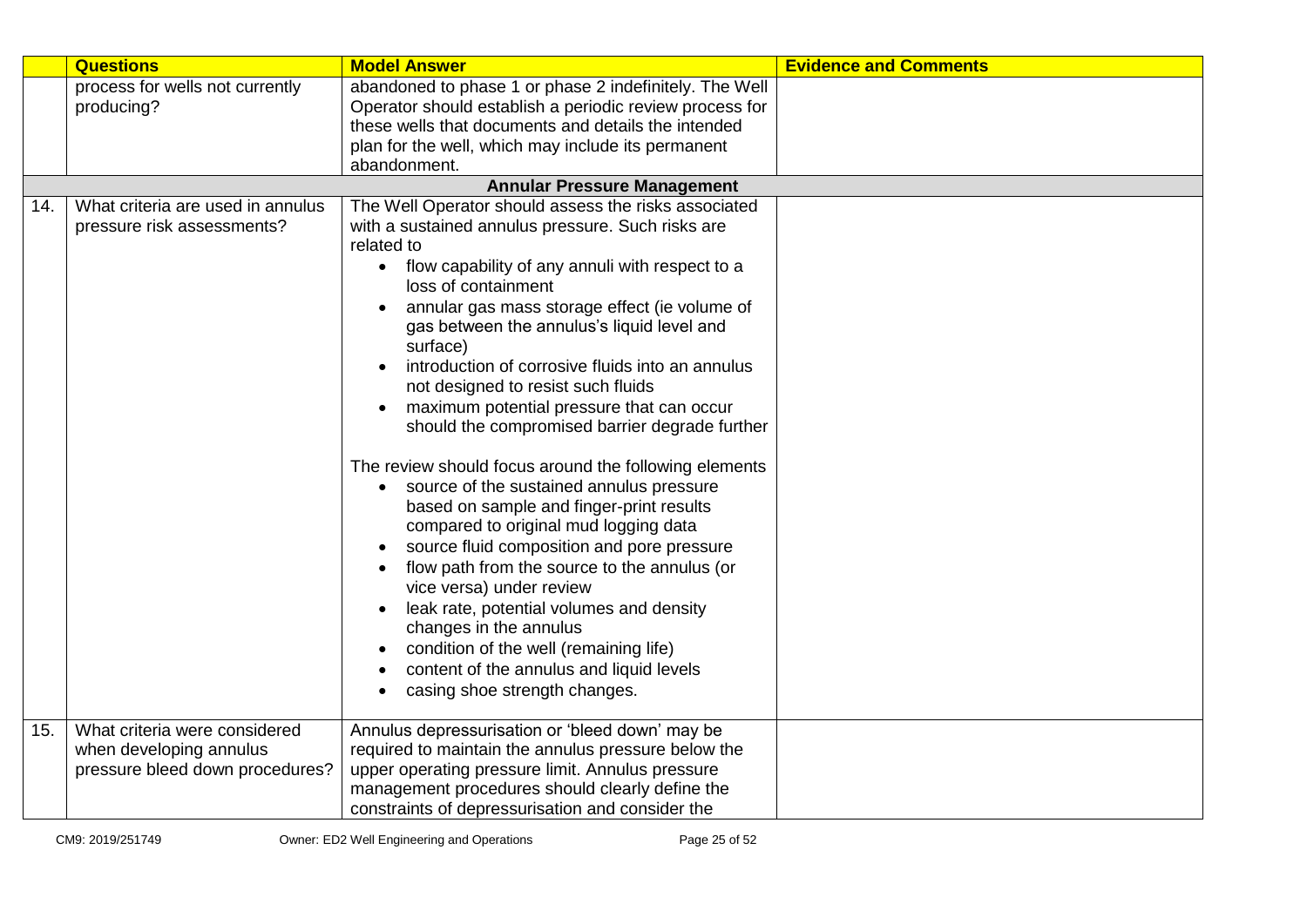|     | <b>Questions</b>                                                                                                                                                                        | <b>Model Answer</b>                                                                                                                                                                                                                                                                                                                                                                                                                                                                                                                                                                                                                                                                                                                                                                                                              | <b>Evidence and Comments</b> |
|-----|-----------------------------------------------------------------------------------------------------------------------------------------------------------------------------------------|----------------------------------------------------------------------------------------------------------------------------------------------------------------------------------------------------------------------------------------------------------------------------------------------------------------------------------------------------------------------------------------------------------------------------------------------------------------------------------------------------------------------------------------------------------------------------------------------------------------------------------------------------------------------------------------------------------------------------------------------------------------------------------------------------------------------------------|------------------------------|
|     |                                                                                                                                                                                         | following<br>minimizing the number of bleed downs and<br>$\bullet$<br>volume of fluids bled off to limit flow erosion<br>and degradation of leak paths<br>bleed down sequence should be identified to<br>$\bullet$<br>minimise the risk of casing collapse<br>bleed downs may introduce fluids into an<br>$\bullet$<br>annulus that could accelerate corrosion or<br>erosion of casing strings<br>bleeding off liquids which are replaced by gas<br>$\bullet$<br>or lighter liquids can result in higher annulus<br>pressure and increased hydrocarbon mass in<br>the annulus<br>the risk of hydrate formation during bleed off of<br>$\bullet$<br>hydrocarbon gas should be addressed<br>contingency plans should be in place to<br>manage annulus pressure during shutdowns<br>when bleed off facilities may not be available. |                              |
|     |                                                                                                                                                                                         | <b>Well Handover</b>                                                                                                                                                                                                                                                                                                                                                                                                                                                                                                                                                                                                                                                                                                                                                                                                             |                              |
| 16. | What are the requirements for<br>well handover? How are these<br>documented for the different<br>handovers that occur over the<br>well lifecycle?                                       | The Well Operator should verify the well operating<br>limits within the well handover process. The process<br>shall define, as a minimum, the following phases at<br>which well handover typically occurs<br>well construction to production operations<br>production operations to maintenance,<br>$\bullet$<br>intervention or servicing, and back to<br>production operations<br>production operations to abandonment.                                                                                                                                                                                                                                                                                                                                                                                                        |                              |
| 17. | Are handover forms completed in<br>full or do the parties involved only<br>complete the information that they<br>think is relevant? In these cases,<br>how are handover forms verified? | Handovers during the well lifecycle should include only<br>those items that are appropriate and capture any<br>changes in the well's configuration or operating limits.                                                                                                                                                                                                                                                                                                                                                                                                                                                                                                                                                                                                                                                          |                              |
| 18. | How do you identify the                                                                                                                                                                 | The Well Operator should nominate competent                                                                                                                                                                                                                                                                                                                                                                                                                                                                                                                                                                                                                                                                                                                                                                                      |                              |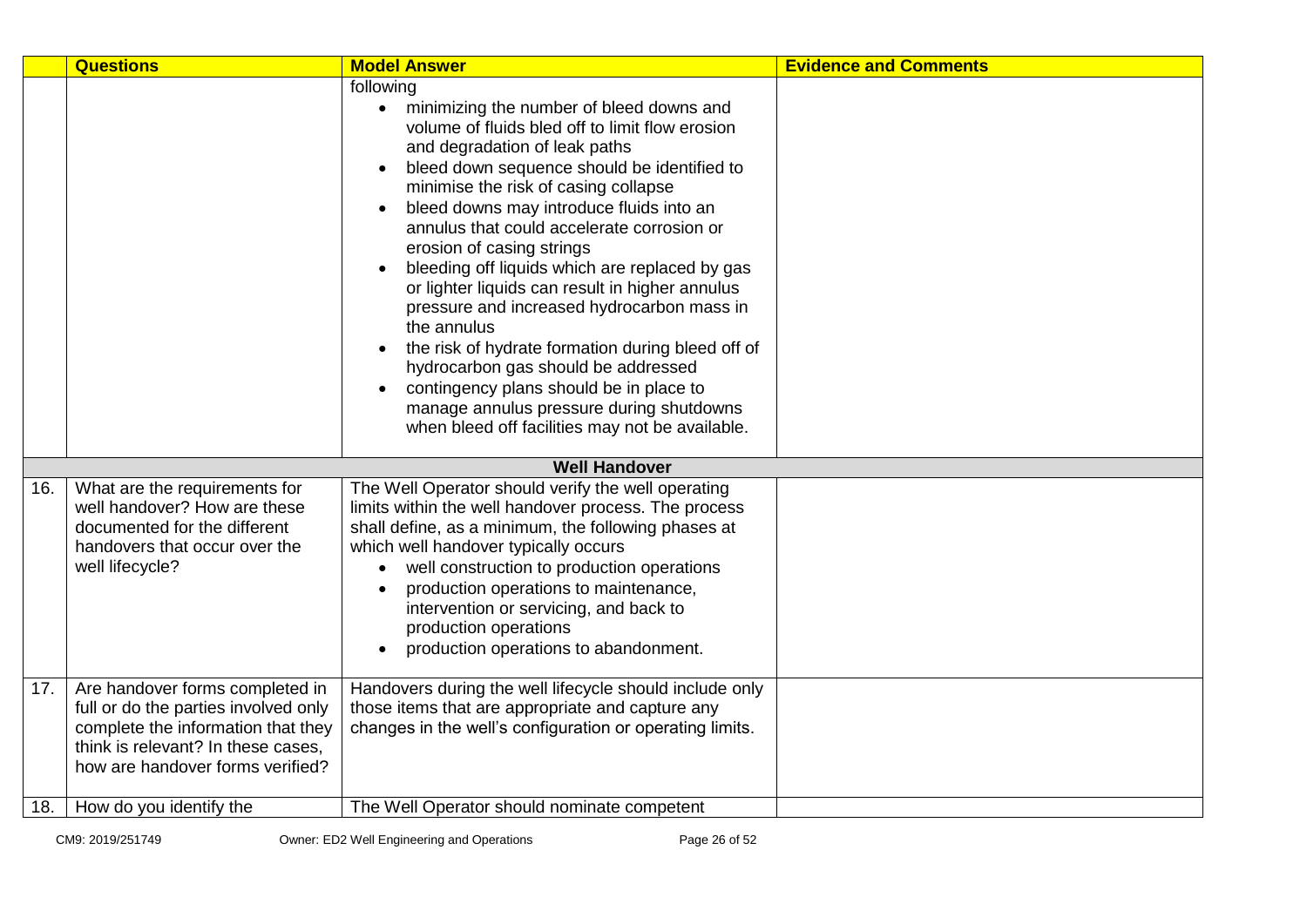|     | <b>Questions</b>                                                                                                            | <b>Model Answer</b>                                                                                                                                                                                                                                                                                                                                                                                                                                                                                                                                                                                                                                                                      | <b>Evidence and Comments</b> |
|-----|-----------------------------------------------------------------------------------------------------------------------------|------------------------------------------------------------------------------------------------------------------------------------------------------------------------------------------------------------------------------------------------------------------------------------------------------------------------------------------------------------------------------------------------------------------------------------------------------------------------------------------------------------------------------------------------------------------------------------------------------------------------------------------------------------------------------------------|------------------------------|
|     | appropriate personnel for the<br>handover operation? How is their<br>competence for this process<br>verified?               | personnel who are responsible for preparing, verifying<br>and accepting the well handover documentation.<br>These persons should sign and date the<br>documentation accordingly.                                                                                                                                                                                                                                                                                                                                                                                                                                                                                                         |                              |
|     |                                                                                                                             | <b>Well Maintenance</b>                                                                                                                                                                                                                                                                                                                                                                                                                                                                                                                                                                                                                                                                  |                              |
| 19. | Have all relevant well<br>components been identified within<br>the maintenance management<br>system?                        | The Well Operator should identify all respective fitted<br>components in a planned maintenance program.<br>These would typically include, but are not limited to,<br>the following components<br>wellhead, tubing hanger and Christmas tree,<br>including all valves, bonnets, flanges, (tie-<br>down) bolts and clamps, grease nipples, test<br>ports, control line exits<br>monitoring systems, including gauges,<br>$\bullet$<br>transducers, sand detectors, corrosion probes<br>$etc.$ )<br>annulus pressures and fluid levels<br>down-hole valves (SCSSV, SSCSV, ASV, gas-<br>lift valves)<br>ESD systems (detectors, ESD panels, fusible<br>plugs)<br>chemical injection systems. |                              |
| 20. | What is the current status of wells<br>maintenance across the asset<br>company? Is there a backlog?<br>How is this managed? | The Well Operator should have preventative and<br>corrective maintenance management system for<br>performing well maintenance work, including<br>acceptance criteria, and should keep auditable records<br>of maintenance activities. When defining schedules<br>and test frequencies the Well Operator should take into<br>account the following, as a minimum<br>original equipment manufacturer specifications<br>risk to environment and personnel exposure                                                                                                                                                                                                                          |                              |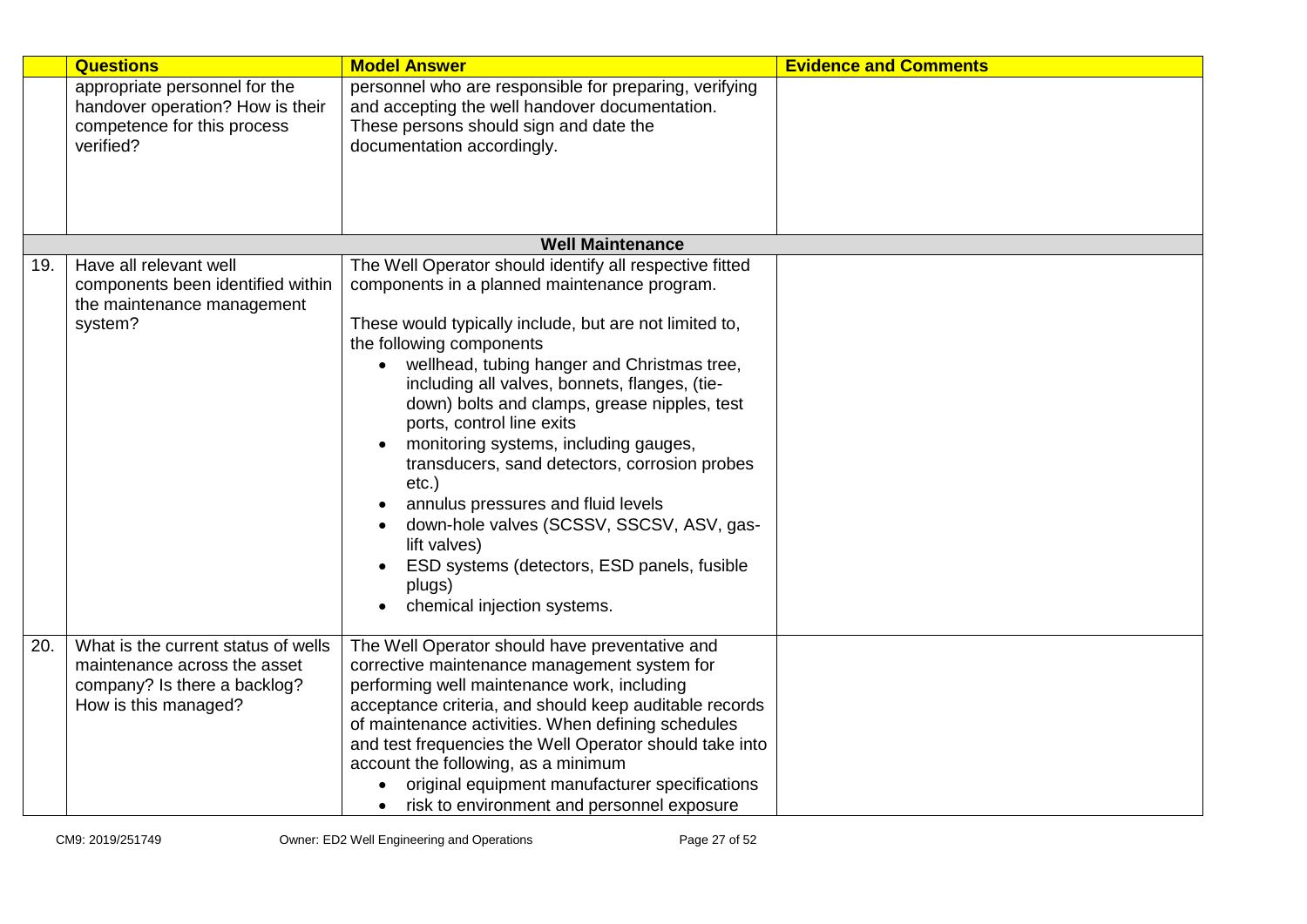|     | <b>Questions</b>                                                   | <b>Model Answer</b>                                                                                       | <b>Evidence and Comments</b> |
|-----|--------------------------------------------------------------------|-----------------------------------------------------------------------------------------------------------|------------------------------|
|     |                                                                    | applicable industry recognized standards,<br>$\bullet$                                                    |                              |
|     |                                                                    | practices and guidelines                                                                                  |                              |
|     |                                                                    | Well Operator relevant policies and procedures.<br>$\bullet$                                              |                              |
| 21. | What industry standard is used                                     | Function and performance testing of ESD/SSV valves                                                        |                              |
|     | for function and performance                                       | should be carried out as per a defined standard:                                                          |                              |
|     | testing of ESD/SSVs?                                               | <b>API STD6AV2</b>                                                                                        |                              |
|     |                                                                    | ISO 10417 / API14B                                                                                        |                              |
|     |                                                                    | Further standards and guidance available in OEUK                                                          |                              |
|     |                                                                    | Well Lifecycle Integrity Guidelines                                                                       |                              |
|     |                                                                    | <b>Well Integrity Failure Management</b>                                                                  |                              |
| 22. | Is the well integrity failure                                      | The process should describe the course of action to                                                       |                              |
|     | management process clearly<br>defined such that it can be          | correct the failure, based on the number of barrier or                                                    |                              |
|     |                                                                    | barrier elements that remain functional. That is, the                                                     |                              |
|     | followed through for any particular<br>scenario?                   | level of redundancy of barriers or barrier elements of<br>the well.                                       |                              |
|     |                                                                    |                                                                                                           |                              |
|     |                                                                    |                                                                                                           |                              |
| 23. | In the event of a well integrity                                   | A well integrity failure should be risk-assessed against                                                  |                              |
|     | failure how is the initial risk                                    | the criticality of the failed barrier element, taking into                                                |                              |
|     | assessment captured?                                               | account the redundancies in place and/or any                                                              |                              |
|     |                                                                    | consequential risk to secondary barriers. This may be                                                     |                              |
|     |                                                                    | displayed in a Corrective Action Matrix.                                                                  |                              |
|     |                                                                    |                                                                                                           |                              |
| 24. | Does that process set a priority to                                | The priority-to-repair (response time) should be set in                                                   |                              |
|     | repair?                                                            | accordance with the risk exposure.                                                                        |                              |
|     |                                                                    |                                                                                                           |                              |
|     |                                                                    |                                                                                                           |                              |
| 25. | Do you have a risk-based repair                                    | The Well Operator should have a risk-based repair                                                         |                              |
|     | model to provide guidance for                                      | model and structure in place that provides guidance for                                                   |                              |
|     | remediation? Does the model                                        | adequate resources, such as spares, tools, contracts,                                                     |                              |
|     | consider well type, barrier<br>integrity, multiple failures, time- | etc., in order to meet the response time to affect<br>repairs as defined in the model. The well integrity |                              |
|     | based actions?                                                     | response model should include, but is not limited to                                                      |                              |
|     |                                                                    | well type identification based on risk                                                                    |                              |
|     |                                                                    | single barrier element failures<br>$\bullet$                                                              |                              |
|     |                                                                    |                                                                                                           |                              |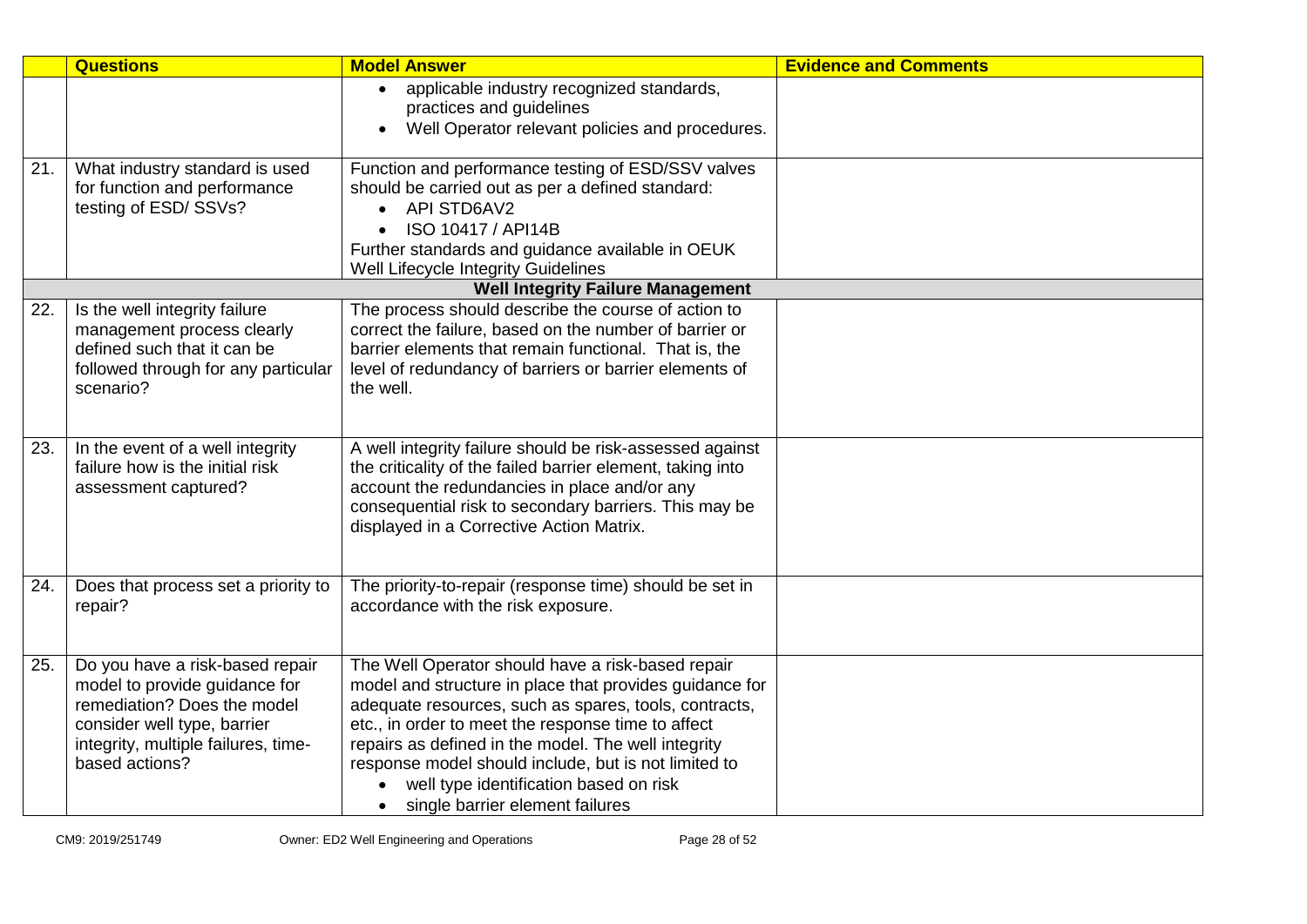|     | <b>Questions</b>                   | <b>Model Answer</b>                                      | <b>Evidence and Comments</b> |
|-----|------------------------------------|----------------------------------------------------------|------------------------------|
|     |                                    | multiple barrier element failures<br>$\bullet$           |                              |
|     |                                    | time-based course of action<br>$\bullet$                 |                              |
| 26. | How do asset managers and          | Asset managers and senior managers should have on-       |                              |
|     | senior management get informed     | going visibility of Well Integrity Status, and overdue   |                              |
|     | about well status?                 | wells maintenance should use corporate mechanisms        |                              |
|     |                                    | such as backlog and deferral procedures.                 |                              |
|     |                                    |                                                          |                              |
|     |                                    |                                                          |                              |
|     |                                    | <b>Management of Change</b>                              |                              |
| 27. | Is there a dispensation process to | The Well Operator should apply a dispensation            |                              |
|     | manage wells risks?                | process that assesses and manages the risk(s) that       |                              |
|     |                                    | apply to temporary non-compliance to the well integrity  |                              |
|     |                                    | management system. This process should identify          |                              |
|     |                                    | when ICP involvement is required.                        |                              |
| 28. | Are dispensations time bound? Is   | Dispensations should be time bound and, if extended,     |                              |
|     | there escalation for re-issue/     | the approval process may escalate in approval level      |                              |
|     | extension of dispensation?         | within the Well Operator organisation                    |                              |
|     |                                    |                                                          |                              |
| 29. | Does the dispensation procedure    | The Well Operator should have a procedure that           |                              |
|     | describe the process of            | clearly specifies the process and approvals required for |                              |
|     | approvals, approval levels, and    | deviation from the standard.                             |                              |
|     | trigger review of regulator        |                                                          |                              |
|     | notifications?                     |                                                          |                              |
|     |                                    | <b>Well Records and Well Integrity Reporting</b>         |                              |
| 30. | Are wells covered by an            | At a minimum, the Well Operator shall                    |                              |
|     | established document control       | maintain a repository, providing access to data          |                              |
|     | procedure that is fit for purpose? | and documents for all relevant users                     |                              |
|     |                                    | develop a documented process and procedure               |                              |
|     |                                    | for controlling and updating data and                    |                              |
|     |                                    | documents                                                |                              |
|     |                                    | establish a data/document maintenance feature            |                              |
|     |                                    | to combat degradation and ensure software                |                              |
|     |                                    | (where used) inter-changeability                         |                              |
|     |                                    | define and staff functions responsible for data          |                              |
|     |                                    | collection and document management                       |                              |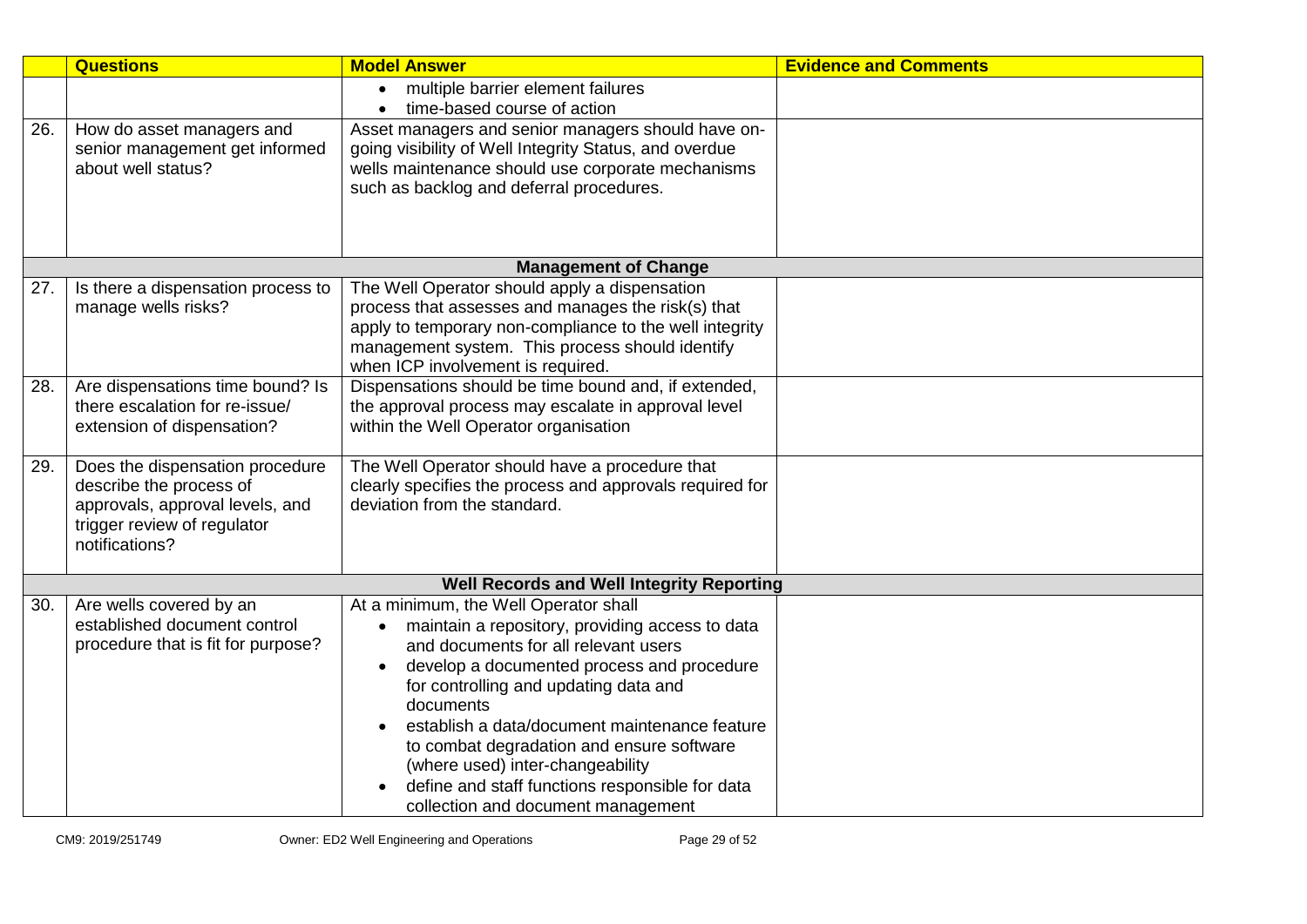|     | <b>Questions</b>                                                                                | <b>Model Answer</b>                                                                                                                                                                                                                                                                                                                                                                                                                                                                                                                                                                                                                                                  | <b>Evidence and Comments</b> |
|-----|-------------------------------------------------------------------------------------------------|----------------------------------------------------------------------------------------------------------------------------------------------------------------------------------------------------------------------------------------------------------------------------------------------------------------------------------------------------------------------------------------------------------------------------------------------------------------------------------------------------------------------------------------------------------------------------------------------------------------------------------------------------------------------|------------------------------|
|     |                                                                                                 | define those who are authorized to have access<br>to the records<br>define how long records are retained                                                                                                                                                                                                                                                                                                                                                                                                                                                                                                                                                             |                              |
| 31. | Does the WIMS sufficiently<br>document reporting requirements<br>in relation to well integrity? | The Well Operator should define the minimum<br>reporting requirements to effectively reflect the<br>application of the WIMS and all its elements. These<br>may include<br>routine reports issued on a predefined periodic<br>basis (eg. monthly, quarterly, or annually)<br>reflecting the well integrity activities and issues<br>addressed<br>reporting on the identified KPIs<br>event-specific well integrity incident and WIMS<br>non-compliance reports and investigations<br>WIMS audit reports<br>reporting to OMAR / HSE<br>it should explain how the well integrity status is<br>communicated within the company including to<br>asset and senior managers |                              |
| 32. | Are report scope and key<br>recipients / signatories of those<br>reports clearly documented?    | The WIMS should define the scope, recipients and<br>acknowledgement of receipt of all such reports. Topics<br>covered in the reports may include the following, but is<br>not limited to<br>previous well reviews, or ad hoc well reviews<br>$\bullet$<br>changes to the original boundary conditions<br>change in the well's function<br>changes in the well fluid composition<br>change or possible degradation of well and well<br>related hardware<br>examination of MOC notices<br>examination of well deviations issued<br>well barriers<br>well integrity issues<br>scale or corrosion issues<br>wear and tear to hardware and equipment                      |                              |
|     | CM9: 2019/251749                                                                                | Owner: ED2 Well Engineering and Operations<br>Page 30 of 52                                                                                                                                                                                                                                                                                                                                                                                                                                                                                                                                                                                                          |                              |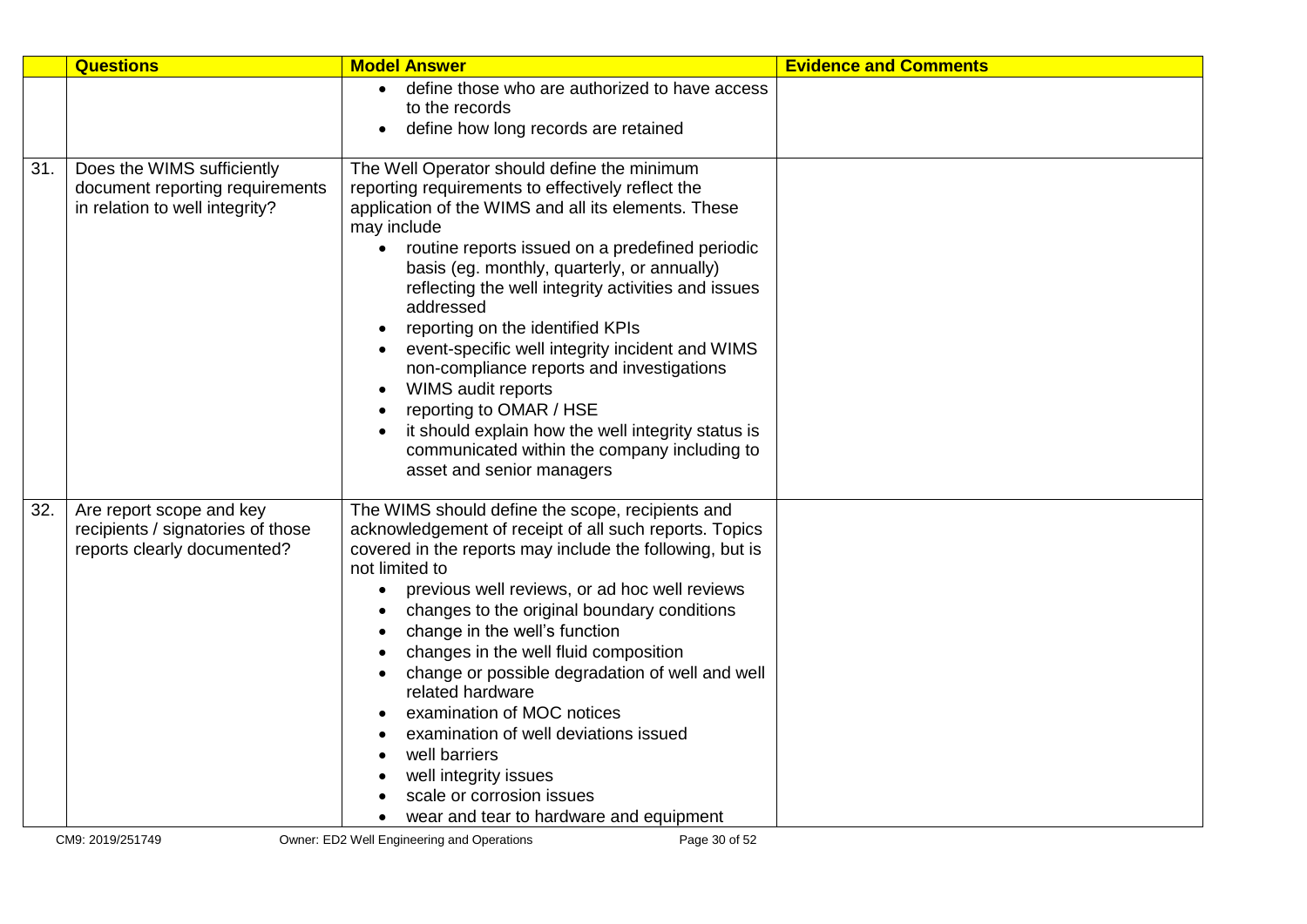|     | <b>Questions</b>                                                      | <b>Model Answer</b>                                                                                                                                                                                                                                                                                                                                                                                                                                                                                                                                                                                                                                                                                                                                                      | <b>Evidence and Comments</b> |
|-----|-----------------------------------------------------------------------|--------------------------------------------------------------------------------------------------------------------------------------------------------------------------------------------------------------------------------------------------------------------------------------------------------------------------------------------------------------------------------------------------------------------------------------------------------------------------------------------------------------------------------------------------------------------------------------------------------------------------------------------------------------------------------------------------------------------------------------------------------------------------|------------------------------|
|     |                                                                       | accidental damage to hardware and equipment<br>$\bullet$<br>equipment obsolescence<br>$\bullet$<br>loss of barrier or containment<br>environmentally related changes<br>statutory or legislative changes<br>changes in local procedures and standards<br>changes to the local operating risk model<br>advances in technology that may be<br>implemented<br>changes to the operating limits of<br>equipment/material, eg latest manufacturer's<br>bulletins or industry standards<br>repairs to, and replacements of, well<br>$\bullet$<br>components, form valve parts to complete work<br>over<br>relevant equipment maintenance information in<br>order to improve equipment technical<br>specifications, reliability data and/or preventive<br>maintenance intervals. |                              |
|     |                                                                       | Performance Monitoring of Well Integrity Management Systems                                                                                                                                                                                                                                                                                                                                                                                                                                                                                                                                                                                                                                                                                                              |                              |
| 33. | Do you conduct WIMS<br>performance reviews across your<br>well stock? | The Well Operator should conduct performance<br>reviews to assess the application of the WIMS to a<br>defined well stock. The primary objectives of a<br>performance review are to<br>assess how well the WIMS is performing in<br>$\bullet$<br>accordance with its objectives<br>assess how well the WIMS processes adhere<br>to the policies, procedures and standards<br>defined in the WIMS<br>identify areas of improvement.<br>$\bullet$<br>Where areas for improvement are identified, any<br>changes required to address these improvements<br>should be specified and implemented. Implementation<br>of any changes shall follow the risk assessment and<br>management of change processes.                                                                     |                              |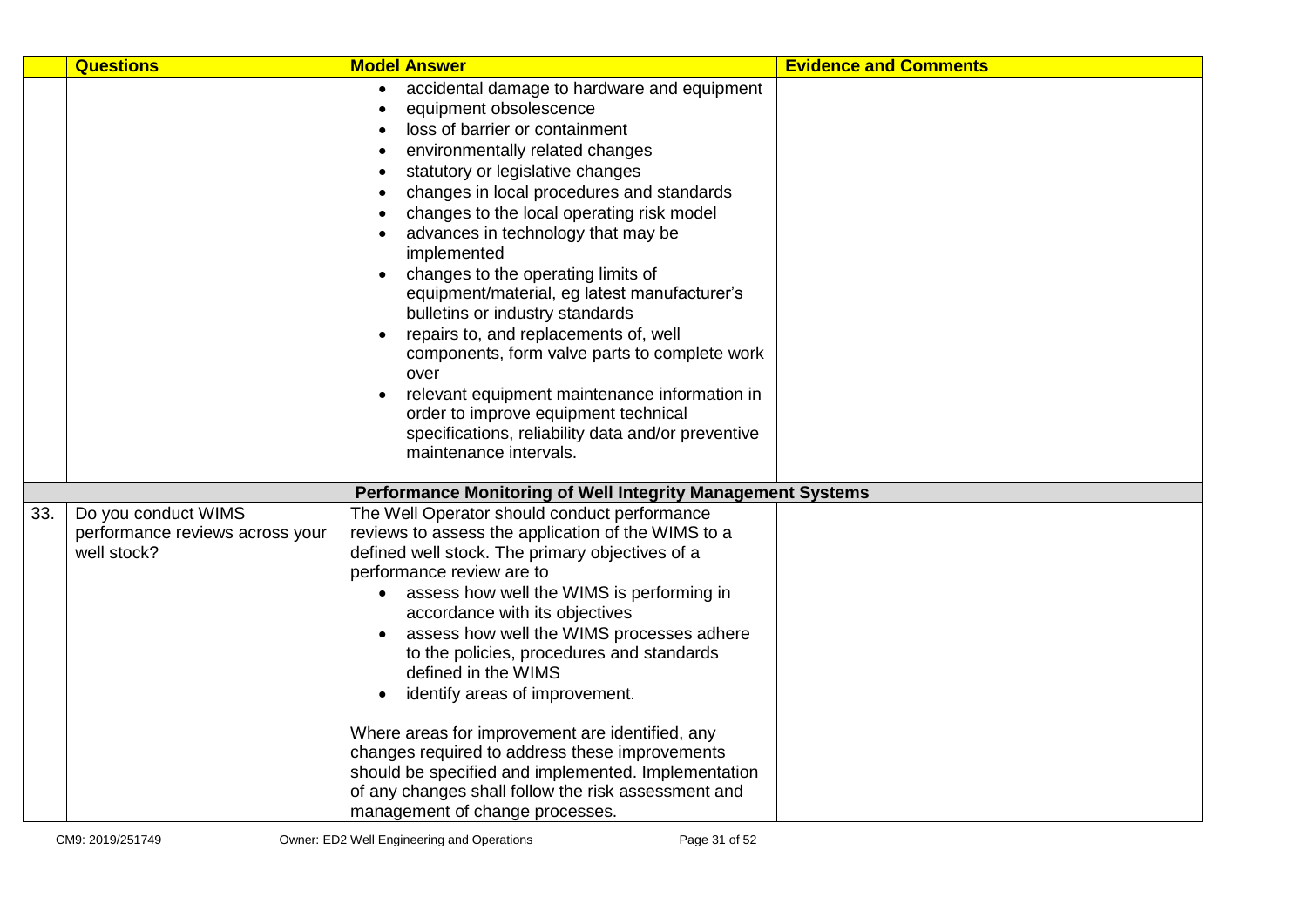|     | <b>Questions</b>                                                                   | <b>Model Answer</b>                                                                                                                                                                                                                                                                                                                                                                                                                                                                                                                                                           | <b>Evidence and Comments</b> |
|-----|------------------------------------------------------------------------------------|-------------------------------------------------------------------------------------------------------------------------------------------------------------------------------------------------------------------------------------------------------------------------------------------------------------------------------------------------------------------------------------------------------------------------------------------------------------------------------------------------------------------------------------------------------------------------------|------------------------------|
|     |                                                                                    |                                                                                                                                                                                                                                                                                                                                                                                                                                                                                                                                                                               |                              |
| 34. | What frequency?                                                                    | Such reviews should be performed at a defined<br>frequency as determined by the Well Operator based<br>upon associated risks.                                                                                                                                                                                                                                                                                                                                                                                                                                                 |                              |
| 35. | What additional triggers are there<br>for a review of the WIMS?                    | In addition, ad hoc reviews should be performed as<br>and when deemed necessary when new information<br>becomes available that can have a significant impact<br>on well integrity risk or assurance processes.                                                                                                                                                                                                                                                                                                                                                                |                              |
| 36. | Who performs the reviews?                                                          | The review should be performed by a group of<br>personnel who are deemed competent in well integrity<br>management and who are familiar with the Well<br>Operator WIMS. It is recommended that, where<br>practicable, at least some personnel involved in the<br>reviews should not be directly involved in well integrity<br>management of the well stock under review, in order to<br>provide a broader perspective and to aid in identifying<br>any issues that can have been overlooked by those<br>who are engaged in day-to-day operation of the wells<br>under review. |                              |
| 37. | What wells KPIs have been<br>identified and how are these<br>tracked and reported? | The Well Operator should determine KPIs and a<br>suitable review frequency that are appropriate to track<br>the effectiveness of their particular WIMS. These<br>should normally be based on metrics that are aligned<br>to critical objectives of the WIMS.                                                                                                                                                                                                                                                                                                                  |                              |
|     |                                                                                    | <b>Compliance Audit</b>                                                                                                                                                                                                                                                                                                                                                                                                                                                                                                                                                       |                              |
| 38. | Do you audit the WIMS? Is<br>compliance monitoring in place?                       | The Well Operator should establish an audit process to<br>demonstrate compliance with the well integrity<br>management system. The audit reports should provide<br>clear indications as to which sections of the WIMS are<br>functioning adequately, and which sections need<br>further action.                                                                                                                                                                                                                                                                               |                              |
|     | CM9: 2019/251749                                                                   | Owner: ED2 Well Engineering and Operations<br>Page 32 of 52                                                                                                                                                                                                                                                                                                                                                                                                                                                                                                                   |                              |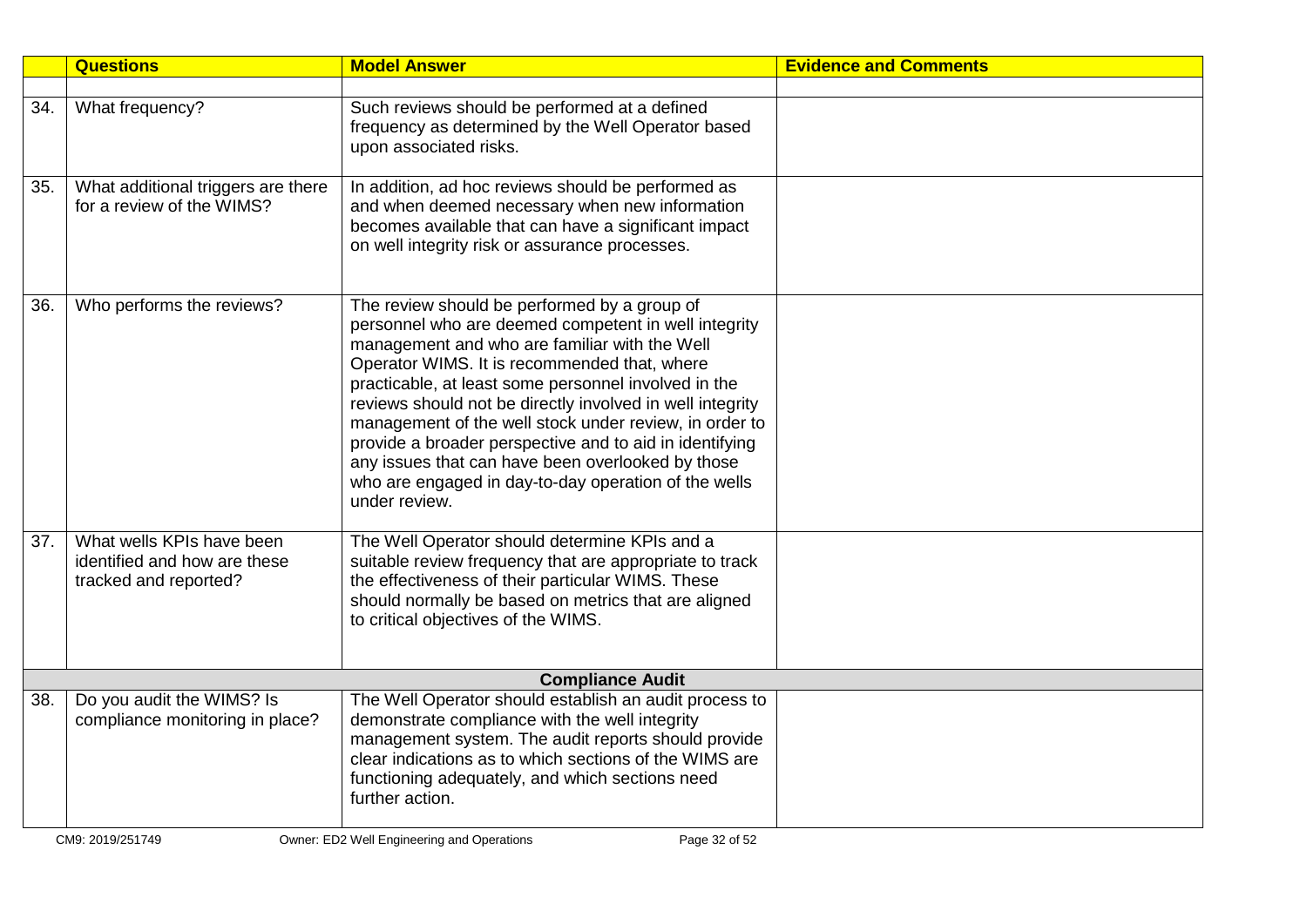|     | <b>Questions</b>                                                                  | <b>Model Answer</b>                                                                                                                                                                                                                                                                                                                                                                | <b>Evidence and Comments</b> |
|-----|-----------------------------------------------------------------------------------|------------------------------------------------------------------------------------------------------------------------------------------------------------------------------------------------------------------------------------------------------------------------------------------------------------------------------------------------------------------------------------|------------------------------|
| 39. | Are audit frequencies, terms of<br>reference, objectives and scope<br>identified? | Each element of the WIMS should be the subject of an<br>audit. The Well Operator shall establish the frequency<br>of audits. Each audit should have clearly defined terms<br>of reference focused on testing compliance with the<br>WIMS and the effectiveness of meeting the objectives<br>of the WIMS. The audit objectives, scope and criteria<br>have to be agreed in advance. |                              |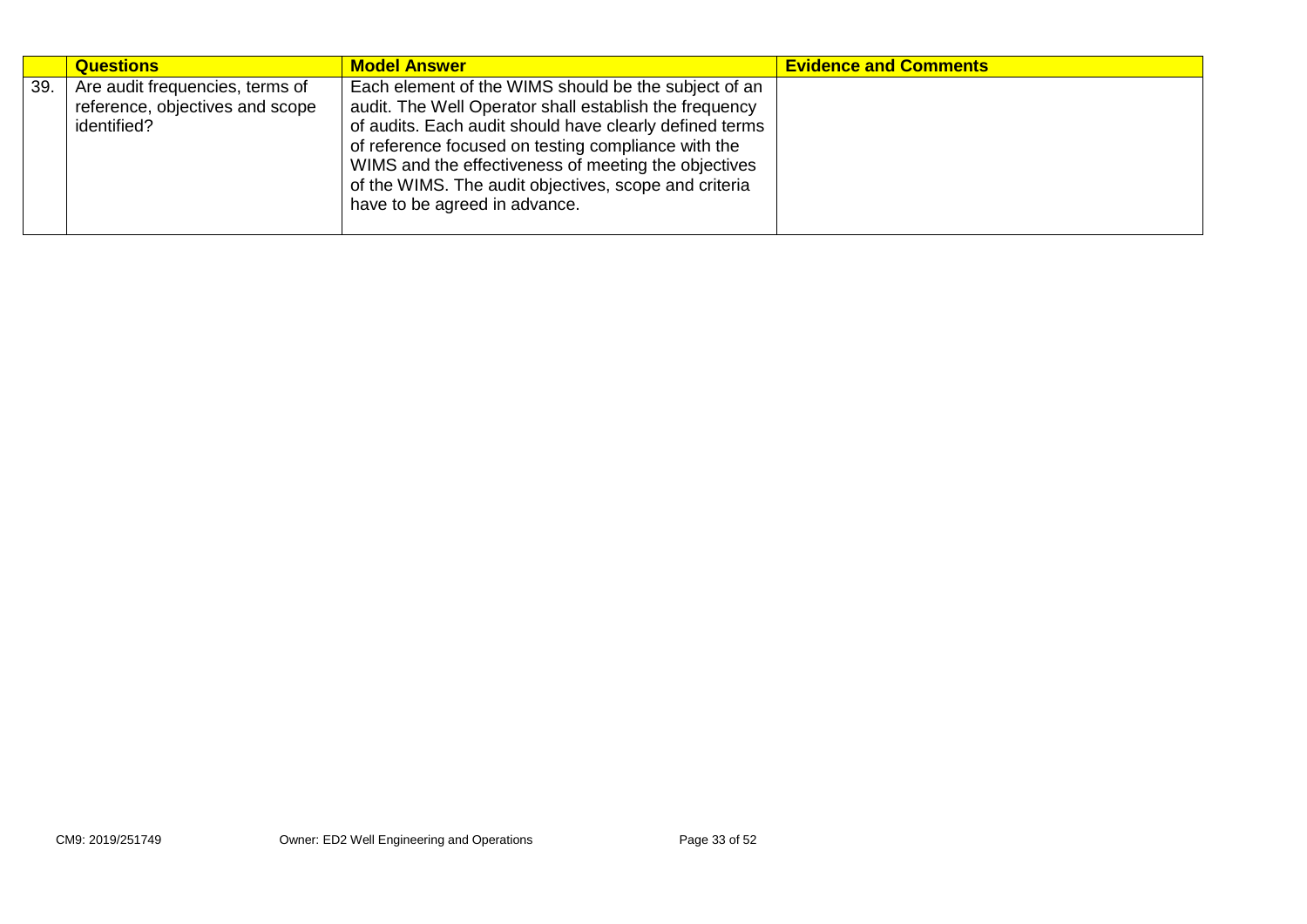## **TECHNICAL AUTHORITY** Name: Name: Position:

|                  | <b>Questions</b>                                                                                                                                                                                | <b>Model Answer</b>                                                                                                                                                                                                                                                                                                                                                                                 | <b>Evidence and Comments</b>                                                                                                                                  |
|------------------|-------------------------------------------------------------------------------------------------------------------------------------------------------------------------------------------------|-----------------------------------------------------------------------------------------------------------------------------------------------------------------------------------------------------------------------------------------------------------------------------------------------------------------------------------------------------------------------------------------------------|---------------------------------------------------------------------------------------------------------------------------------------------------------------|
|                  |                                                                                                                                                                                                 | <b>Well Barriers</b>                                                                                                                                                                                                                                                                                                                                                                                |                                                                                                                                                               |
| 1.               | How do you maintain an up-to-<br>date status of your well barriers?                                                                                                                             | The Well Operator should know the status of each well<br>barrier envelope and shall maintain all well barrier<br>envelope(s) according to the well's intended well<br>operating limits.                                                                                                                                                                                                             | To be populated by wells inspector with the<br>answers to the questions given by the interviewed<br>person and compared to previously submitted<br>documents. |
| 2.               | Do you monitor the integrity<br>parameters to identify<br>degradation?                                                                                                                          | Do you monitor test results that may indicate a trend<br>towards failure, such as valves that require functioning<br>or greasing to achieve a good test, or where, although<br>within the acceptance criteria the leak rate of a valve is<br>increasing over time?                                                                                                                                  |                                                                                                                                                               |
|                  |                                                                                                                                                                                                 | <b>Well Component Performance Standards</b>                                                                                                                                                                                                                                                                                                                                                         |                                                                                                                                                               |
| $\overline{3}$ . | Have you had occasion recently<br>where a well barrier has failed to<br>meet its performance standard?<br>Please describe how this was<br>addressed including providing the<br>risk assessment. | In the case of one or more barrier impairment(s) the<br>Well Operator should risk assess the potential loss of<br>containment and put mitigating controls in place as<br>deemed necessary by the assessment. Operating<br>outside a defined envelope should be managed by a<br>formal risk-based dispensation system.                                                                               |                                                                                                                                                               |
| 4.               | Does the WIMS system provide<br>guidance on pressure testing<br>requirements such as flow<br>direction? Is this incorporated in<br>individual test procedures and<br>acceptance criteria?       | A component should be tested in the direction of flow.<br>If this is impossible or impractical, a test of the<br>component in the counter-flow direction should be<br>performed where possible. The test can be of limited<br>value in establishing the component's ability to seal in<br>the direction of flow. Any component tested in the<br>counter flow direction should have this documented. |                                                                                                                                                               |
| 5.               | Do you have any plugs dressed<br>with chevron seals<br>(unidirectional)? How are testing<br>requirements documented?                                                                            | Plugs dressed with chevron seals (or 'V' packing), or<br>valves with separate sealing faces, should be<br>considered uni-directional. They should be tested in<br>the direction of flow to be considered a barrier.                                                                                                                                                                                 |                                                                                                                                                               |
| 6.               | Do you require Double Block and<br>Bleed (DBB) isolations for                                                                                                                                   | In the case of an in-line valve that requires<br>maintenance or repair, there can be pressure sources                                                                                                                                                                                                                                                                                               |                                                                                                                                                               |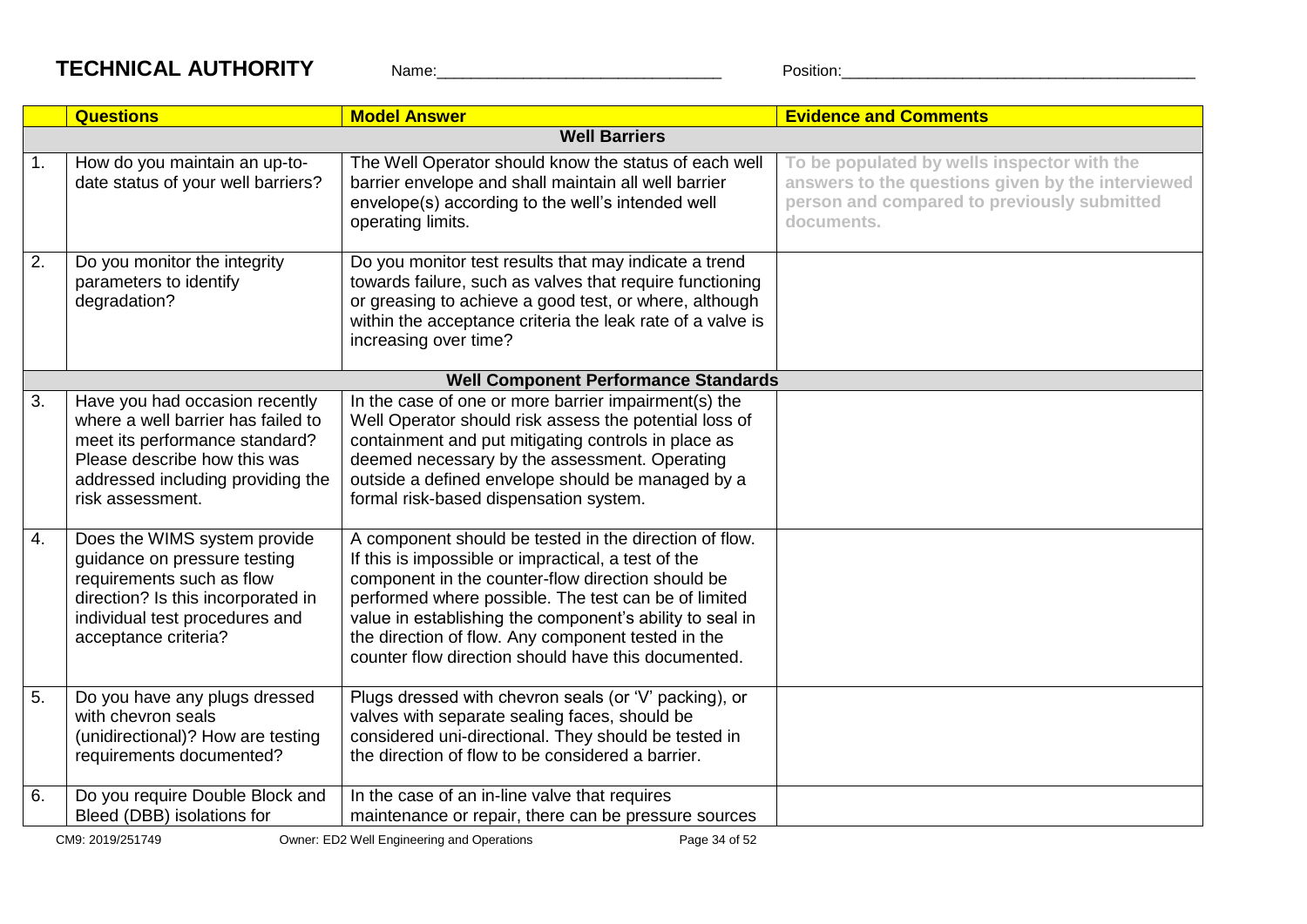|    | <b>Questions</b>                     | <b>Model Answer</b>                                                  | <b>Evidence and Comments</b> |
|----|--------------------------------------|----------------------------------------------------------------------|------------------------------|
|    | breaking well containment?           | both upstream and downstream to consider when                        |                              |
|    |                                      | isolating the valve in preparation for breaking                      |                              |
|    |                                      | containment. A double block-and-bleed or two barrier                 |                              |
|    |                                      | principle should be applied for upstream or<br>downstream isolation. |                              |
|    |                                      |                                                                      |                              |
|    |                                      | <b>Well Operating Limits</b>                                         |                              |
| 7. | Is it possible to trace current well | The well operating limits should be based on the                     |                              |
|    | operating limits to the original     | specifications of the components that make up the well               |                              |
|    | specifications and designs from      | with their design factors and performance standards                  |                              |
|    | which they were derived?             | applied.                                                             |                              |
| 8. | What would trigger a review of a     | Any changes in well configuration, condition, life cycle             |                              |
|    | well's operating limits?             | phase or status requires the well operating limits to be             |                              |
|    |                                      | checked and potentially updated.                                     |                              |
|    |                                      |                                                                      |                              |
| 9. | What aspects are covered within      | Well operating limits may include (as applicable)                    |                              |
|    | the well operating limits?           | wellhead/tubing head production and injection                        |                              |
|    |                                      | pressure<br>production/injection flow rates                          |                              |
|    |                                      | annulus pressures (MAASP)                                            |                              |
|    |                                      | annulus bleed-offs and top-ups                                       |                              |
|    |                                      | production/injection fluid corrosive composition                     |                              |
|    |                                      | (eg $H_2S$ , $CO_2$ , etc. limitations)                              |                              |
|    |                                      | production/injection fluid erosion (eg sand                          |                              |
|    |                                      | content and velocity limits)                                         |                              |
|    |                                      | water cuts and BS&W                                                  |                              |
|    |                                      | operating temperature                                                |                              |
|    |                                      | reservoir draw-down                                                  |                              |
|    |                                      | artificial lift operating parameters                                 |                              |
|    |                                      | control line pressure and fluid                                      |                              |
|    |                                      | chemical injection pressure and fluid                                |                              |
|    |                                      | actuator pressures and operating fluids                              |                              |
|    |                                      | well kill limitations (eg limits on pump pressures                   |                              |
|    |                                      | and flow rates)                                                      |                              |
|    |                                      | wellhead movement (eg wellhead growth due to                         |                              |
|    |                                      | thermal expansion and wellhead subsidence)                           |                              |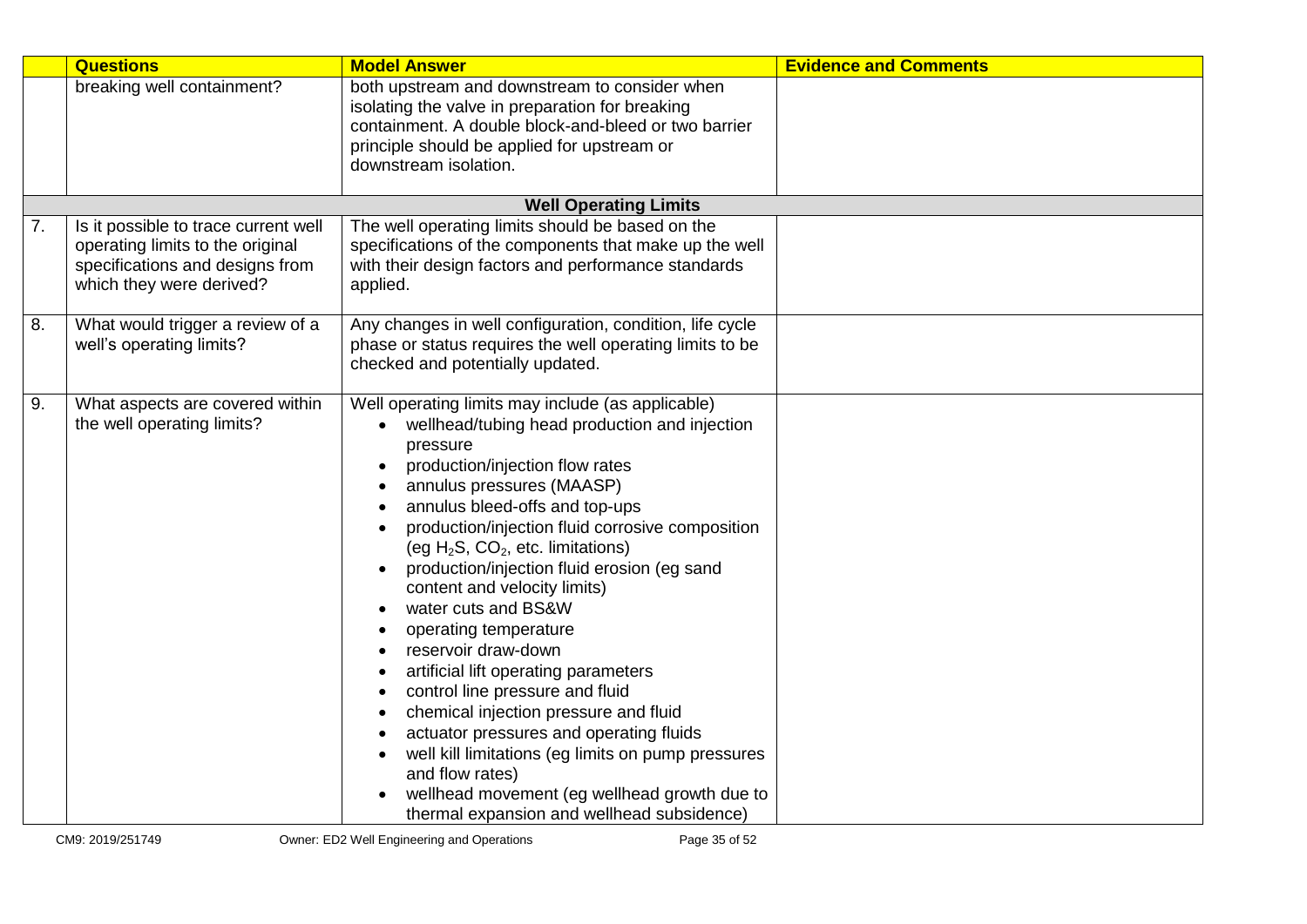|     | <b>Questions</b>                                                                                                            | <b>Model Answer</b>                                                                                                                                                                                                                                                                                                                                                                                                                                                                                 | <b>Evidence and Comments</b> |  |  |
|-----|-----------------------------------------------------------------------------------------------------------------------------|-----------------------------------------------------------------------------------------------------------------------------------------------------------------------------------------------------------------------------------------------------------------------------------------------------------------------------------------------------------------------------------------------------------------------------------------------------------------------------------------------------|------------------------------|--|--|
|     |                                                                                                                             | cyclic load limitations leading to fatigue life<br>$\bullet$<br>limits, eg risers, conductor casing, thermal wells<br>allowable bleed-off frequency and total volume,<br>per annulus<br>naturally occurring radioactive material (NORM)<br>production<br>corrosion rates<br>tubing and casing wall thickness<br>cathodic protection system.                                                                                                                                                         |                              |  |  |
| 10. | Are well and tubing load and tree<br>and wellhead load limits<br>identified?                                                | Well and tubing load, and tree and wellhead load limits<br>should be identified, understood and revisited where<br>necessary throughout the lifecycle of the well.                                                                                                                                                                                                                                                                                                                                  |                              |  |  |
| 11. | Are schematics, other diagrams,<br>wellhead manuals current? Are<br>they controlled documents?                              | Schematics and installed equipment records should be<br>current. These records should be controlled and<br>updated when well equipment is modified or replaced.<br>Wellhead manuals should be controlled documents.                                                                                                                                                                                                                                                                                 |                              |  |  |
|     | <b>Annular Pressure Management</b>                                                                                          |                                                                                                                                                                                                                                                                                                                                                                                                                                                                                                     |                              |  |  |
| 12. | What alternative methods of<br>integrity verification do you<br>employ where annuli do not<br>maintain a positive pressure? | The well operator should maintain a record of annulus<br>top-ups including frequency and fluid composition<br>where annuli can no longer maintain positive pressure.<br>The situation should be risk assessed and additional<br>methods identified to achieve ALARP.                                                                                                                                                                                                                                |                              |  |  |
| 13. | What factors have been<br>considered in relation to the<br>frequency of monitoring and<br>surveillance of annuli?           | The Well Operator should determine the frequency of<br>monitoring and surveillance. Consideration should be<br>given to the following items when establishing the<br>monitoring frequency<br>expected temperature changes and effects,<br>$\bullet$<br>especially during start-up and shut-in<br>risk of exceeding MAASP or design load limits,<br>$\bullet$<br>risk of sustained annulus pressure<br>response time for adjusting annulus pressure<br>sufficient data for trending and detection of |                              |  |  |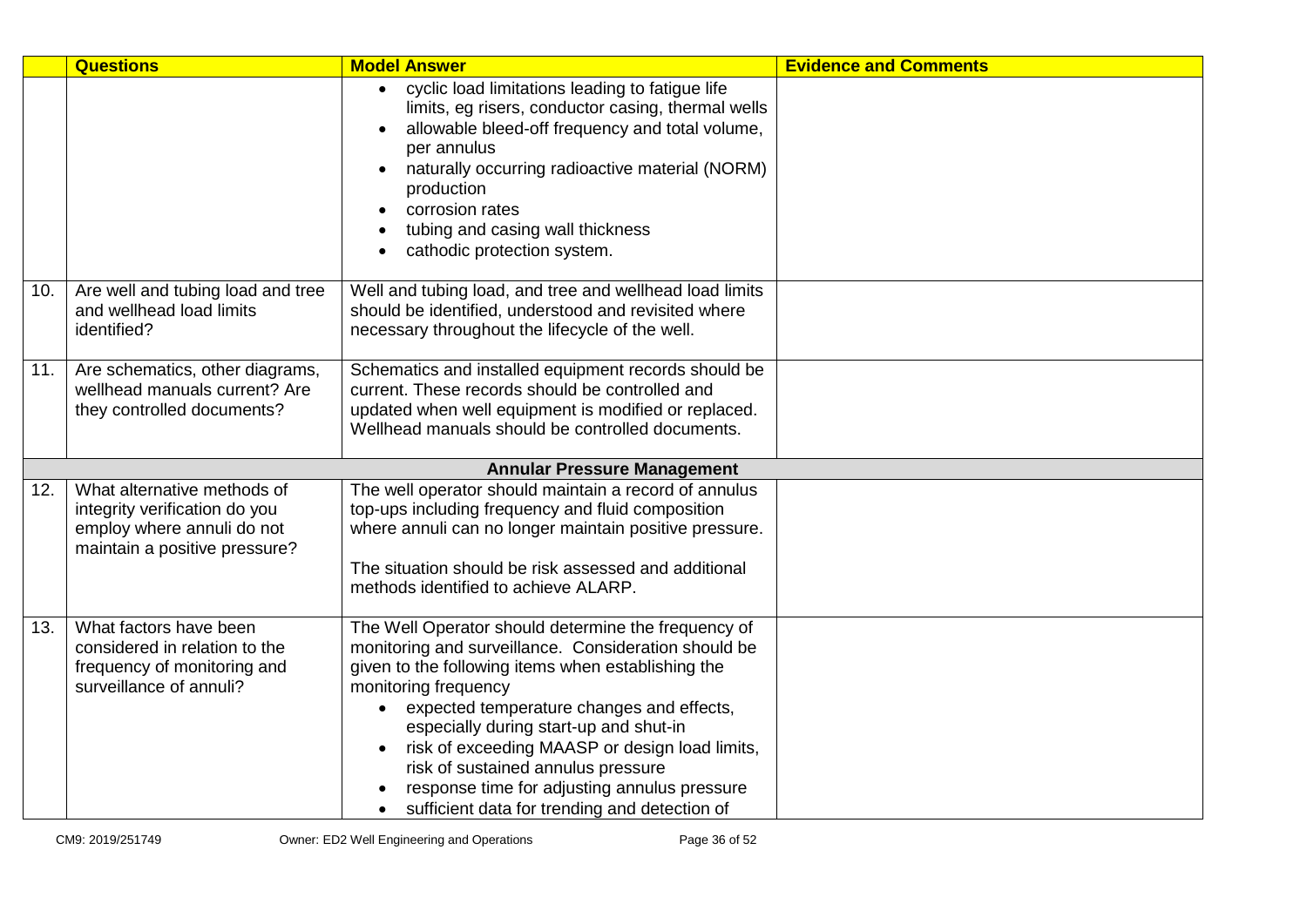|     | <b>Questions</b>                                                                                      | <b>Model Answer</b>                                                                                                                                                                                                                                                                                                                                                                                                                                                                                                                                | <b>Evidence and Comments</b> |
|-----|-------------------------------------------------------------------------------------------------------|----------------------------------------------------------------------------------------------------------------------------------------------------------------------------------------------------------------------------------------------------------------------------------------------------------------------------------------------------------------------------------------------------------------------------------------------------------------------------------------------------------------------------------------------------|------------------------------|
|     |                                                                                                       | anomalous pressures<br>deterioration from corrosive fluids (eg $H_2S$ and<br>chlorides)<br>operating characteristics of control/injection<br>lines (eg chemical injection lines, size,<br>operating pressure etc)<br>annuli used for injection<br>changing the well function, ie from producer to<br>injector, etc<br>there is a risk of external casing corrosion as a<br>result of aquifer penetration.                                                                                                                                          |                              |
| 14. | Is there a controlled procedure for<br>annulus bleed down or pressure<br>build up tests on annuli?    | The Well Operator should establish a procedure for<br>conducting the pressure bleed-down/build-up tests. An<br>example of a methodology for performing such tests<br>can be found in API RP 90.                                                                                                                                                                                                                                                                                                                                                    |                              |
| 15. | What factors would trigger<br>recalculation of MAASP?                                                 | MAASP should be recalculated if<br>there are any changes in well-barrier-elements<br>acceptance criteria<br>there are any changes in the service type of the<br>$\bullet$<br>well<br>there are annulus fluid density changes<br>tubing and/or casing wall thickness loss has<br>occurred<br>there are changes in reservoir pressures<br>$\bullet$<br>outside the original load case calculation<br>The differential pressures across tubing, casing,<br>packers and other well equipment should not exceed<br>their respective design load limits. |                              |
| 16. | What is the policy for annulus limit<br>thresholds? How has this been<br>assessed as fit for purpose? | The Well Operator should define upper thresholds.<br>These should typically not exceed 80% of MAASP of<br>the annulus it is applied on, or exceed 100% of the<br>MAASP of the adjacent outer annulus. Deviation from<br>this requirement should be risk assessed, mitigated                                                                                                                                                                                                                                                                        |                              |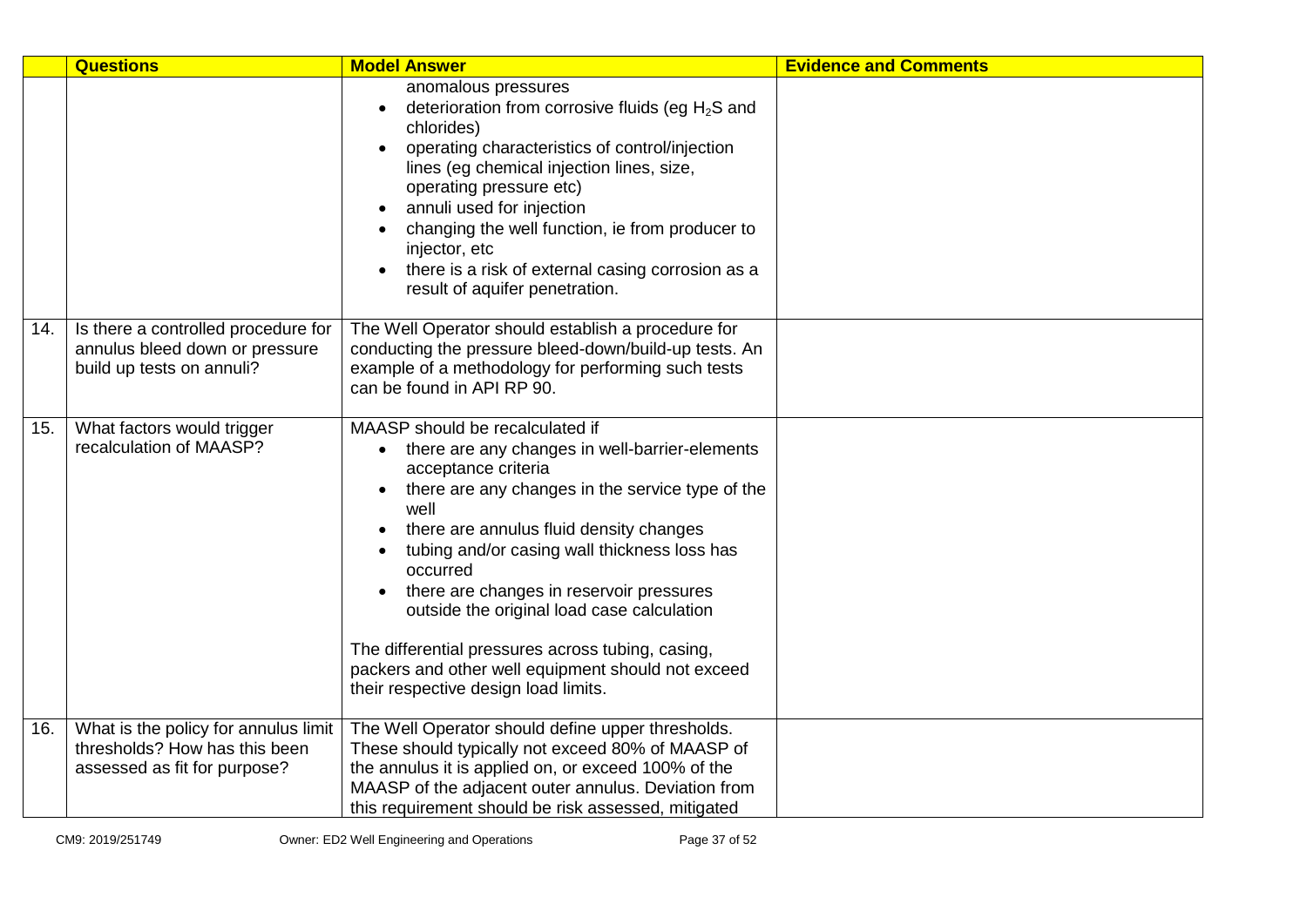|     | <b>Questions</b>                  | <b>Model Answer</b>                                                                                  | <b>Evidence and Comments</b> |
|-----|-----------------------------------|------------------------------------------------------------------------------------------------------|------------------------------|
|     |                                   | and recorded through MOC with formal technical                                                       |                              |
|     |                                   | authority approval                                                                                   |                              |
|     |                                   |                                                                                                      |                              |
|     |                                   | <b>Wells Maintenance</b>                                                                             |                              |
| 17. | Does visual inspection feature on | Visual inspection is undertaken to assess the general                                                |                              |
|     | your well maintenance             | condition of the surface or mud-line equipment, as well                                              |                              |
|     | management system? If so what     | as associated protection around the well. The items                                                  |                              |
|     | criteria are inspected?           | included in a visual inspection are, but not limited to                                              |                              |
|     |                                   | physical damage to well equipment, barriers,<br>crash frames or trawl deflectors                     |                              |
|     |                                   |                                                                                                      |                              |
|     |                                   | all connections to the well are secure and                                                           |                              |
|     |                                   | intact, eg instrumentation and control lines                                                         |                              |
|     |                                   | well cellars are clean and free of debris or fluid,                                                  |                              |
|     |                                   | including surface water, build-up                                                                    |                              |
|     |                                   | general condition of the well head and                                                               |                              |
|     |                                   | Christmas tree: mechanical damage, corrosion,                                                        |                              |
|     |                                   | erosion, wear                                                                                        |                              |
|     |                                   | observation of leaks or bubbles emanating from                                                       |                              |
|     |                                   | the Christmas tree or well head, especially from<br>annuli and other cavities that are not tested or |                              |
|     |                                   | monitored by other means                                                                             |                              |
|     |                                   |                                                                                                      |                              |
|     |                                   | If any leaks or bubbles are observed, an estimate of                                                 |                              |
|     |                                   | the flow rate should be made and a plan for                                                          |                              |
|     |                                   | containment and repair implemented.                                                                  |                              |
|     |                                   | For subsea wells, vessels should be alert to any                                                     |                              |
|     |                                   | surface signs of leakage, taking into account the type,                                              |                              |
|     |                                   | age and condition of the well. A frequency for visual                                                |                              |
|     |                                   | subsea inspection should be set by the well-operator                                                 |                              |
|     |                                   | based on risk assessment. In the absence of any prior                                                |                              |
|     |                                   | history, as a guide, a two-year inspection frequency is                                              |                              |
|     |                                   | recommended. This inspection should be undertaken,                                                   |                              |
|     |                                   | where possible, at the same time as the well integrity                                               |                              |
|     |                                   | testing, to visually confirm valve status and operation.                                             |                              |
| 18. | Do the defined maintenance        | Has appropriate testing and assurance been identified                                                |                              |
|     | system requirements ensure        | for well equipment considering                                                                       |                              |
|     | appropriate testing and assurance | • function testing                                                                                   |                              |
|     | CM9: 2019/251749                  | Owner: ED2 Well Engineering and Operations<br>Page 38 of 52                                          |                              |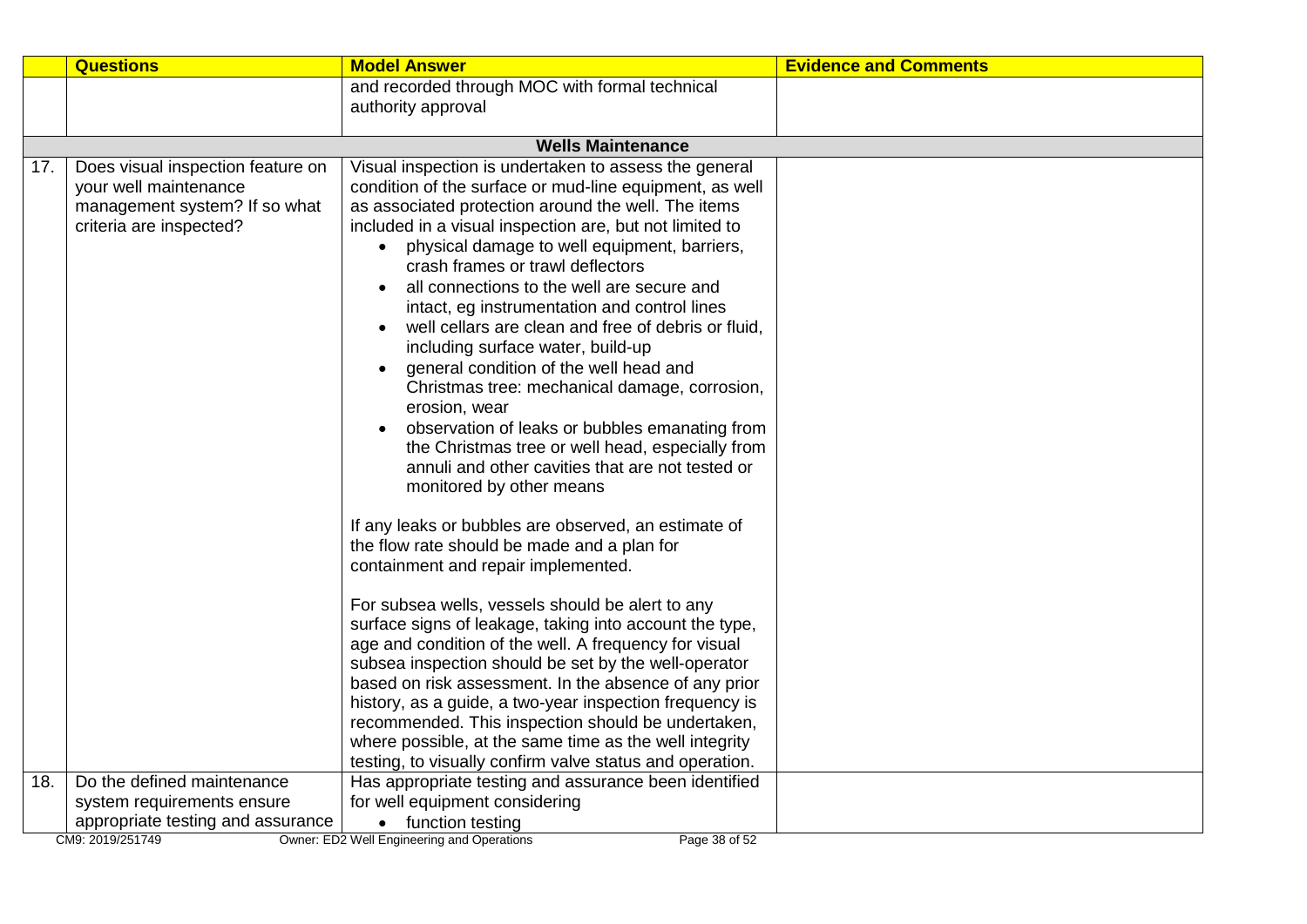| <b>Questions</b>   | <b>Model Answer</b>                                                                                           | <b>Evidence and Comments</b> |
|--------------------|---------------------------------------------------------------------------------------------------------------|------------------------------|
| of well equipment? | verification testing<br>leak testing<br>inflow testing<br>pressure testing<br>gas lift valve function testing |                              |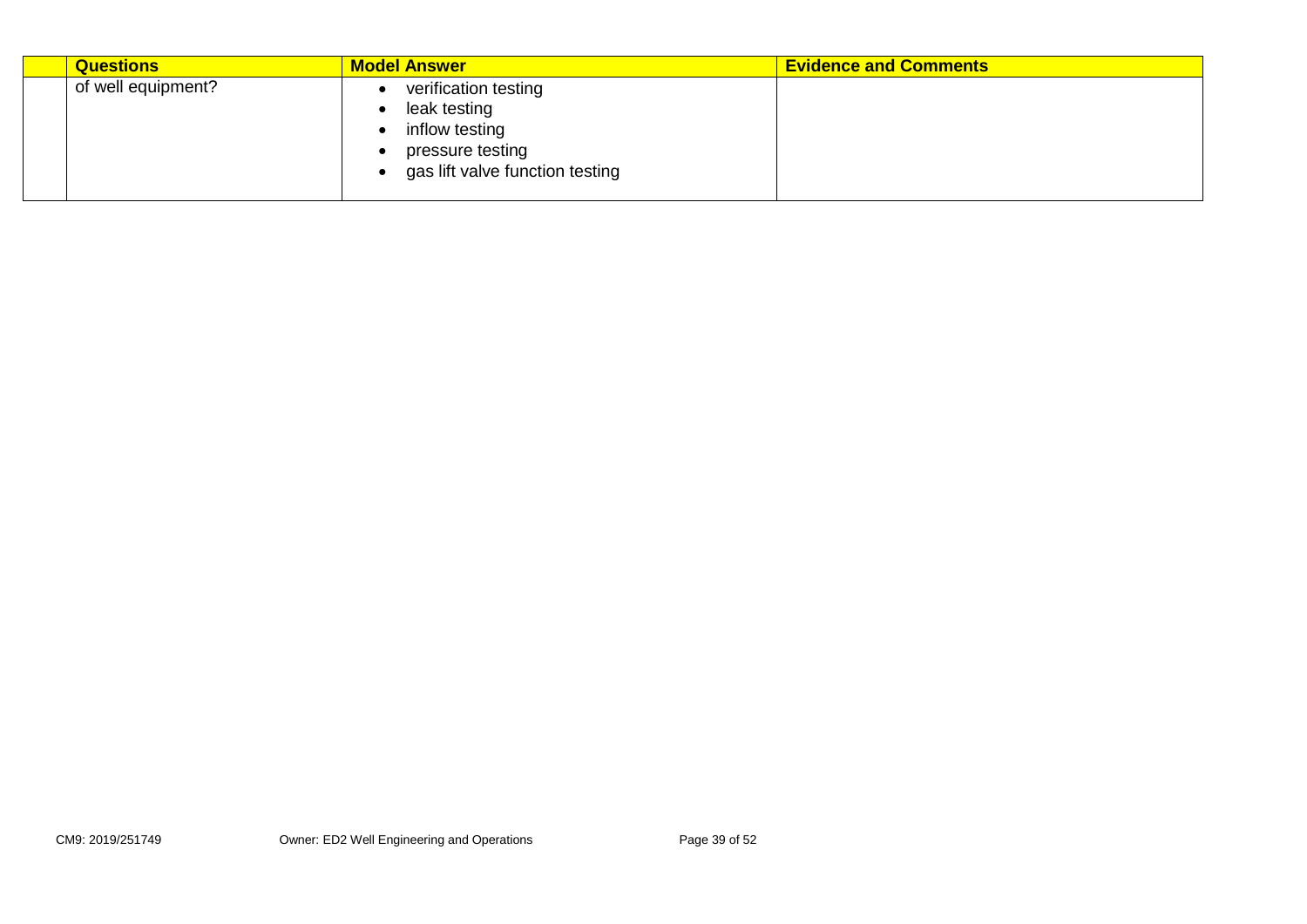## **ONSHORE USER** Name: Name: Position:

|   | <b>Questions</b>                                                                                                                        | <b>Model Answer</b>                                                                                                                                                                                                                                                                                                                                                 | <b>Evidence and Comments</b>                                                                                                                                  |
|---|-----------------------------------------------------------------------------------------------------------------------------------------|---------------------------------------------------------------------------------------------------------------------------------------------------------------------------------------------------------------------------------------------------------------------------------------------------------------------------------------------------------------------|---------------------------------------------------------------------------------------------------------------------------------------------------------------|
|   |                                                                                                                                         | <b>Well Barriers</b>                                                                                                                                                                                                                                                                                                                                                |                                                                                                                                                               |
|   | What information must be handed<br>over from well operations for new<br>wells and wells that have had an<br>intervention?               | Once a well has been constructed and handed over for<br>operation, the number of barrier envelopes will have<br>been determined during the well's design and should<br>be documented through a well handover process.                                                                                                                                               | To be populated by wells inspector with the<br>answers to the questions given by the interviewed<br>person and compared to previously submitted<br>documents. |
|   |                                                                                                                                         | <b>Well Component Technical Performance Requirements</b>                                                                                                                                                                                                                                                                                                            |                                                                                                                                                               |
| 2 | Have start-up and shut-down<br>procedures been developed for<br>ESD, SCSSSVs, SSV, chokes<br>etc. to limit impact on well<br>integrity? | The Well Operator should establish the effective start<br>up and shut down sequencing of the ESDs, SCSSSVs,<br>SSV chokes and additional manual valves as part the<br>well operating procedure. This may be recorded in a<br>Cause and Effects Matrix.                                                                                                              |                                                                                                                                                               |
|   |                                                                                                                                         | <b>Well Operating Limits</b>                                                                                                                                                                                                                                                                                                                                        |                                                                                                                                                               |
| 3 | Where do you find the current<br>well operating limits?                                                                                 | The well operating limits should be presented in a<br>format that is readily available and unambiguous for all<br>personnel involved in operating the well.                                                                                                                                                                                                         |                                                                                                                                                               |
| 4 | What do you do if you see a well<br>is deviating from the defined<br>limits?                                                            | Any planned deviation from the approved operating<br>limits should be subject to a management-of-change<br>procedure. This process includes a risk assessment<br>and will record the decision to stop or continue<br>operations.                                                                                                                                    |                                                                                                                                                               |
|   |                                                                                                                                         | <b>Annular Pressure Management</b>                                                                                                                                                                                                                                                                                                                                  |                                                                                                                                                               |
| 5 | What information is recorded<br>when annuli are bled down?                                                                              | When pressure is bled from an annulus, the following<br>information should be recorded<br>date and time<br>well, slot number and annulus bled down<br>time to bleed down<br>pressure bled down<br>estimated volume of fluid drained<br>type of fluid (gas, liquid, mixture) bled off and<br>weight, if possible<br>if the fluid bled off changes state (eg from gas |                                                                                                                                                               |
|   | CM9: 2019/251749                                                                                                                        | Owner: ED2 Well Engineering and Operations<br>Page 40 of 52                                                                                                                                                                                                                                                                                                         |                                                                                                                                                               |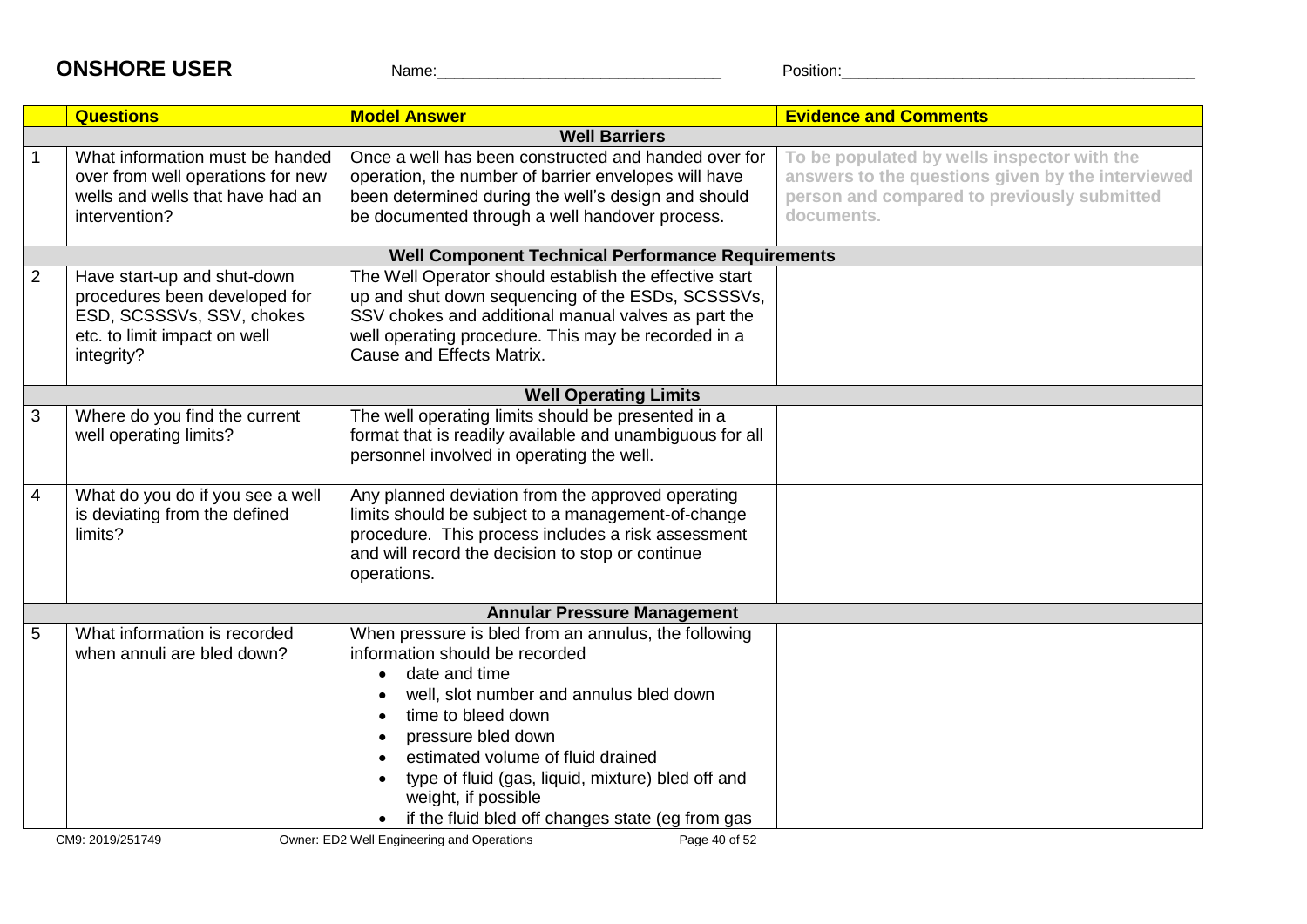|   | <b>Questions</b>                                                                                                          | <b>Model Answer</b>                                                                                                                                                                                                                                                                                                                                           | <b>Evidence and Comments</b> |
|---|---------------------------------------------------------------------------------------------------------------------------|---------------------------------------------------------------------------------------------------------------------------------------------------------------------------------------------------------------------------------------------------------------------------------------------------------------------------------------------------------------|------------------------------|
|   |                                                                                                                           | to liquid).                                                                                                                                                                                                                                                                                                                                                   |                              |
|   |                                                                                                                           |                                                                                                                                                                                                                                                                                                                                                               |                              |
|   |                                                                                                                           | <b>Compliance Audit</b>                                                                                                                                                                                                                                                                                                                                       |                              |
| 6 | What training have you received<br>in well integrity generally? Have<br>you been trained in your role<br>within the WIMS? | Each Well Operator should define Well Integrity<br>competency requirements for personnel to ensure that<br>well integrity activities are carried out in a manner<br>which is both safe and efficient as regards protection of<br>health, the environment and assets. A competence<br>performance record should be maintained that<br>demonstrates compliance. |                              |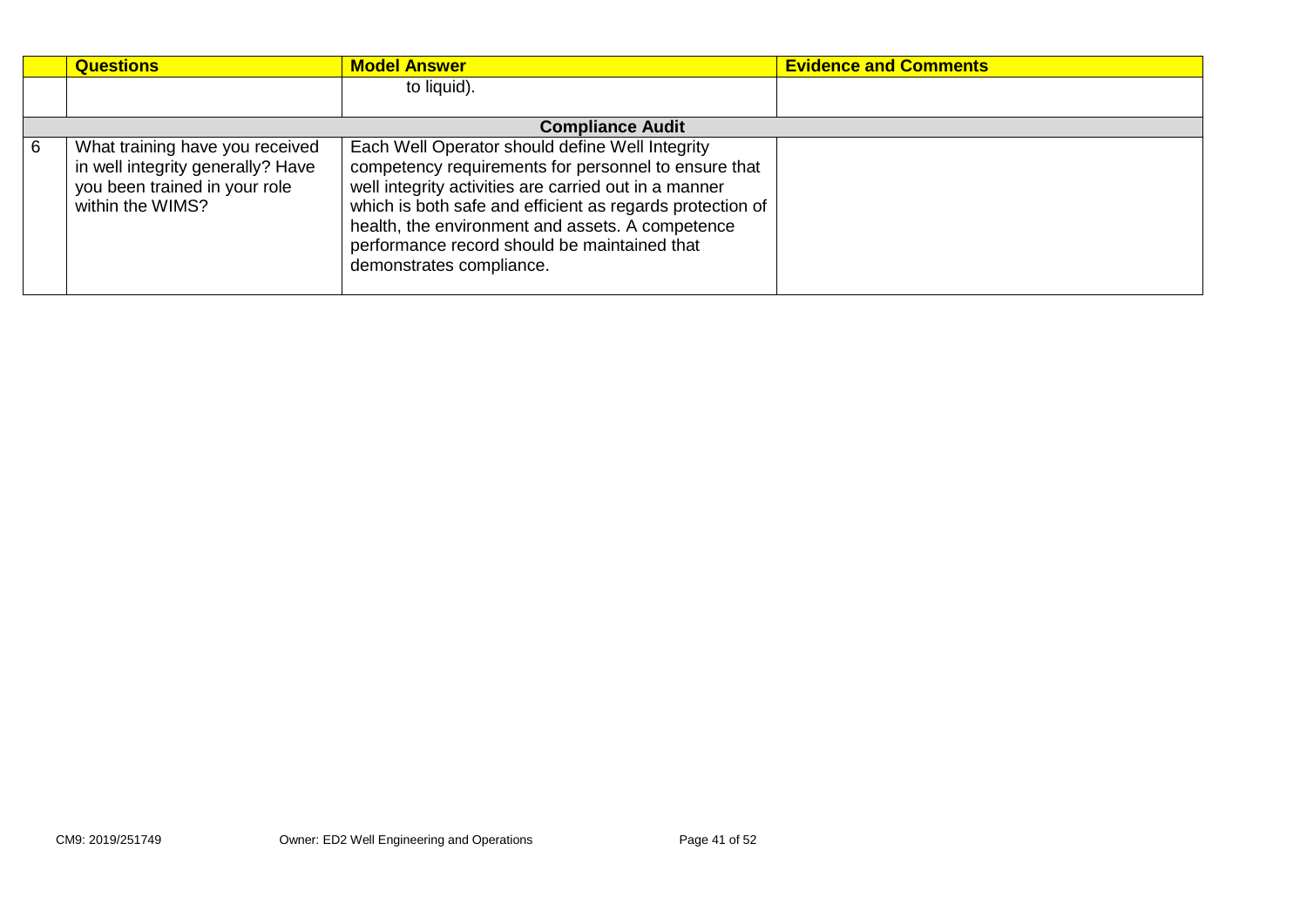## **OFFSHORE USER** Name: Name: Position:

|    | <b>Questions</b>                                                                                                   | <b>Expected Answer</b>                                                                     | <b>Evidence and Comments</b> |  |
|----|--------------------------------------------------------------------------------------------------------------------|--------------------------------------------------------------------------------------------|------------------------------|--|
|    | <b>Well Integrity Management</b>                                                                                   |                                                                                            |                              |  |
| 1. | Is the Well Status available and<br>on display for easy reference?                                                 | To be populated by wells inspector from WIMS<br>document review and inspection preparation |                              |  |
| 2. | Do you know the MAASP values<br>for all the wells? How would you<br>know if MAASPs have changed?                   |                                                                                            |                              |  |
| 3. | Is there an Annulus Management<br>Procedure? Can you show the<br>inspector the location of the<br>current version? |                                                                                            |                              |  |
| 4. | What is the frequency of annulus<br>pressure checks? What method is<br>used?                                       |                                                                                            |                              |  |
| 5. | Do you compare latest readings<br>from previous ones?                                                              |                                                                                            |                              |  |
| 6. | What do you do if the annulus is<br>close to the MAASP?                                                            |                                                                                            |                              |  |
| 7. | What information is required for<br>well handovers? Where is this<br>documented?                                   |                                                                                            |                              |  |
|    |                                                                                                                    | <b>Managing Impairment</b>                                                                 |                              |  |
| 8. | If you thought there was an issue<br>with a well what would you do?<br>Who would you contact?                      |                                                                                            |                              |  |
| 9. | What current well deviations are<br>in place on the installation wells?<br>Does that include tied-back             |                                                                                            |                              |  |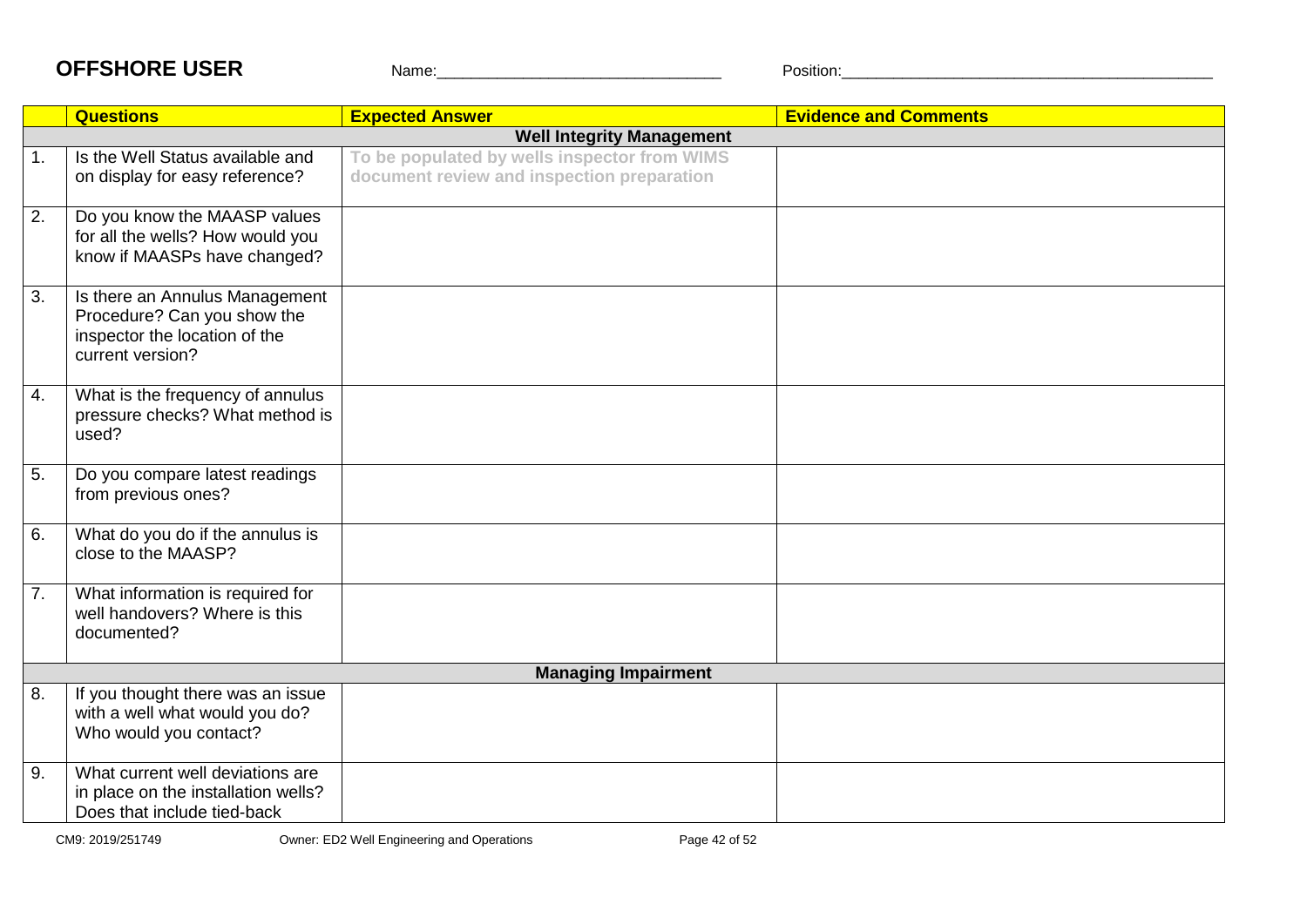|     | <b>Questions</b>                                                                | <b>Expected Answer</b> | <b>Evidence and Comments</b> |  |  |  |  |  |  |
|-----|---------------------------------------------------------------------------------|------------------------|------------------------------|--|--|--|--|--|--|
|     | subsea wells? Are these wells                                                   |                        |                              |  |  |  |  |  |  |
|     | non-operated wells? How are                                                     |                        |                              |  |  |  |  |  |  |
|     | these non-operated wells<br>managed?                                            |                        |                              |  |  |  |  |  |  |
|     | (non-operated wells in this                                                     |                        |                              |  |  |  |  |  |  |
|     | context are where the legal well                                                |                        |                              |  |  |  |  |  |  |
|     | operatorship remains with another                                               |                        |                              |  |  |  |  |  |  |
|     | company)                                                                        |                        |                              |  |  |  |  |  |  |
|     |                                                                                 |                        |                              |  |  |  |  |  |  |
| 10. | Can you provide the risk                                                        |                        |                              |  |  |  |  |  |  |
|     | assessments associated with<br>those deviations?                                |                        |                              |  |  |  |  |  |  |
|     |                                                                                 |                        |                              |  |  |  |  |  |  |
| 11. | Are there operational risk                                                      |                        |                              |  |  |  |  |  |  |
|     | assessments (ORAs) in place for                                                 |                        |                              |  |  |  |  |  |  |
|     | wells?                                                                          |                        |                              |  |  |  |  |  |  |
| 12. | Are there actions on the                                                        |                        |                              |  |  |  |  |  |  |
|     | production personnel in relation to                                             |                        |                              |  |  |  |  |  |  |
|     | either the deviations or ORAs?                                                  |                        |                              |  |  |  |  |  |  |
|     | How are these tracked?                                                          |                        |                              |  |  |  |  |  |  |
| 13. | Is it clear from the documentation                                              |                        |                              |  |  |  |  |  |  |
|     | the time limits and actions that                                                |                        |                              |  |  |  |  |  |  |
|     | need to be carried out?                                                         |                        |                              |  |  |  |  |  |  |
|     | <b>Competency</b>                                                               |                        |                              |  |  |  |  |  |  |
| 14. | Have you had well operations                                                    |                        |                              |  |  |  |  |  |  |
|     | training? For example, bleeding                                                 |                        |                              |  |  |  |  |  |  |
|     | or topping up annuli or for well                                                |                        |                              |  |  |  |  |  |  |
|     | handovers?                                                                      |                        |                              |  |  |  |  |  |  |
| 15. | How is this recorded in your                                                    |                        |                              |  |  |  |  |  |  |
|     | competency system?                                                              |                        |                              |  |  |  |  |  |  |
| 16. | How frequently are you                                                          |                        |                              |  |  |  |  |  |  |
|     | assessed?                                                                       |                        |                              |  |  |  |  |  |  |
| 17. | Does your competency system                                                     |                        |                              |  |  |  |  |  |  |
|     | CM9: 2019/251749<br>Owner: ED2 Well Engineering and Operations<br>Page 43 of 52 |                        |                              |  |  |  |  |  |  |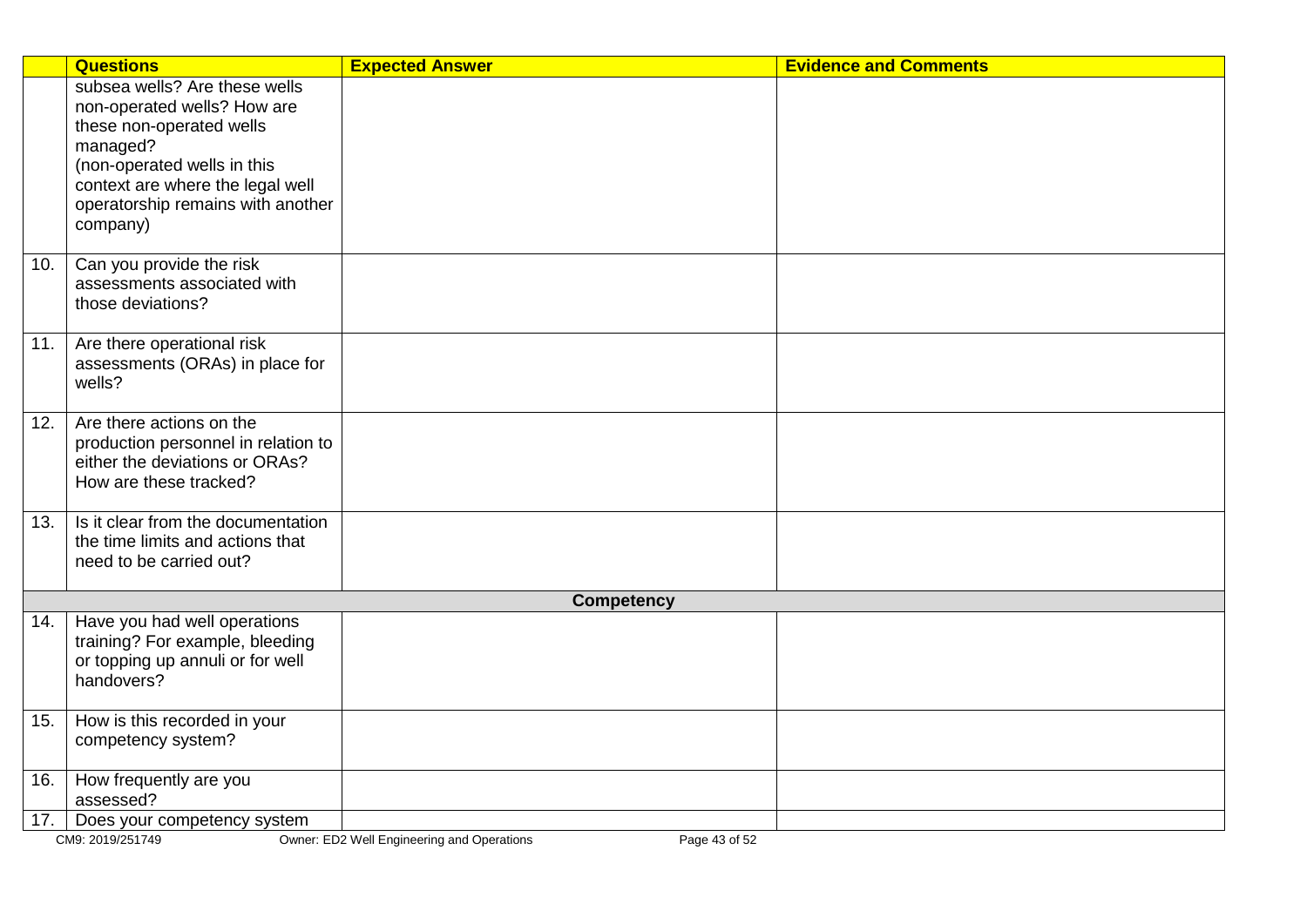| Questions                                 | <b>Expected Answer</b> | <b>Evidence and Comments</b> |
|-------------------------------------------|------------------------|------------------------------|
| identify safety critical<br>competencies? |                        |                              |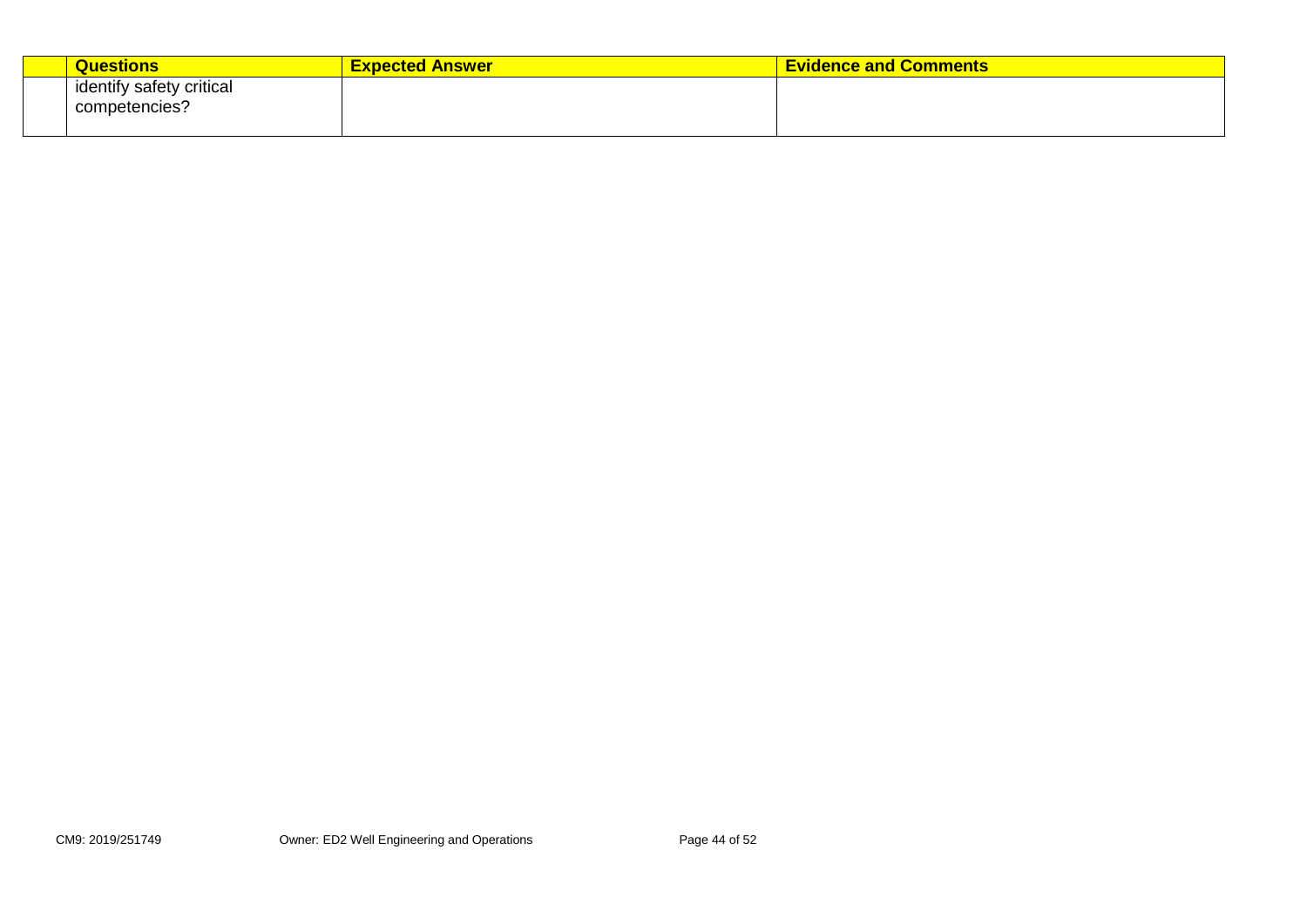#### <span id="page-44-0"></span>**Appendix 5 Risk Assessment Review**

This risk assessment review is an optional section to test the wells risk assessment process for compliance with industry best practice and would be completed by the wells inspector following discussions with the well operator. Additional documentation may be requested in the event that this section is applied.

| <b>Risk assessment</b>                                                         |                           |  |  |  |  |
|--------------------------------------------------------------------------------|---------------------------|--|--|--|--|
| <b>Questions</b>                                                               | <b>Evidence / Comment</b> |  |  |  |  |
| Is there a specific wells risk assessment                                      |                           |  |  |  |  |
| procedure or is a corporate risk                                               |                           |  |  |  |  |
| assessment mechanism used?                                                     |                           |  |  |  |  |
| Does the risk assessment procedure give                                        |                           |  |  |  |  |
| clear roles and responsibilities for the                                       |                           |  |  |  |  |
| approval of risk assessments?                                                  |                           |  |  |  |  |
|                                                                                |                           |  |  |  |  |
| Has base line risk for each well or well<br>type been assessed and documented? |                           |  |  |  |  |
|                                                                                |                           |  |  |  |  |
| Does the risk assessment process result                                        |                           |  |  |  |  |
| in suitable and sufficient assessment of                                       |                           |  |  |  |  |
| risk from impaired wells? (From sample)                                        |                           |  |  |  |  |
| Does the process require the cumulative                                        |                           |  |  |  |  |
| risk of multiple failures to be adequately                                     |                           |  |  |  |  |
| addressed?                                                                     |                           |  |  |  |  |
| <b>Risk assessment considerations.</b>                                         |                           |  |  |  |  |
| Location                                                                       |                           |  |  |  |  |

#### **Location**

The well location can have a bearing on the risks presented by a well in terms of

- geographical location, eg onshore or offshore, urban or remote
- facility/well type, eg platform, subsea, manned or unmanned facility/location
- well concentration, eg single well, multiple well cluster.

Consideration should be given to the following

- proximity of the well to workers and the potential effects on worker health and safety of any impairment to a well barrier envelope posed by any anomaly
- proximity of the well to the environment and the potential effects on the environment of any impairment to a well barrier envelope posed by any anomaly
- proximity of the well to other wells and infrastructure and the potential effects on such wells and infrastructure of any impairment to a well barrier envelope posed by any anomaly
- assessment of any compounded risk posed by adjacent wells or infrastructure also having some form of impairment of their own barrier envelopes
- societal impacts of any impairment to the well barrier envelope posed by an anomaly; consideration of such impacts should capture not only health, safety and environmental considerations to society at large, but also any economic impacts to society at large
- ability to access the well in order to
	- o monitor its condition
	- o perform maintenance
	- o perform repairs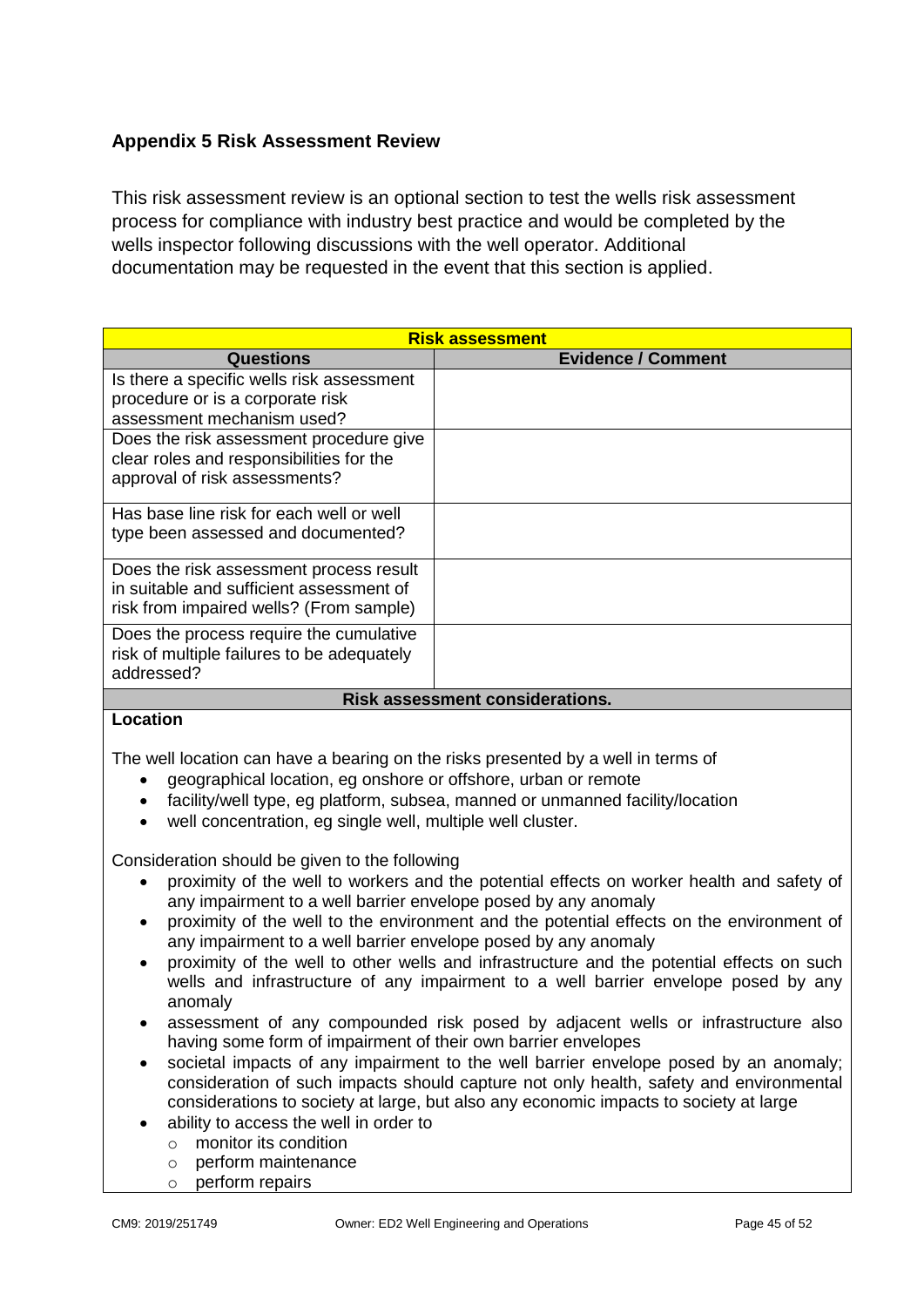- ability to access the area in the vicinity of the well in order to mitigate the effects of any potential loss of integrity
- ability and time to drill a relief well, if required.

#### **Outflow potential**

The ability of the well fluids to flow to the surface or into an undesirable subsurface location within the wellbore, with or without the aid of artificial lift, potentially has a bearing on the magnitude of the consequences associated with a loss of well integrity.

Consideration should be given to the impacts of the following

- potential sources and leak-paths for outflow (tubing, annulus, control lines, gas-lift valves)
- outflow medium (from reservoirs and also limited volumes, eg gas lift gas);
- failure of other barrier elements
- rates; volumes; pressures; temperatures; duration over which the well is able to sustain flow
- effects from offset wells, eg the effect that an offset injection well has on sustaining reservoir, pressure support to a producer to enhance its ability to flow.

#### **Well Effluent**

The composition of the well stream has a bearing on the risks posed by any well, both in terms of the effects of well effluent on impairment of the well barrier envelopes, and the health, safety, environmental and societal risks associated with potential discharge of these effluents in the event of a loss of well integrity. The effects of the following fluid components within the well stream composition should be considered in a risk assessment associated with any potential anomaly

- sour components
- corrosive components
- poisonous components
- carcinogenic components
- flammable or explosive components
- erosive components
- asphyxiating components
- compatibility between components
- formation of emulsion, scale, wax and hydrate deposits.

#### **External Environment**

In addition to well integrity risks influenced by outflow potential and well effluents, there are potential well integrity risks posed by exposure of well barriers to external environments that can be unrelated to the production or injection intervals to which these wells are connected. The following effects should be considered

- external corrosion of structural components such as conductor casing, surface casing and wellhead exposed to the atmosphere (ie due exposure to weather)
- external corrosion of structural components such as conductor, surface casing and wellhead exposed to the marine environment
- external corrosion of casing strings exposed to corrosive fluids in subsurface locations (eg aquifers containing corrosive fluids, incompatibility between annulus fluid and top up fluid, corrosive top up fluid)
- fatigue of structural components due to cyclic loading (eg motion of wellheads, conductors, tieback casing strings, etc. due to the action of waves and currents offshore, wellhead motion due to interactions between loads imposed by BOPs/risers and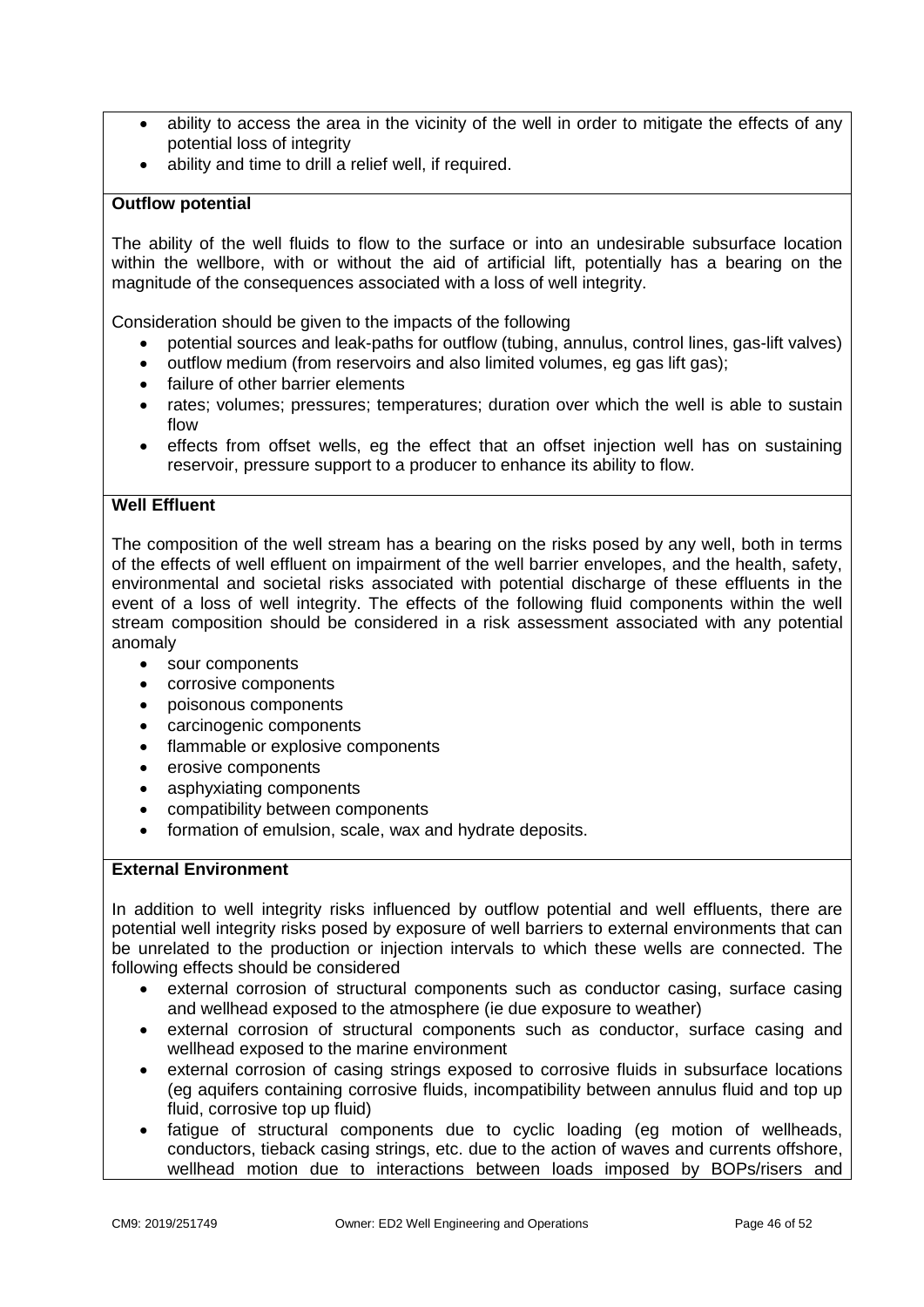wellheads during any drilling or work-over activities)

- impact of cyclic and/or thermal loading of wells on soil strength and the ability of soils to provide structural support to the well
- external loads on wells associated with earth movements (eg reservoir compaction, earthquakes, tectonic motion associated with faults and motion of ductile materials such as salt formations)
- mechanical impacts associated with dropped objects (from facilities, vessels, vehicles or other equipment in the proximity of the wells)
- mechanical impacts associated with collisions (eg by ships or vehicles)

#### **Redundant Systems**

Redundant systems constitute the components within the well that provide additional safeguards to mitigate potential impairments to well barrier envelopes. Consideration should be given to the following when assessing how a redundant system affects well integrity risks

- extent to which the redundant systems can be operated independently of a system that could be impaired
- response time of redundant systems
- service conditions for which the redundant systems are designed, relative to those of the system that can be impaired
- method of operation of the redundant systems, eg manual or automatic.

Examples of redundant systems include an outer annulus (if rated), additional inline valves and additional ESD systems.

#### **Are suitable risk assessment techniques identified?**

Identification of the types of well anomaly and failure-related events that are possible for the well(s) that are being assessed

- determination of the potential consequences of each type of well failure-related event. The consequences can be to health, safety, environmental or societal or a combination of these factors
- determination of the likelihood of occurrence of the event
- determination of the magnitude of the risk of each type of well failure-related event based on the combined effect of consequence and likelihood.

The assessment of any well failure-related event is normally depicted on a risk assessment matrix, such that risk can be categorized or ranked based on the combined effects of consequence and likelihood of occurrence.

A qualitative risk assessment may be used where the determination of both consequence and likelihood of occurrence is largely based on the judgement of qualified and competent personnel based on their experience.

Quantifiable risk assessment (QRA) is another technique that may be applied to assess well integrity risks. This technique also assesses both consequence and probability but uses information from databases on well integrity failures to quantify the probability of a given event occurring.

Failure-mode and effects and criticality analysis (FMECA) can also be used to determine well integrity risks. FMECA is particularly useful in establishing the types of component failures that can occur, the effect on the well barrier envelope(s), and the likelihood of such failures occurring. This information can then be used to assist design improvements and in establishing the type and frequency of monitoring, surveillance and maintenance required to reduce the risk of the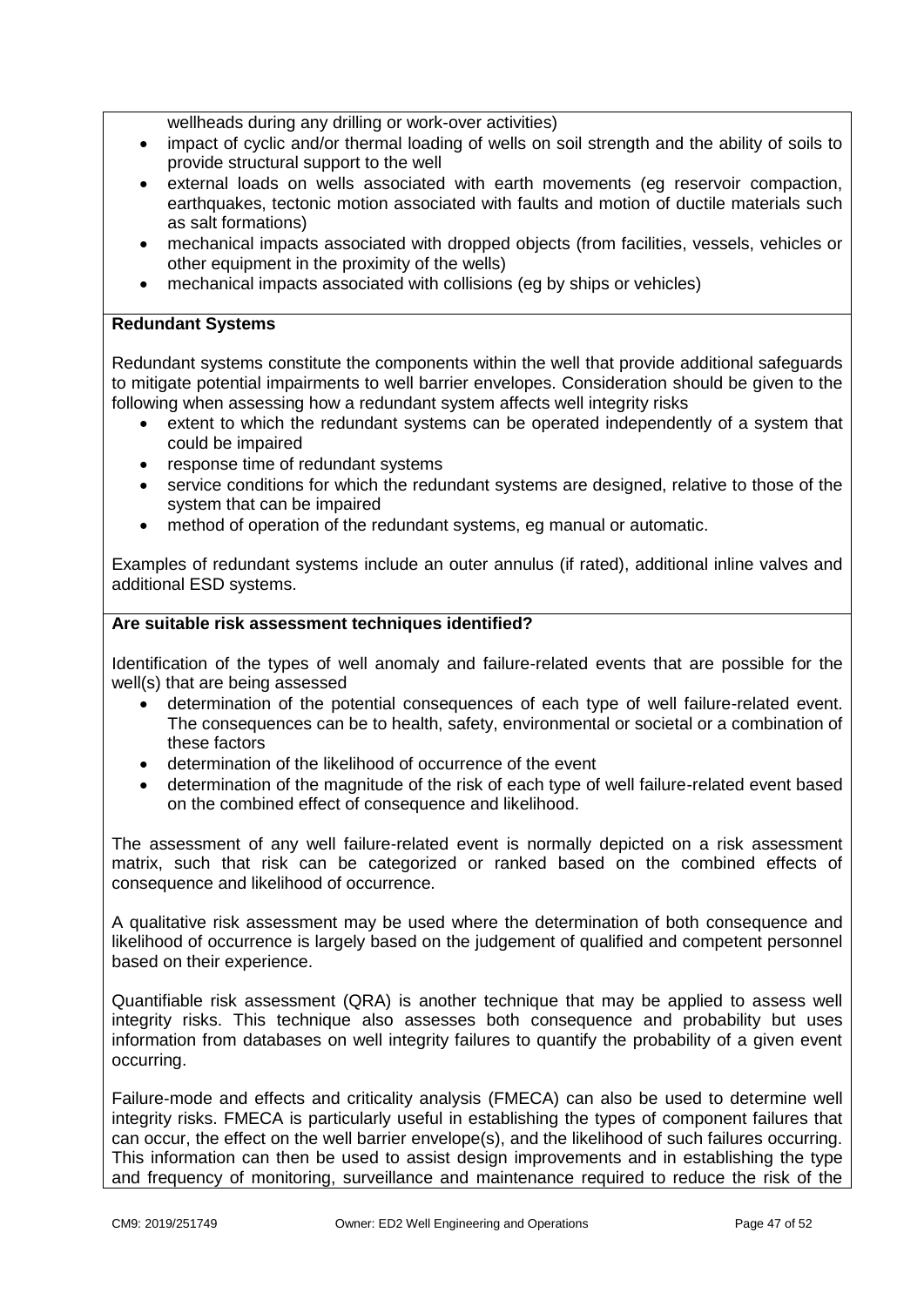failure modes identified as part of the FMECA.

#### **Application of risk assessment in establishing monitoring, surveillance and maintenance requirements**

The determination of appropriate techniques, including the required frequencies at which these techniques are applied, should ideally be supported by an assessment of the well integrity risks. The risk assessment normally involves a process to identify and rank the risks from potential well failure-related events. The risk assessment is used to help establish

- types and frequency of monitoring
- types and frequency of surveillance
- types and frequency of maintenance
- appropriate verification test acceptance criteria.

Once these parameters are established, they are used to reduce the risks of the identified potential well failure related events to acceptable levels. There should therefore be a clear linkage between the overall risk profile of any given well type and its monitoring, surveillance, maintenance and acceptance regime. This normally means that wells with higher risks of well failure related events require more frequent maintenance in order to reduce risk.

It is necessary for the Well Operator, when using a risk-based approach, to map for each well type the components that may require monitoring, surveillance and maintenance in a risk-based model. One approach is API RP 580; used to identify the magnitude of the risk presented by the failure of a single component (initially assuming no monitoring, surveillance or maintenance) and maps this risk on a risk assessment matrix. Once the risks for all components are mapped on the matrix, isometric lines (ie lines plotted on the matrix that represent the same level of risk) can then be used to help define appropriate monitoring, surveillance and maintenance frequencies, together with an acceptance regime for such activities, to mitigate the identified risks.

#### **Application of risk assessment in the assessment of well integrity anomalies**

If an anomaly has the potential to affect the defined operating limits of the well, the risks posed by such an anomaly should be assessed and addressed. The Well Operator may already have established the activities that it is necessary to implement in order to address the anomaly based on existing practices or procedures.

The following steps describe the typical process that should be followed to establish the well integrity risk:

- identify the well integrity anomaly
- assess whether the anomaly poses potential risks from well failure-related events or can lead to further anomalies that pose such risks
- assess the consequences and likelihood of each risk
- assess the magnitude of each risk (equal to the product of the consequence and the likelihood) associated with each event, preferably using a risk assessment matrix
- assess what actions or activities can be implemented that mitigate or reduce each risk
- assess the consequence, likelihood and magnitude of each risk after implementation of mitigating actions or activities, preferably using a risk assessment matrix
- assess whether each residual risk (ie the magnitude of the risk after any risk mitigation/reduction measures are implemented) is tolerable enough to permit the well to remain operational. The magnitude of risk (prior to implementation of any risk reduction measures) should be used in determining the actions that are appropriate to address the anomaly. Generally, the higher the risk, the greater the priority and/or resources that are required.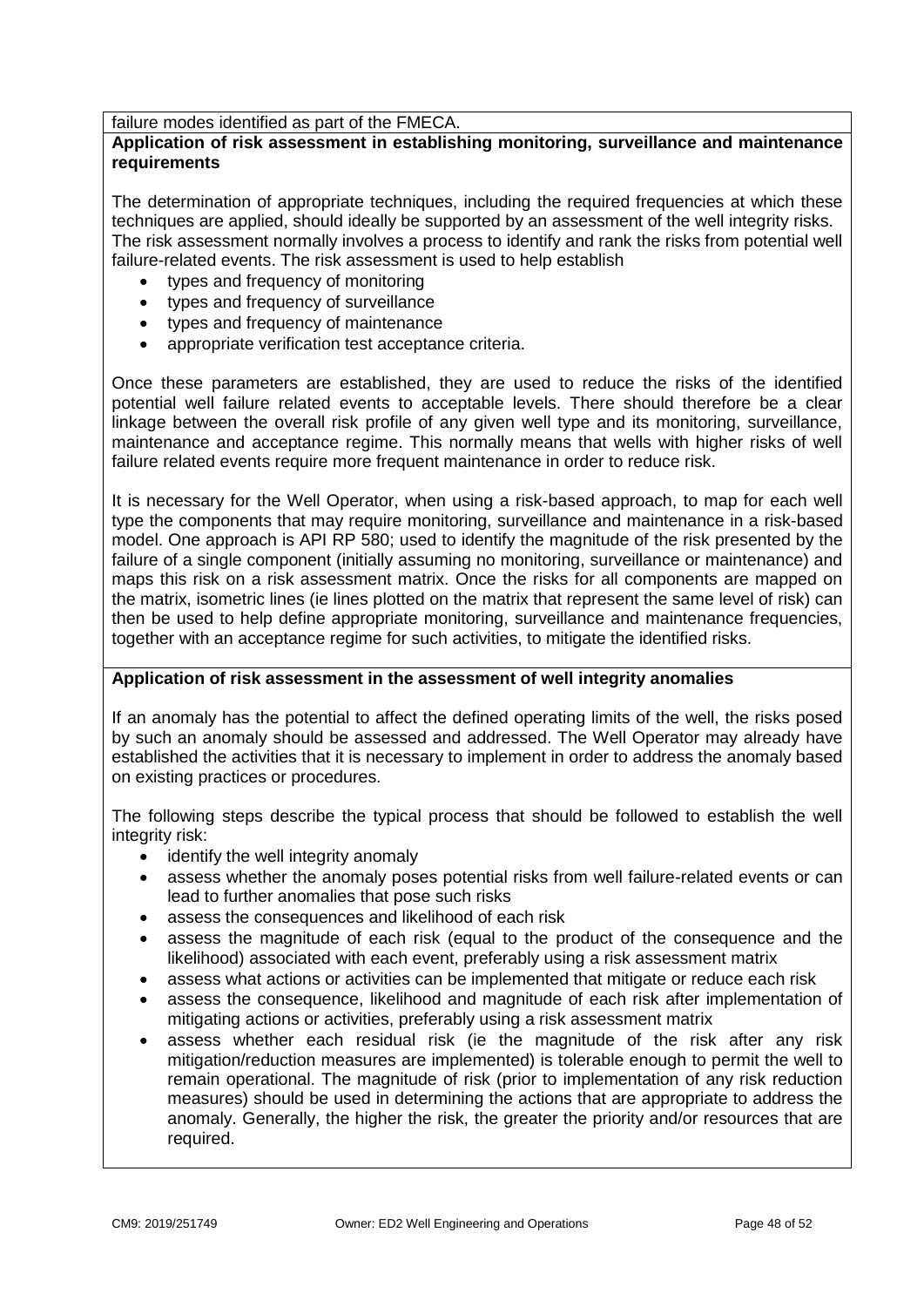#### <span id="page-48-0"></span>**Appendix 6 Application of the Enforcement Management Model (EMM) and Dutyholder Performance Assessment**

When inspecting the Well Integrity in the Operate Phase, dutyholder compliance is to be assessed against the relevant success criteria. The success criteria have been determined from specific regulatory requirements, defined standards, established standards or interpretative standards.

This assessment will determine the: EMM Risk Gap, the associated topic performance score together with the Initial Enforcement Expectation as shown in the table below.

The actual enforcement may differ from that consistent with the recorded topic score depending on dutyholder and strategic factors. However, should this occur then the relevant dutyholder and strategic factors should be identified in the inspection report.

The initial enforcement expectation criteria differ slightly from the EMM for a 'Nominal' risk gap. This is because in practice '30' scores have been found to cover a wide range of risk gaps and a verbal warning would be an inappropriate enforcement response in many cases.

## **The Topic Score recorded on COIN must be consistent with the Initial Enforcement Expectation**

Further guidance can be found at:<http://www.hse.gov.uk/enforce/emm.pdf>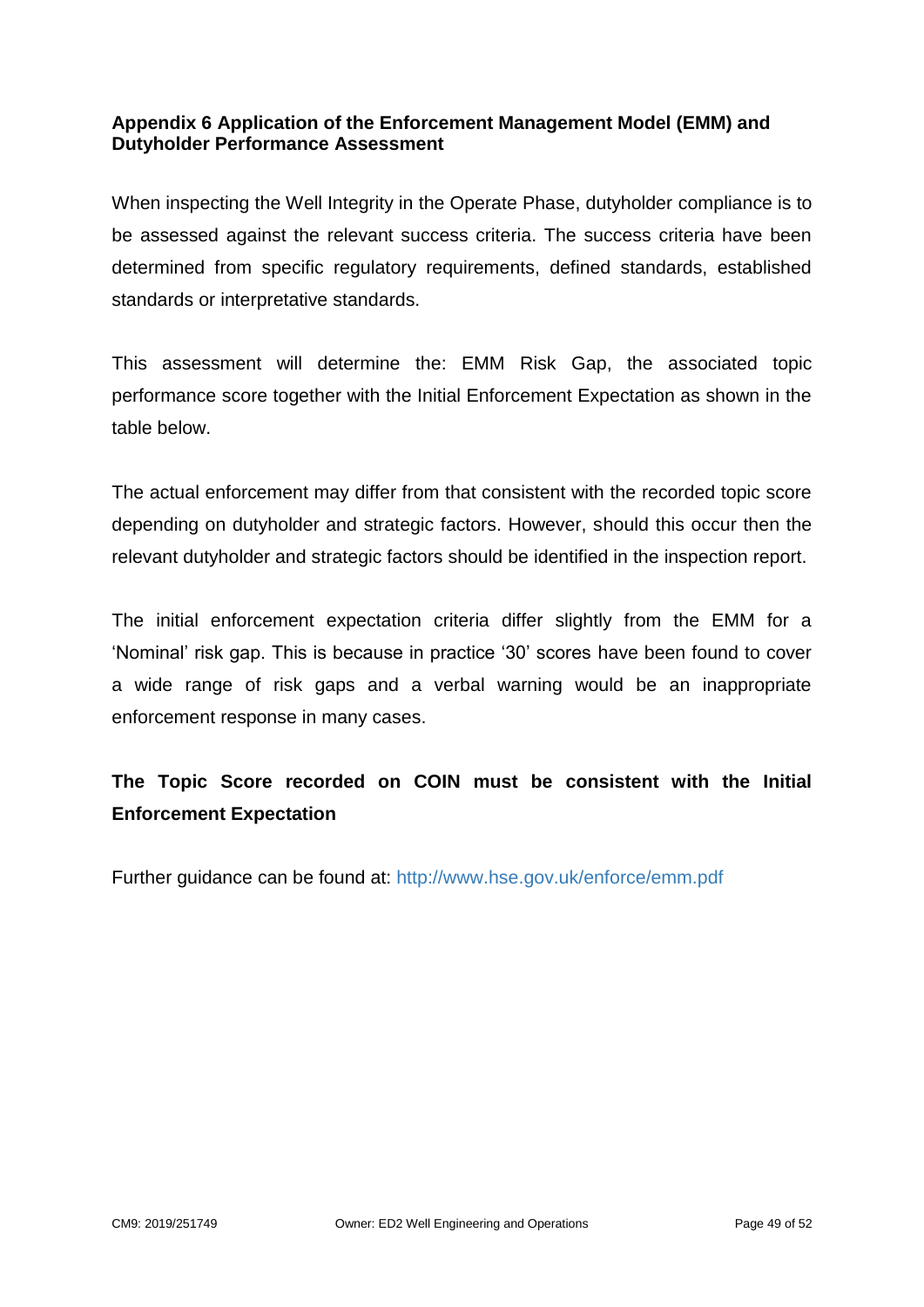| <b>EMM RISK GAP</b>                                                                                                                                                                                                                                                                                                               |                                                                                                                                                                                                                                                                                          |                                                                                                                                                                                                                                                                                                                                                      |                                                                                                                                                                                                                                                                                                                                      |                                                                                                                                                                                                                                                                                                                                                    |                                                                                                                                                                                                                                                                                                                                                             |  |  |  |  |
|-----------------------------------------------------------------------------------------------------------------------------------------------------------------------------------------------------------------------------------------------------------------------------------------------------------------------------------|------------------------------------------------------------------------------------------------------------------------------------------------------------------------------------------------------------------------------------------------------------------------------------------|------------------------------------------------------------------------------------------------------------------------------------------------------------------------------------------------------------------------------------------------------------------------------------------------------------------------------------------------------|--------------------------------------------------------------------------------------------------------------------------------------------------------------------------------------------------------------------------------------------------------------------------------------------------------------------------------------|----------------------------------------------------------------------------------------------------------------------------------------------------------------------------------------------------------------------------------------------------------------------------------------------------------------------------------------------------|-------------------------------------------------------------------------------------------------------------------------------------------------------------------------------------------------------------------------------------------------------------------------------------------------------------------------------------------------------------|--|--|--|--|
| <b>Extreme</b>                                                                                                                                                                                                                                                                                                                    | <b>Substantial</b>                                                                                                                                                                                                                                                                       | <b>Moderate</b>                                                                                                                                                                                                                                                                                                                                      | <b>Nominal</b>                                                                                                                                                                                                                                                                                                                       | <b>None</b>                                                                                                                                                                                                                                                                                                                                        | <b>None</b>                                                                                                                                                                                                                                                                                                                                                 |  |  |  |  |
| <b>TOPIC PERFORMANCE SCORE</b>                                                                                                                                                                                                                                                                                                    |                                                                                                                                                                                                                                                                                          |                                                                                                                                                                                                                                                                                                                                                      |                                                                                                                                                                                                                                                                                                                                      |                                                                                                                                                                                                                                                                                                                                                    |                                                                                                                                                                                                                                                                                                                                                             |  |  |  |  |
| 60                                                                                                                                                                                                                                                                                                                                | 50                                                                                                                                                                                                                                                                                       | 40                                                                                                                                                                                                                                                                                                                                                   | 30                                                                                                                                                                                                                                                                                                                                   | 20                                                                                                                                                                                                                                                                                                                                                 | 10                                                                                                                                                                                                                                                                                                                                                          |  |  |  |  |
| Unacceptable                                                                                                                                                                                                                                                                                                                      | <b>Very Poor</b>                                                                                                                                                                                                                                                                         | Poor                                                                                                                                                                                                                                                                                                                                                 | <b>Broadly</b>                                                                                                                                                                                                                                                                                                                       | <b>Fully</b>                                                                                                                                                                                                                                                                                                                                       | <b>Exemplary</b>                                                                                                                                                                                                                                                                                                                                            |  |  |  |  |
|                                                                                                                                                                                                                                                                                                                                   |                                                                                                                                                                                                                                                                                          |                                                                                                                                                                                                                                                                                                                                                      | Compliant                                                                                                                                                                                                                                                                                                                            | <b>Compliant</b>                                                                                                                                                                                                                                                                                                                                   |                                                                                                                                                                                                                                                                                                                                                             |  |  |  |  |
| Unacceptably far<br>below relevant<br>minimum legal<br>requirements.<br>Most success<br>criteria are not<br>met.<br>Degree of non-<br>compliance<br>extreme and<br>widespread.<br><b>Failure to</b><br>recognise issues,<br>their significance,<br>and to<br>demonstrate<br>adequate<br>commitment to<br>take remedial<br>action. | <b>Substantially</b><br>below the relevant<br>minimum legal<br>requirements.<br><b>Many success</b><br>criteria are not<br>fully met.<br>Degree of non-<br>compliance<br>substantial.<br><b>Failures not</b><br>recognised, with<br>limited<br>commitment to<br>take remedial<br>action. | Significantly<br>below the<br>relevant<br>minimum legal<br>requirements.<br><b>Several success</b><br>criteria are not<br>fully met.<br>Degree of non-<br>compliance<br>significant.<br>Limited<br>recognition of<br>the essential<br>relevant<br>components of<br>effective health<br>and safety<br>management,<br>but demonstrate<br>commitment to | Meets most of<br>the relevant<br>minimum legal<br>requirements.<br>Most success<br>criteria are fully<br>met.<br>Degree of non-<br>compliance<br>minor and easily<br>remedied.<br>Management<br>recognise<br>essential<br>relevant<br>components of<br>effective health<br>and safety<br>management,<br>and commitment<br>to improve | Meets the<br>relevant<br>minimum legal<br>requirements.<br>All success<br>criteria are fully<br>met.<br>Management<br>competent and<br>able to<br>demonstrate<br>adequate<br>identification of<br>the principal<br>risks.<br>implementation<br>of the necessary<br>control<br>measures.<br>confirmation that<br>these are used<br>effectively; and | <b>Exceeds the</b><br>relevant minimal<br>legal<br>requirements.<br>All success<br>criteria are fully<br>met.<br>Management<br>competent,<br>enthusiastic,<br>and proactive in<br>devising and<br>implementing<br>effective safety<br>management<br>system to 'good<br>practice' or<br>above standard.<br>Actively seek to<br>further improve<br>standards. |  |  |  |  |
|                                                                                                                                                                                                                                                                                                                                   |                                                                                                                                                                                                                                                                                          | take remedial<br>action                                                                                                                                                                                                                                                                                                                              | standards.                                                                                                                                                                                                                                                                                                                           | subject to<br>review.                                                                                                                                                                                                                                                                                                                              |                                                                                                                                                                                                                                                                                                                                                             |  |  |  |  |
| <b>EMM Initial Enforcement Expectation</b>                                                                                                                                                                                                                                                                                        |                                                                                                                                                                                                                                                                                          |                                                                                                                                                                                                                                                                                                                                                      |                                                                                                                                                                                                                                                                                                                                      |                                                                                                                                                                                                                                                                                                                                                    |                                                                                                                                                                                                                                                                                                                                                             |  |  |  |  |
| Prosecution                                                                                                                                                                                                                                                                                                                       | <b>Enforcement</b>                                                                                                                                                                                                                                                                       | Enforcement                                                                                                                                                                                                                                                                                                                                          | Letter                                                                                                                                                                                                                                                                                                                               | <b>None</b>                                                                                                                                                                                                                                                                                                                                        | None                                                                                                                                                                                                                                                                                                                                                        |  |  |  |  |
| Enforcement                                                                                                                                                                                                                                                                                                                       | notice / Letter                                                                                                                                                                                                                                                                          | notice / Letter                                                                                                                                                                                                                                                                                                                                      | Verbal                                                                                                                                                                                                                                                                                                                               |                                                                                                                                                                                                                                                                                                                                                    |                                                                                                                                                                                                                                                                                                                                                             |  |  |  |  |
| <b>Notice</b>                                                                                                                                                                                                                                                                                                                     |                                                                                                                                                                                                                                                                                          |                                                                                                                                                                                                                                                                                                                                                      | warning                                                                                                                                                                                                                                                                                                                              |                                                                                                                                                                                                                                                                                                                                                    |                                                                                                                                                                                                                                                                                                                                                             |  |  |  |  |

It should be noted that:

- **the recorded score should reflect the most significant compliance gap identified** relevant to the Inspection Guide.
- the Inspection Guide and hence the allocated scores may not cover all the matters that were considered during the intervention.
- the intervention may not necessarily have used every part of the Inspection Guide – consequently the score only reflects what was inspected. **The inspection report should make it clear what aspects of the Inspection Guide the duty holder has been scored against** (or it is clearly identifiable by a letter item).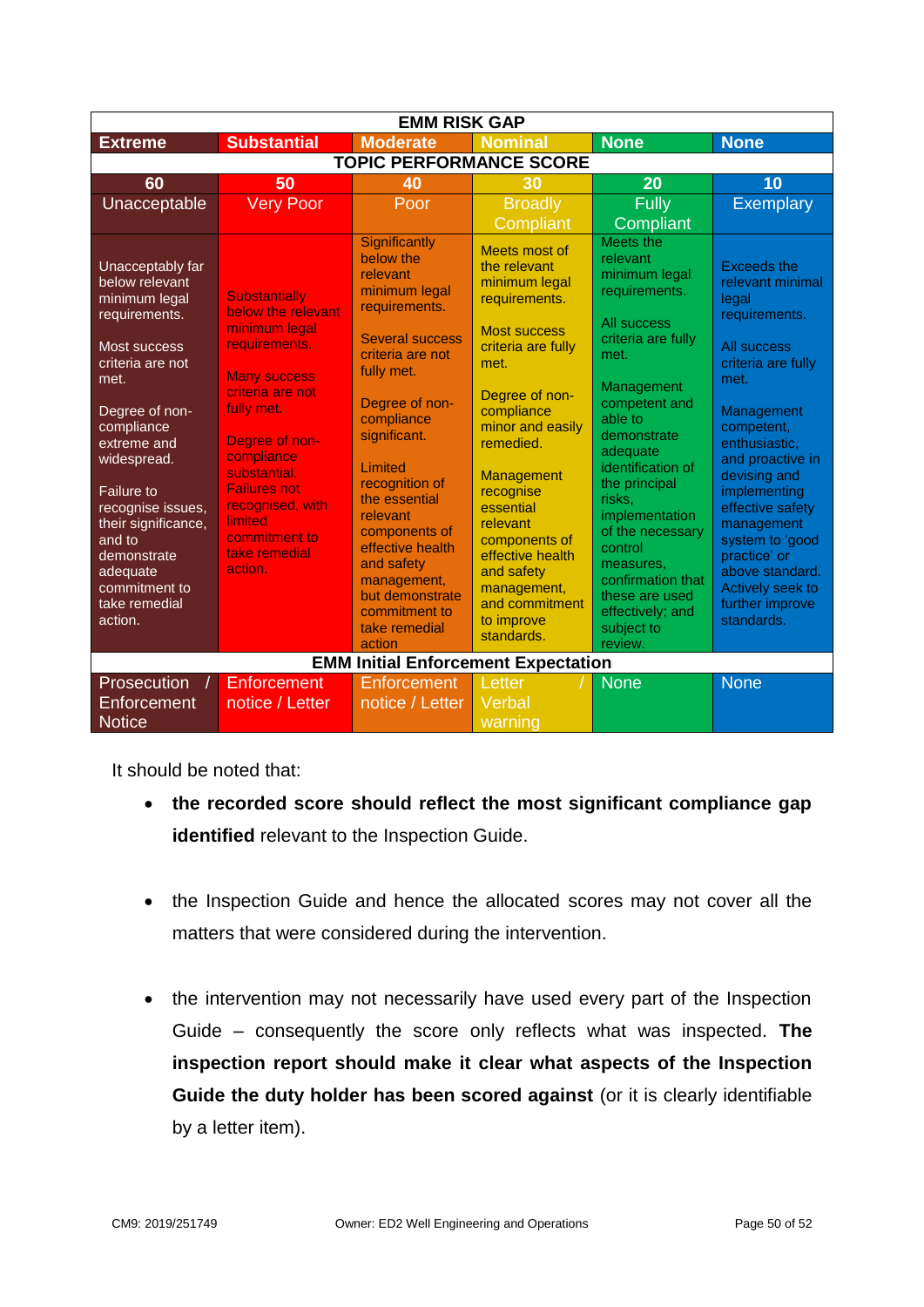- where the score only relates to limited aspect of the Inspection Guide then consideration should be given to consulting the IG owner before finalising the score.
- proposed inspection scores should be reviewed/discussed by the full inspection team before finalising.
- the impact of cumulative risk should be considered when scoring. For example, two or three substantive scores of '30' will point strongly to an overall score of '40'. There is currently no mathematical or other systematic process for doing this and inspectors must therefore use their judgement to allocate an appropriate score that best represents the overall inspection findings against this IG.
- the allocated performance score only reflects regulatory judgements about a duty holder's degree of compliance at a particular point in time.

#### **Use of performance scores**

HSE uses the performance scores as one of the many inputs to prioritise and plan future regulatory interventions. Prioritising intervention's is fundamental to ensuring HSE delivers its major hazards regulatory strategy whilst supporting businesses and the GB economy. HSE aims to ensure that regulatory activity is proportionate to the risk to people taking account a dutyholder's performance in controlling risks. In general, this means the HSE will inspect major hazard installations and duty holders with relatively poorer risk management performance more frequently and in greater depth than lower hazard installations and dutyholders where there is evidence of higher risk management performance.